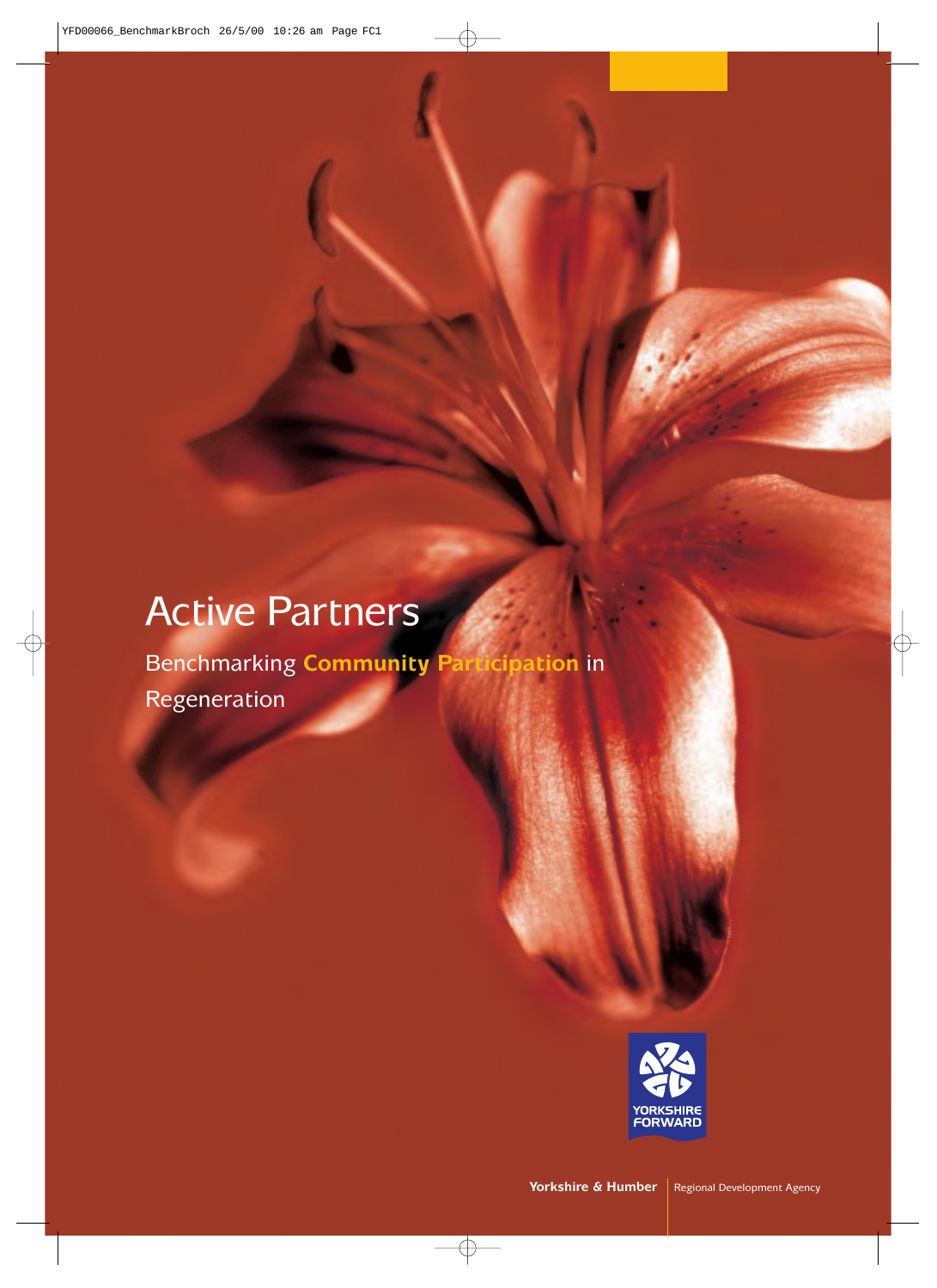|                                                         | PAGE |
|---------------------------------------------------------|------|
| Foreword                                                | 1    |
| <b>Executive Summary</b>                                | 2    |
| <b>Section 1</b>                                        |      |
| <b>Benchmarks for Community Participation</b>           | 5    |
| Application of Benchmarks to Community<br>Participation | 6    |
| Benchmarks for Community Participation                  | 8    |
| <b>Section 2</b>                                        |      |
| <b>Understanding Community</b>                          |      |
| <b>Participation in Regeneration</b>                    | 11   |
| Context                                                 | 12   |
| The Concept of Benchmarking in Regeneration             | 13   |
| Definition of Terms                                     | 14   |
| <b>Section 3</b>                                        |      |
| Tools for Achieving and Evidencing the                  |      |
| <b>Benchmarks</b>                                       | 17   |
| Introduction                                            | 18   |
| • Influence Benchmarks                                  | 21   |
| • Inclusivity Benchmarks                                | 33   |
| • Communication Benchmarks                              | 41   |
| • Capacity Benchmarks                                   | 47   |
| <b>Useful Publications</b>                              | 52   |
| <b>Section 4</b>                                        |      |
| <b>Background Report</b>                                | 53   |
| Origins of the Benchmarking Commission                  | 54   |
| <b>Underpinning Principles</b>                          | 55   |
| Research Methodology and Findings                       | 56   |
| <b>Appendices</b>                                       | 59   |
| Appendix A Snapshot Studies                             | 60   |
| Appendix B Summary of literature reviewed               | 64   |
| Appendix C Contributors                                 | 66   |
| <b>Active Partners</b><br>Acknowledgements              | 68   |

## **Contents**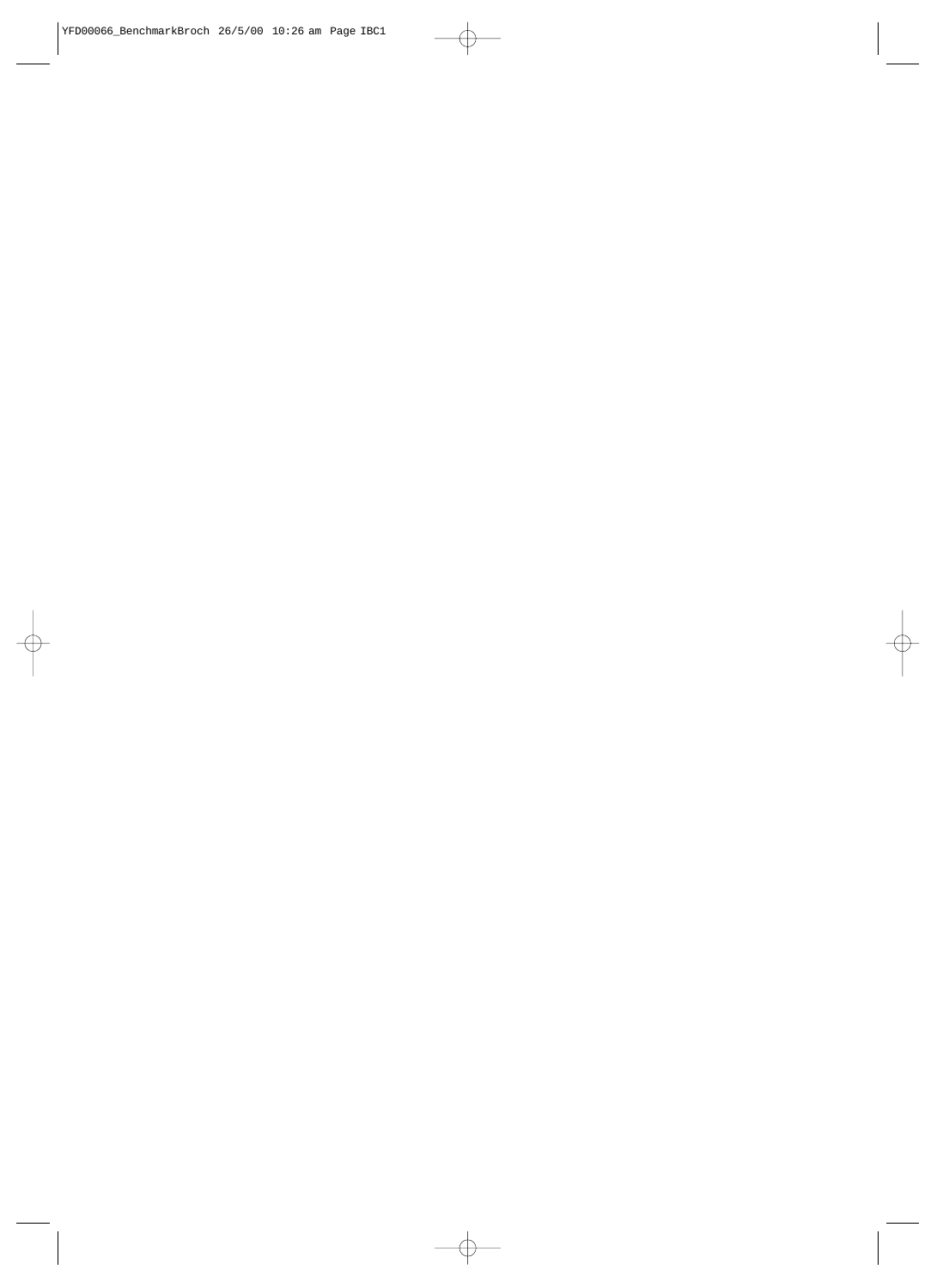

Victoria House 2 Victoria Place Leeds LS11 5AE Tel: 0113 243 9222 Fax: 0113 243 1088 Website: www.yorkshire-forward.com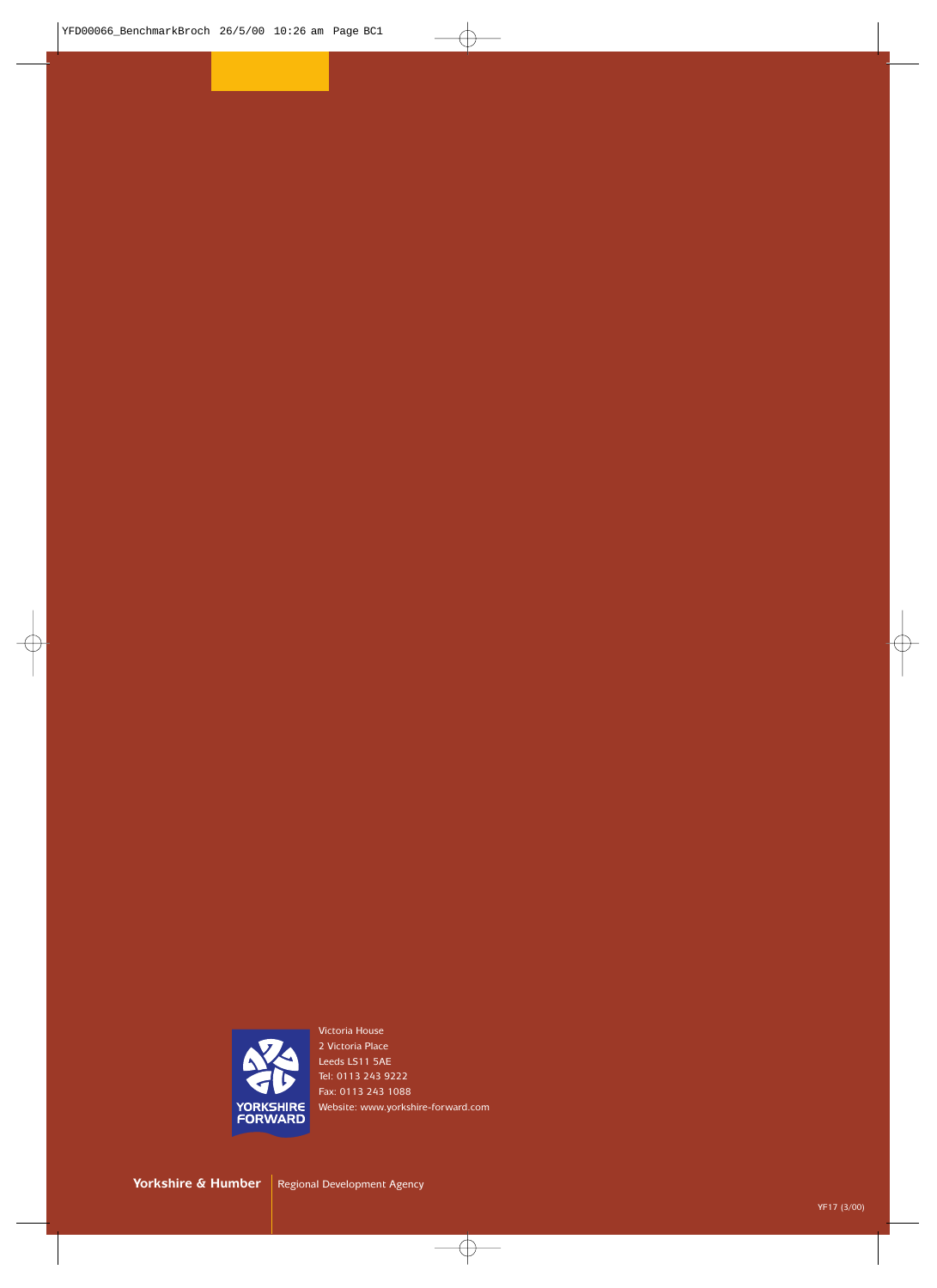## **Foreword**

Regional Development Agencies were established by Government to spearhead the economic, social and environmental regeneration of the English regions. In Yorkshire Forward we are determined to search out and apply best practice in achieving the sustainable regeneration of disadvantaged communities in our region.

The Government has stated clearly that regeneration can only be achieved with the active participation of local communities in disadvantaged areas. Regeneration is done by and with people, it is not done to them. Yet until now there has been no means of measuring whether community participation actually takes place or to what degree. Too often, communities have been consulted, but not given the chance to actively participate. They have been involved in detail, but not in strategy.

If community participation is key to success, it needs to happen across the range of public spending, and it needs to be measured. *Active Partners* offers twelve benchmarks for communities and public policy makers to assess the extent to which community participation is taking place. It offers a tool kit for analysing weaknesses, suggestions for best practice and a framework for improvement. Community participation has no finishing line. *Active Partners* will encourage the best to do better, and the worst to reach the standards that will bring success.

We intend to use these benchmarks as a key criterion in assessing bids to the Yorkshire Forward Development Fund, including the Single Regeneration Budget. But our responsibility is not restricted to schemes we fund directly. We will only achieve the objectives set by Government in conjunction with our partners. I hope that Local Authorities, the Health Service and other branches of Government will adopt these benchmarks as a key tool for the delivery of all public services in this region.

I also hope that these benchmarks will be taken up in other regions and by national Government. In his foreword to the Social Exclusion Report *Bringing People Together*, the Prime Minister wrote, 'Too much has been imposed from above, when experience shows that success depends on communities themselves having the power and taking the responsibility to make things better'. *Active Partners* gives us all a tool for putting that experience into practice and measuring its achievement.

I am grateful to Hilary Willmer and her colleagues from the Churches and voluntary sector who proposed and managed this project on our behalf. I am also grateful to COGS (Communities and Organisations – Growth and Support) for undertaking this work, and to the Joseph Rowntree Foundation and the Regional Assembly for Yorkshire and Humberside who part-funded its evaluation. *Active Partners* has been participatory in process as well as in intent. I am convinced it will make a major contribution to sustainable regeneration.

Julian Cummins *Board Member Yorkshire Forward*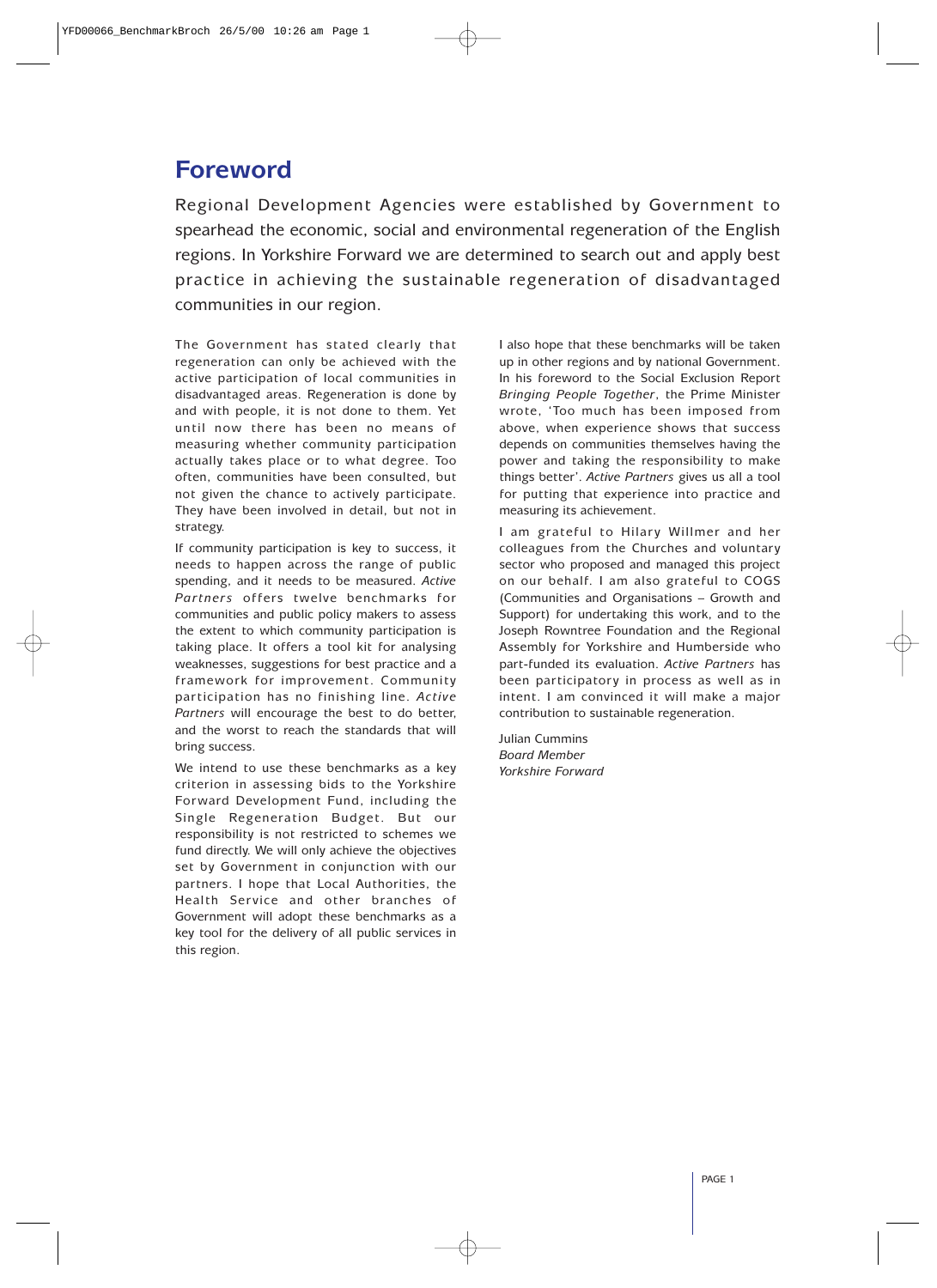## **Executive Summary**

#### **Section 1 – Benchmarks for Community Participation**

#### **APPLICATION OF BENCHMARKS TO COMMUNITY PARTICIPATION**

Benchmarking, as a means of evaluating schemes, is relevant throughout all stages of regeneration:

- initiation;
- bid preparation;
- implementation;
- forward strategy.

Community participation can be identified as having four core dimensions:

- influence:
- inclusivity;
- communication;
- capacity.

The benchmarks can be used as a framework for developing and implementing a community participation strategy, reviewing progress and setting future objectives. They assist in evaluation of the extent or nature of that participation which is expected to be in degrees rather than absolutes. It is also in the nature of that participation that communities should be engaged in the benchmarking evaluation, alongside other partners.

#### **THE BENCHMARKS**

The twelve benchmarks are listed in relation to the four key dimensions of participation. Each benchmark is accompanied by key questions for consideration. This provides a clear and easily reproduced two-page summary of the benchmarks themselves and the issues they raise.

#### **Section 2 – Understanding Community Participation in Regeneration**

#### **CONTEXT**

Regeneration programmes have been undertaken since the 1960s. Central government and European funding is now available for such programmes. The importance of community participation has been recognised and is endorsed but often occurs as an 'add-on' rather than as intrinsic at all stages of regeneration.

#### **THE CONCEPT OF BENCHMARKING IN REGENERATION**

Communities are complex and diverse and the same is true of their needs. Thus, evaluating a scheme for community participation is most appropriate within, and not between, such schemes. Use of the benchmarks to compare performance across schemes has to take account of the different contexts within which schemes are operating.

#### **DEFINITION OF TERMS**

Some terms in the community sector, as elsewhere, are too much in general currency to have precision of meaning. Some of the terms are defined here.

#### **Section 3 – Tools for achieving and evidencing the benchmarks**

#### **INTRODUCTION**

This includes some practical suggestions for using the benchmarks, gathering evidence and recording progress.

#### **TOOLS AND WORKSHEETS**

These further information and recording sheets can be used as a practical resource when applying the benchmarks. Each benchmark is set out again with further explanation in an 'Understanding the benchmark' section, accompanied by another section of 'Suggestions for good practice'. In addition for each benchmark a series of indicator statements are provided in a format which permits 'Notes', 'Additional Indicators' and 'Priorities for future development' to be recorded.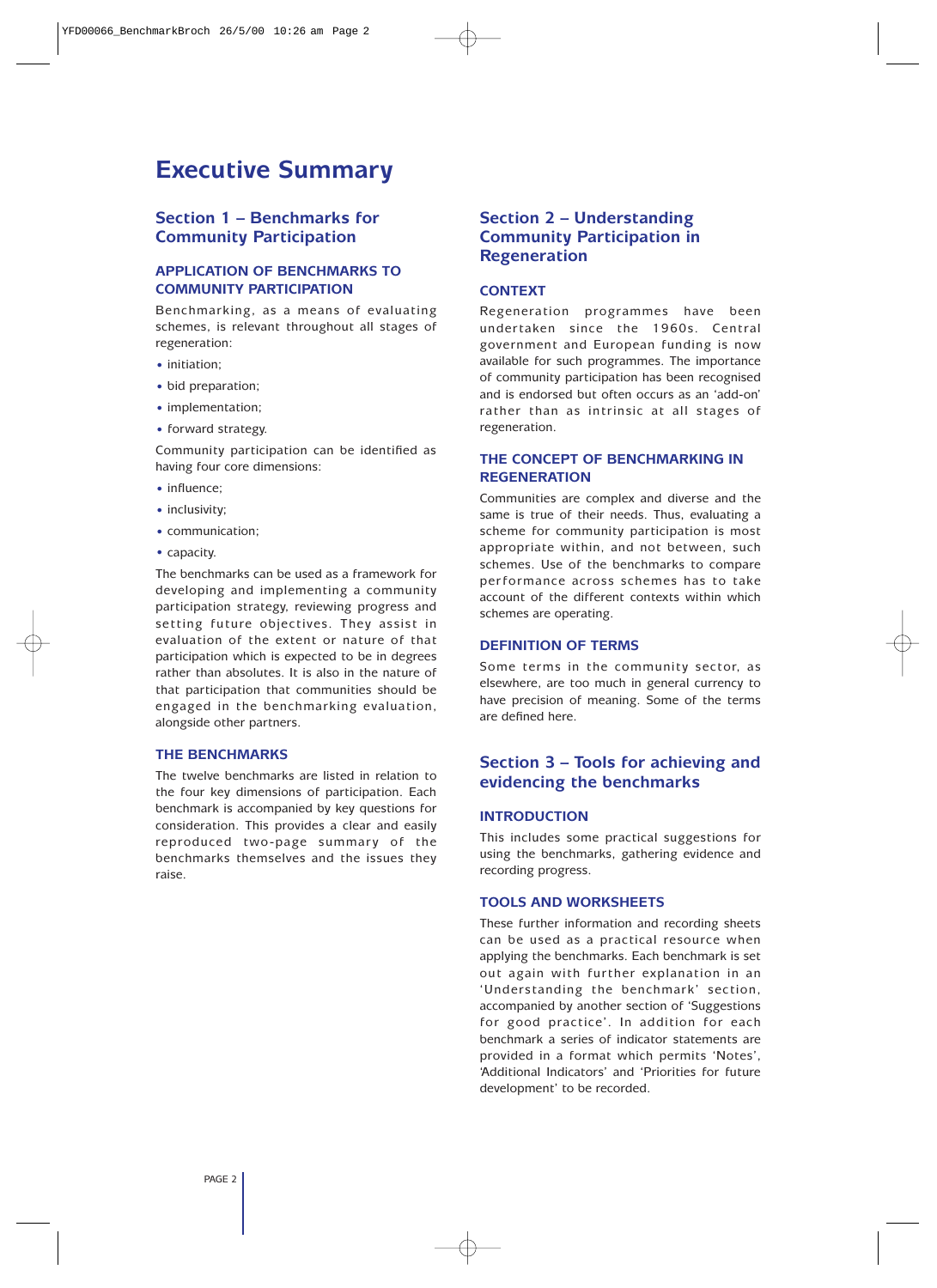#### **Section 4 – Background Report**

#### **ORIGINS OF THE BENCHMARKING COMMISSION**

In 1998 the Churches Regional Commission identified the lack of involvement of local people in community regeneration. Yorkshire Forward: the Regional Development Agency for Yorkshire and Humber agreed that creating 'Benchmarks' would be a means of measuring the effectiveness of community involvement.

#### **UNDERPINNING PRINCIPLES**

Recognition of the diversity of communities and the need for qualitative analysis were the starting points. Key features of the research approach were the acceptance of underpinning principles concerned with working with communities; an intention to benefit from existing findings; and inclusion through participation and ownership for communities in the research process.

#### **RESEARCH METHODOLOGY AND FINDINGS**

A literature review and initial contact request to RDAs and partnerships identified a wide range of issues including:

- tokenism by authorities in community participation;
- failure to learn lessons in participation and the need for training;
- communities are complex and diverse;
- effective participation requires resources, support and a creative approach;
- community involvement takes time to develop.

Four workshops were held in a range of contrasting communities to develop the benchmarks, two 'snapshot' studies were carried out and the draft benchmarks were 'piloted' to gather comment and feedback from thirteen regeneration schemes across the region.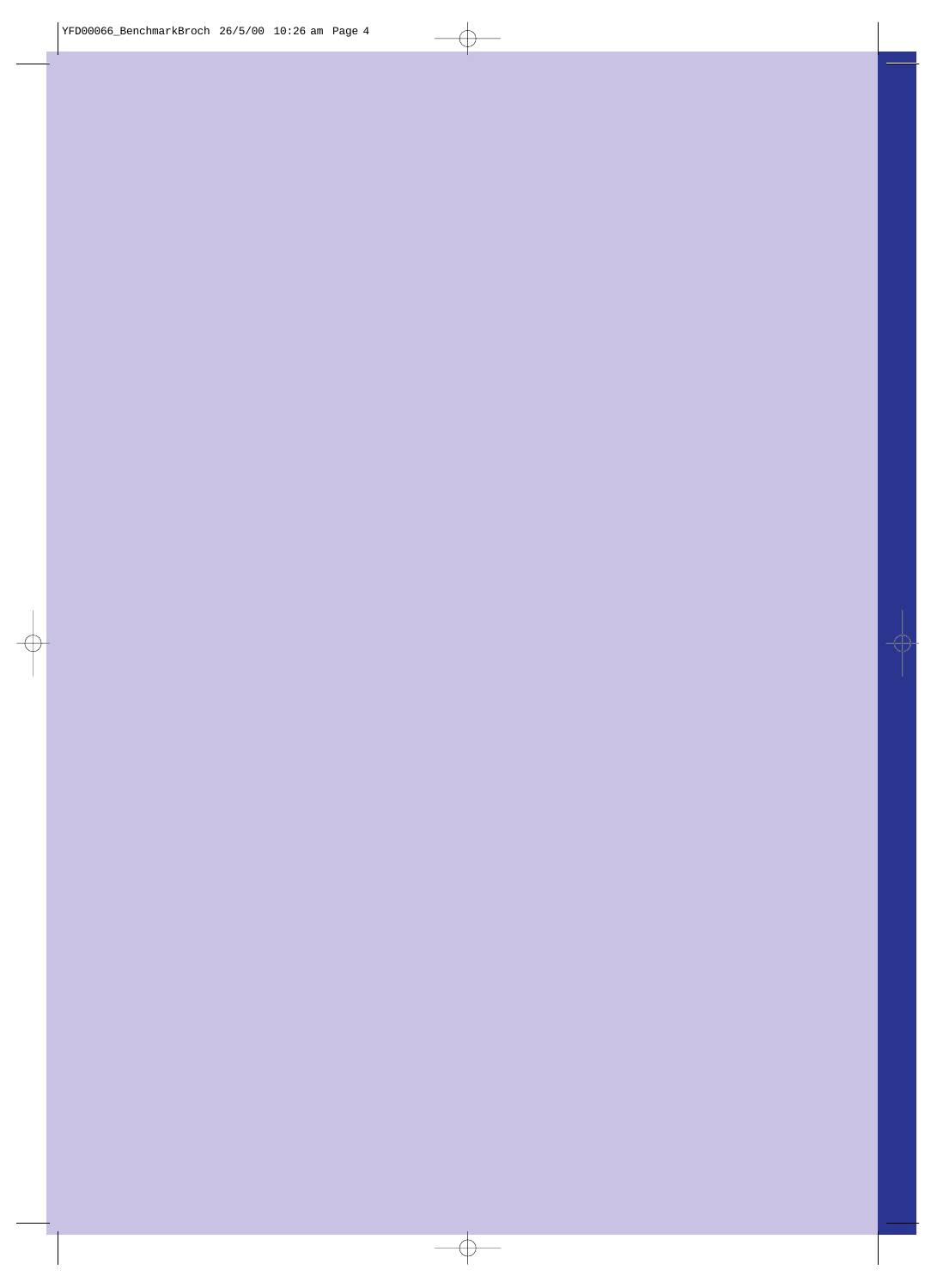## **SECTION 1**

## Benchmarks for Community Participation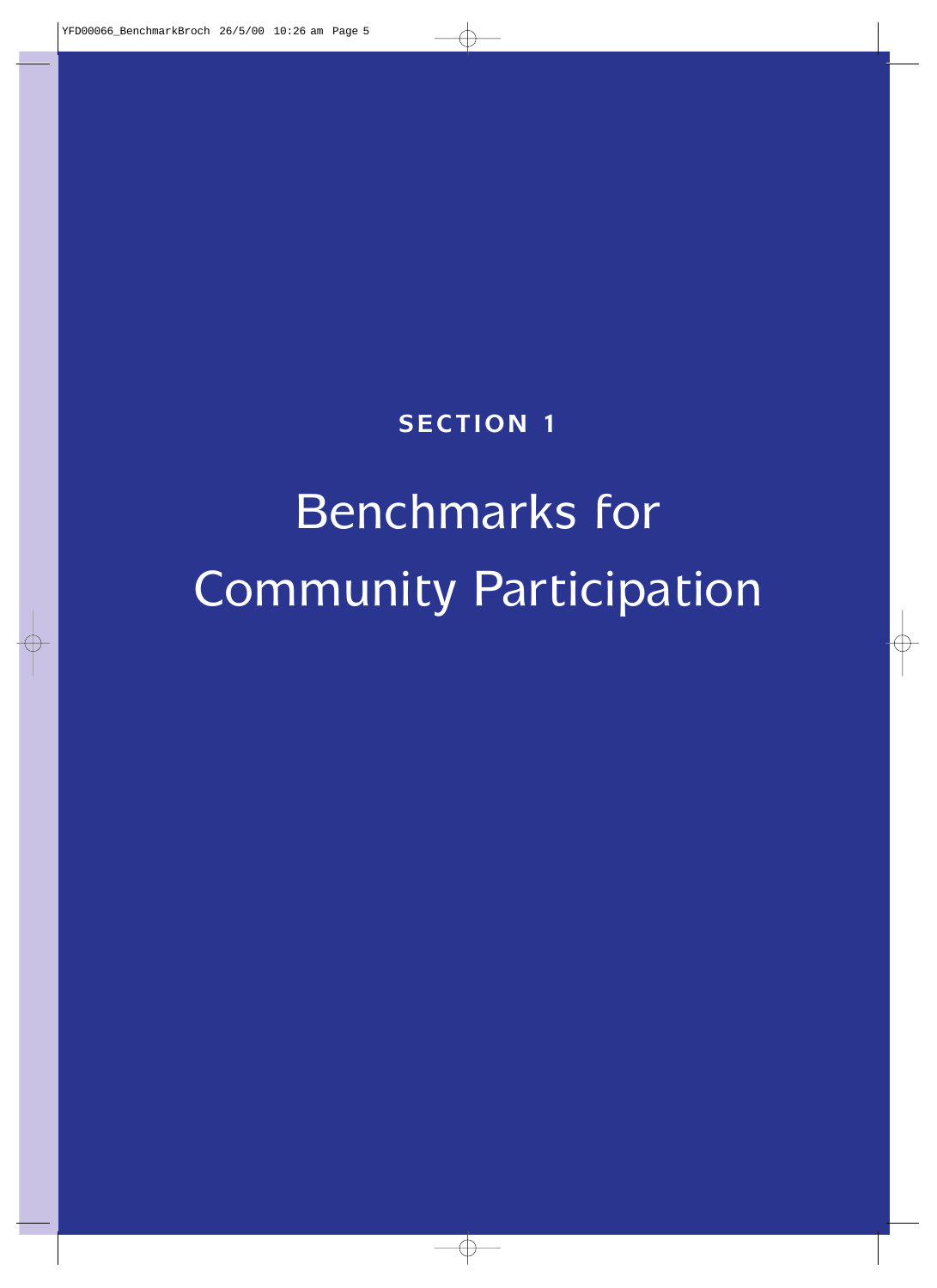## **Application of Benchmarks to Community Participation**

Community participation is crucial to the success of regeneration strategies from their very inception; therefore benchmarks are relevant from the pre-bid stage through to forward strategies.

Four stages of development can be identified as:

- 1. **Initiation** initiating the strategy and developing the broad focus of the bid.
- 2. **Bid preparation** this stage includes: community audits; determining objectives; outlining strategy; delivery and management arrangements; development of the partnership; the setting out of broad project proposals; and defining outcomes.
- 3. **Implementation** putting the strategy into action; developing projects; making operational and strategic decisions; and review and evaluation.
- 4. **Forward strategy** ensuring sustainability.

Benchmarks provide both a framework for developing a strategic approach to community participation and a means of evaluating and reviewing progress.

#### **THE DIMENSIONS OF COMMUNITY PARTICIPATION**

Community participation is identified as comprising four core dimensions:

- **Influence:** This is about ensuring that participation leads to real influence over what happens in regeneration schemes at both a strategic and operational level.
- **Inclusivity:** This is about valuing diversity and addressing inequality in order to ensure inclusive and equal participation. This may mean targeting specific groups and taking positive action.
- **Communication:** This is about implementing clear information processes, transparent and accessible policies and procedures.
- **Capacity:** This is about developing the understanding, skills and knowledge of all partners; and the organisational capacity of communities and public agencies.

#### **THE BENCHMARKS**

Twelve benchmarks have been developed to clearly describe what regeneration activities should be working towards in relation to the community participation dimensions.

Against each benchmark a number of questions are posed under the heading of **'key considerations'**. In thinking about how you would answer these questions you will be beginning to explore important aspects of process and performance in relation to the related benchmark.

#### **USING THE BENCHMARKS**

These benchmarks should be applicable across the range of contexts, themes, and starting points in which regeneration activities are taking place. Those using them should assess their own baseline position in relation to each benchmark as the starting point for developing and implementing strategy, reviewing progress and setting future objectives. It is the extent and nature of community participation that needs to be considered in measuring achievement. This is more likely to be a question of degree rather than an absolute.

Whilst specific consideration needs to be given to each benchmark they are all integral elements of a co-ordinated community participation strategy and all need to be addressed in the development of action plans and the measuring of progress.

It is acknowledged that the time required for the development of participation will vary from scheme to scheme and that some of the areas in most need of regeneration will be those starting from a low level of existing community participation. Schemes should therefore be realistic about their planned progress in relation to the benchmarks and aim to illustrate continuous improvement over a period of time.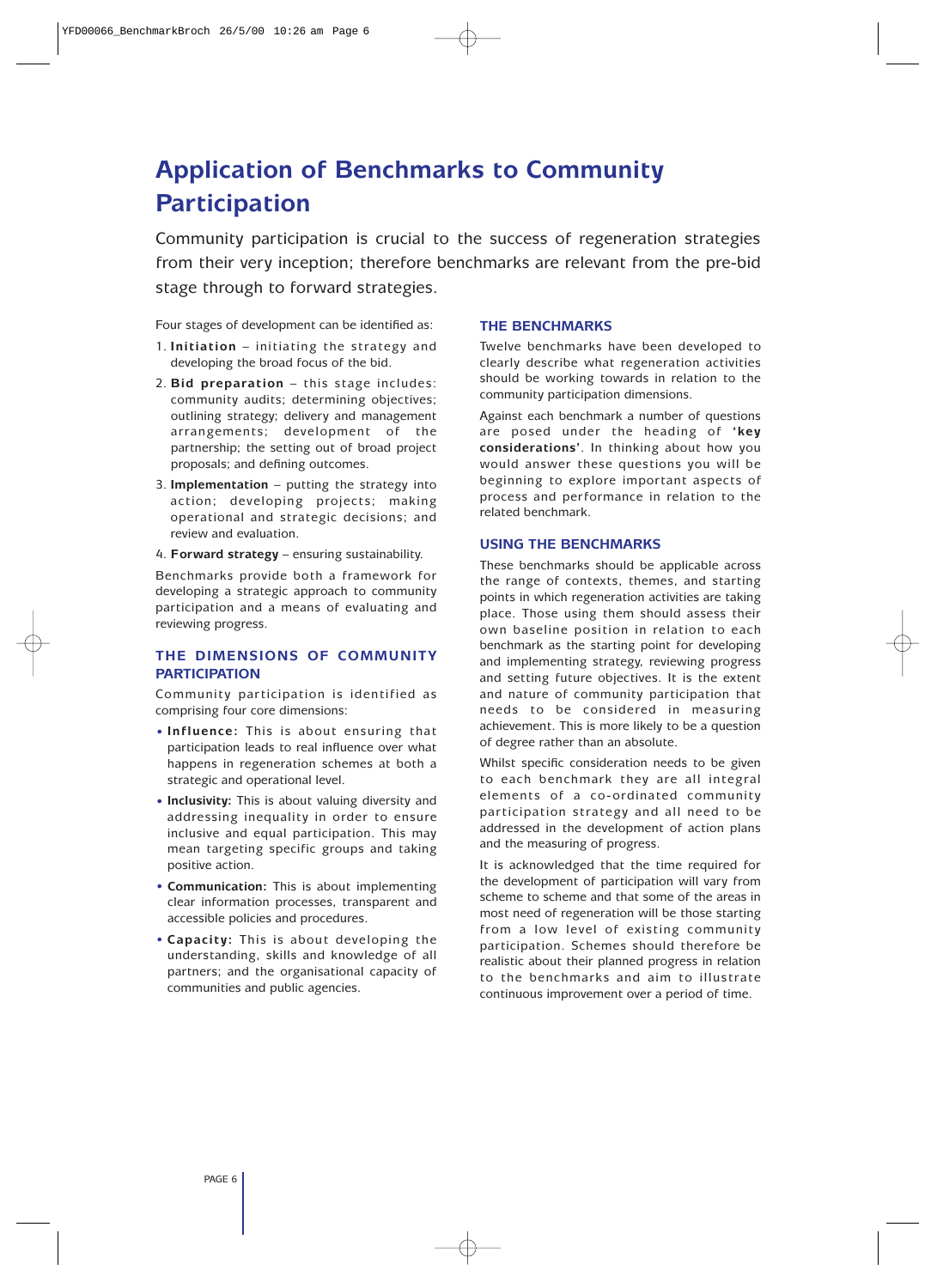It is important that communities themselves participate in assessing performance against the benchmarks. This should include but not be limited to, a public summary of achievement which can be endorsed or challenged by communities.

Section 3 provides more detailed guidance on implementation.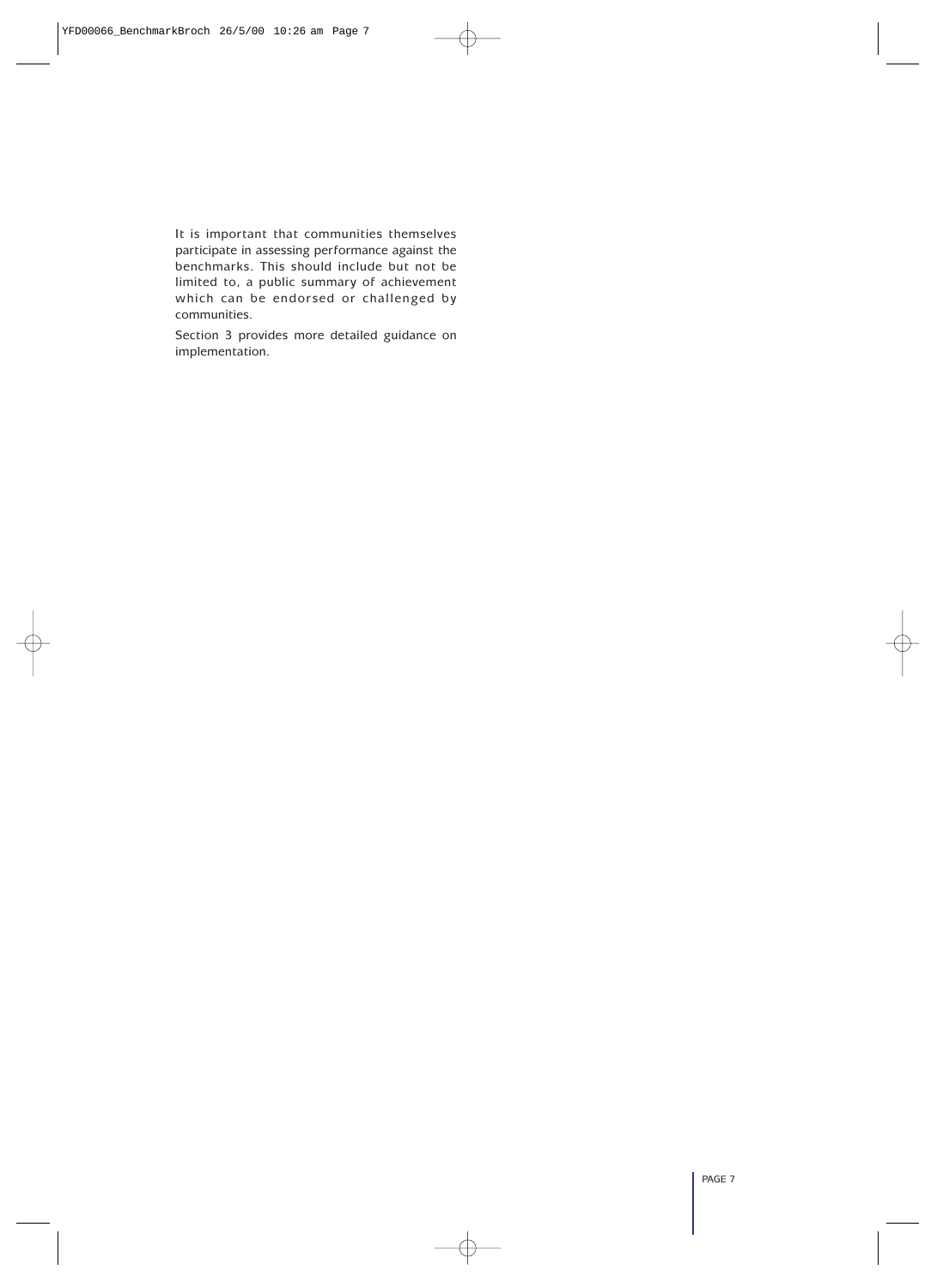## **Benchmarks for Community Participation**

The benchmarks are related to the four dimensions of community participation:

**Influence:** ensuring that community participation leads to real influence over regeneration strategy and activity.

**Inclusivity:** valuing diversity and addressing inequality, to ensure inclusive and equal participation.

**Communication:** implementing clear information processes, transparent and accessible policies and procedures.

**Capacity:** developing the understanding, skills and knowledge of all partners, and the organisational capacity of communities and public agencies.

|                             | <b>Benchmarks</b>                                                                                           | Key considerations                                                                                                                                                                                                                                                                                                                                                        |
|-----------------------------|-------------------------------------------------------------------------------------------------------------|---------------------------------------------------------------------------------------------------------------------------------------------------------------------------------------------------------------------------------------------------------------------------------------------------------------------------------------------------------------------------|
|                             | The community is recognised and valued<br>as an equal partner at all stages of the<br>process. (Page 22)    | Who has had the first word in your regeneration<br>strategy and how are community agendas<br>reflected from day one and throughout the<br>process?<br>How are community members made to feel<br>valued as equal partners?                                                                                                                                                 |
| ш<br>$\mathbf{\Omega}$<br>Z | There is meaningful community<br>representation on all decision making<br>bodies from initiation. (Page 24) | How are communities represented on decision<br>making groups (in addition to/instead of the<br>bigger players such as local councillors)?<br>How are your decision making processes<br>enabling communities to be heard and to<br>influence?<br>How have communities determined decision<br>making agendas from the preparatory stage<br>through to the forward strategy? |
| ш<br>⊃<br>⊐<br>щ<br>z       | All community members have the<br>opportunity to participate. (Page 26)                                     | How are you supporting community networks/<br>structures through which all communities can<br>contribute to decision making?<br>What creative/flexible approaches have you<br>developed to engage members of all<br>communities?<br>What are the range of opportunities through<br>which community members can influence<br>decisions?                                    |
|                             | Communities have access to and control<br>over resources. (Page 28)                                         | In what ways do regeneration workers and<br>decision makers make themselves accessible to<br>community members?<br>How is community control of resources being<br>increased?                                                                                                                                                                                              |
|                             | Evaluation of regeneration partnerships<br>incorporates a community agenda.<br>(Page 30)                    | How are you ensuring community ownership of<br>evaluation processes?                                                                                                                                                                                                                                                                                                      |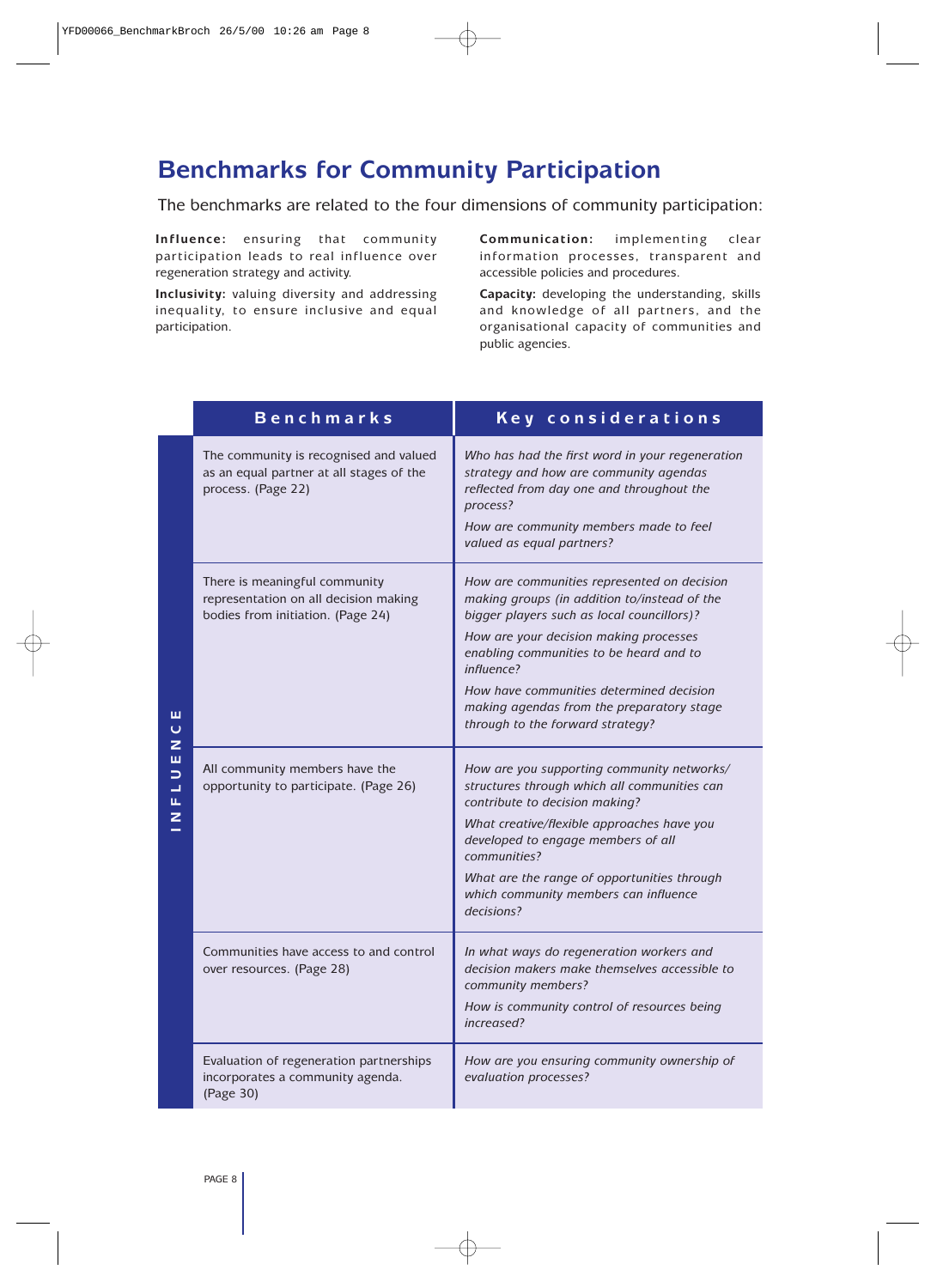|                                                   | <b>Benchmarks</b>                                                                                                         | Key considerations                                                                                                                                                                                                                                                                                                                  |
|---------------------------------------------------|---------------------------------------------------------------------------------------------------------------------------|-------------------------------------------------------------------------------------------------------------------------------------------------------------------------------------------------------------------------------------------------------------------------------------------------------------------------------------|
|                                                   | The diversity of local communities and<br>interests are reflected at all levels of the<br>regeneration process. (Page 34) | What steps are you taking to ensure that all<br>communities can be involved with and influence<br>regeneration strategy and activity?<br>What actions are you taking to ensure that<br>representation by all partner agencies and staff<br>composition reflect the gender balance and<br>ethnic diversity of the geographical area? |
| ><br>S<br>⊃<br>┙<br>$\mathbf{\mathsf{C}}$<br>Z    | Equal opportunities policies are in place<br>and implemented. (Page 36)                                                   | What support and training is offered to the<br>development of equal opportunities policies and<br>anti-discriminatory practice?<br>How are you monitoring and reviewing practice<br>in relation to equal opportunities?                                                                                                             |
|                                                   | Unpaid workers/volunteer activists are<br>valued. (Page 38)                                                               | How do you support and resource unpaid<br>workers and voluntary activists?<br>What opportunities do you provide for their<br>personal development and career progression?                                                                                                                                                           |
| Z<br>$\overline{O}$<br>⋖<br>$\mathbf Q$<br>-<br>z | A two-way information strategy is<br>developed and implemented. (Page 42)                                                 | How do you ensure that information is clear and<br>accessible and reaches all communities in time<br>for it to be acted upon?<br>How are those involved in regeneration informed<br>about the communities with whom they are<br>working?                                                                                            |
| $\Rightarrow$<br>Σ<br>Σ<br>$\circ$<br>Ō           | Programme and project procedures are<br>clear and accessible. (Page 44)                                                   | What steps are you taking to ensure that scheme<br>procedures facilitate community participation<br>rather than act as a barrier?                                                                                                                                                                                                   |
| $\cup$                                            | Communities are resourced to<br>participate. (Page 48)                                                                    | What resources are provided for the<br>development of community led networks and<br>community groups?<br>What support is provided for community<br>members and community representatives?<br>What strategy is in place to support community<br>led sustainability?                                                                  |
| ⋖<br>d.<br>$\triangleleft$<br>ပ                   | Understanding, knowledge and skills are<br>developed to support partnership<br>working. (Page 50)                         | How are you ensuring that all partners<br>(including senior people from the public and<br>private sectors), develop the understanding,<br>knowledge and skills to work in partnership and<br>engage with communities?<br>What training is provided and who is<br>participating in both the delivery and learning?                   |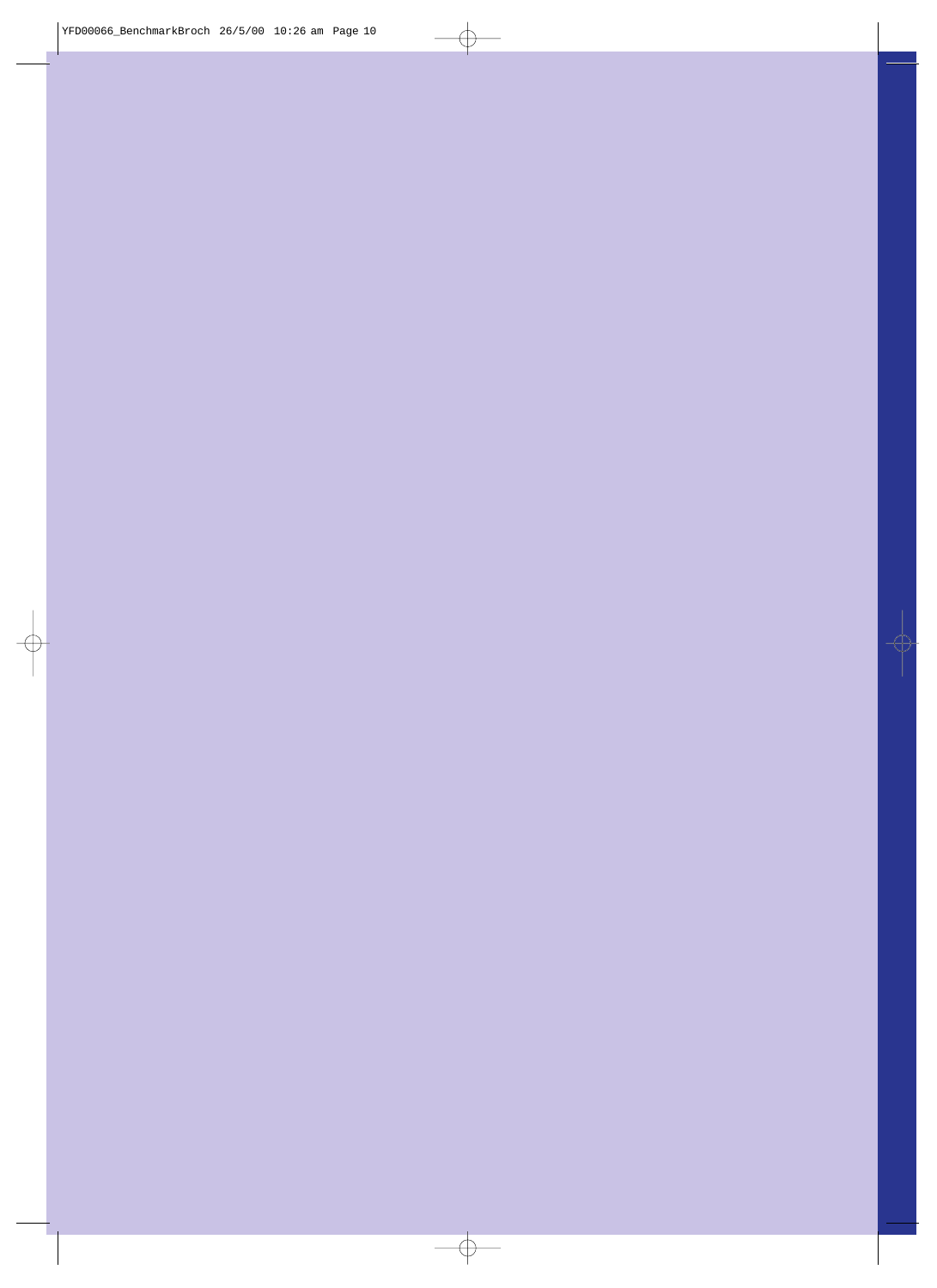## **SECTION 2**

# Understanding Community Participation in Regeneration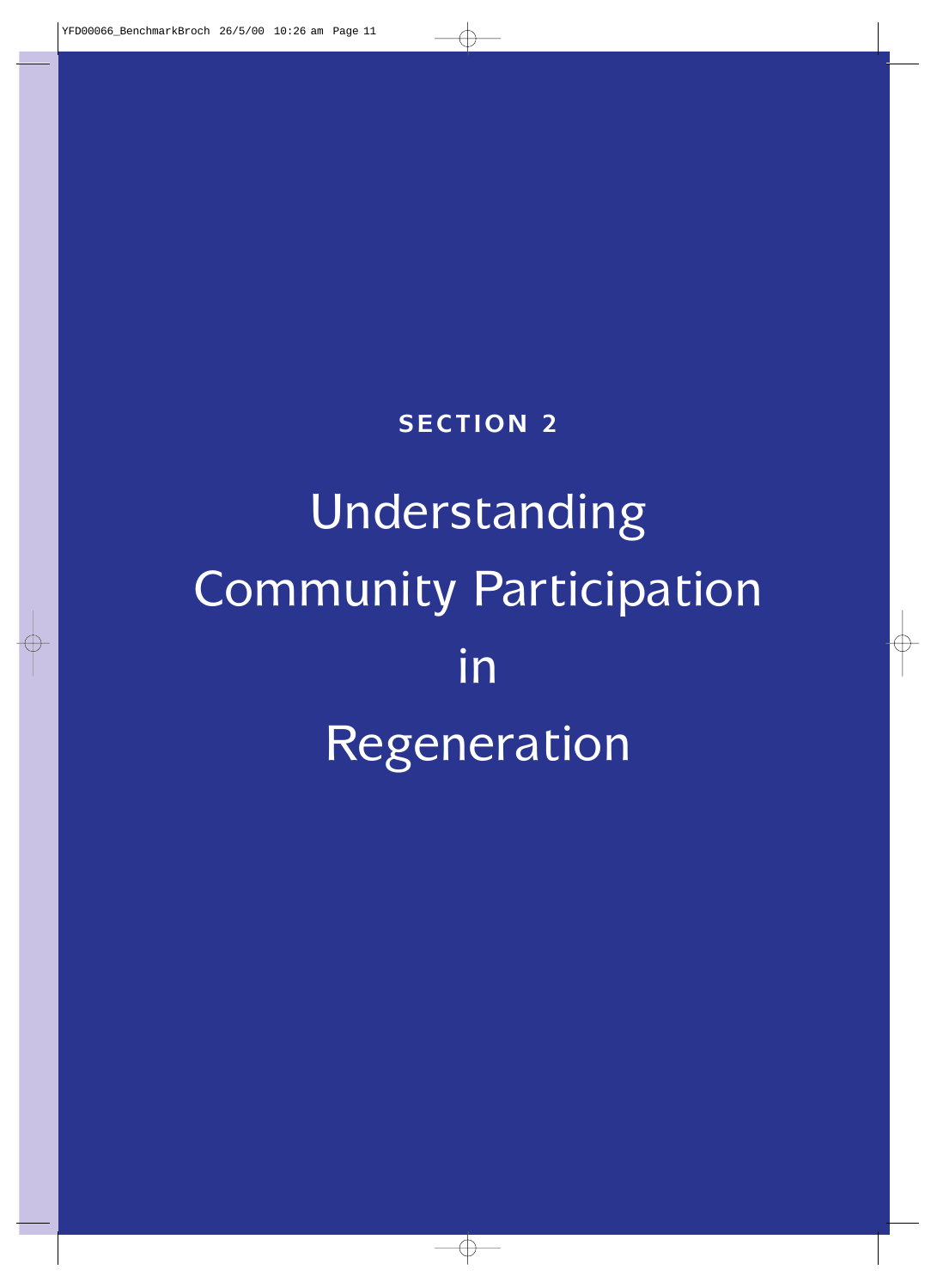## **Context**

Regeneration programmes are not new and there have been several since the introduction of the Urban Programme in the late 1960s. Since then, Central Government resources alongside funds from Europe have been targeted at particular communities.

#### **COMMUNITY PARTICIPATION IN REGENERATION PROGRAMMES**

Public recognition of the importance of community participation is also not new.

The City Challenge Programme of the early 1990s promoted such aspirations and yet current Government initiatives are still trying to find ways of getting it right.

A review of four studies on regeneration and communities illustrates the continuing frustrations of not getting it right ('Joined-up Places? Social Cohesion and Neighbourhood Regeneration' JRF 1999).

The research cites how residents in Liverpool felt that they were not really trusted by the authorities to manage finances or to spend money wisely.

In several cases the residents felt that their suggestions were not acted upon and that there was no follow up to what was said. Nor could they identify outcomes which had occurred as a result of their involvement.

Residents involved in the Nottingham Partnership felt that the lengthy and bureaucratic processes of making spending decisions had led to the decline of community involvement. They clearly felt they were giving a lot and receiving very little in return. But perhaps the most damning indictment in this study came from a respondent in East London '*There's a lot of money to be made out of poor people as long as you don't pay them to do it*'.

To conclude however that people based regeneration fails to work would be to throw the baby out with the bath water.

The Government continues to press for regeneration initiatives in which local communities play a leading part because it believes '*Community involvement enhances the effectiveness of regeneration programmes by encouraging better decision making, fostering more effective programme delivery, and helping to ensure the benefits of regeneration programmes are sustained over the long term*' (DETR; SRB Bidding Guidance, September 1998).

Yorkshire Forward endorses this perspective, stressing that '*Increasing the capacity of disadvantaged communities to influence decisions affecting their lives is an essential first step to community led regeneration and will underpin all our programmes, thereby reinforcing the Government's local democratic renewal agenda*' (Yorkshire Forward: The Regional Economic Strategy, 1999).

#### **UNDERSTANDING AND PLANNING FOR COMMUNITY PARTICIPATION**

Community participation in regeneration strategies begins with the principle that people have a right to be involved in changes affecting them and goes on to recognise that the failure to involve communities can undermine the regeneration process. But the rationale for community participation is also very much based on tangible social and economic outcomes:

- it enhances social cohesion because communities recognise the value of working in partnership with each other and with statutory agencies;
- it enhances effectiveness as communities bring understanding, knowledge and experience essential to the regeneration process;
- it adds economic value both through the mobilisation of voluntary contributions to deliver regeneration and through skill development which enhance the opportunities for employment and an increase in community wealth;
- it provides relevance as community members can offer understanding and insight, thereby appropriately influencing priorities for action;
- it promotes sustainability because community members have ownership of their communities and can develop the confidence and skills to sustain developments once the 'extra' resources have gone.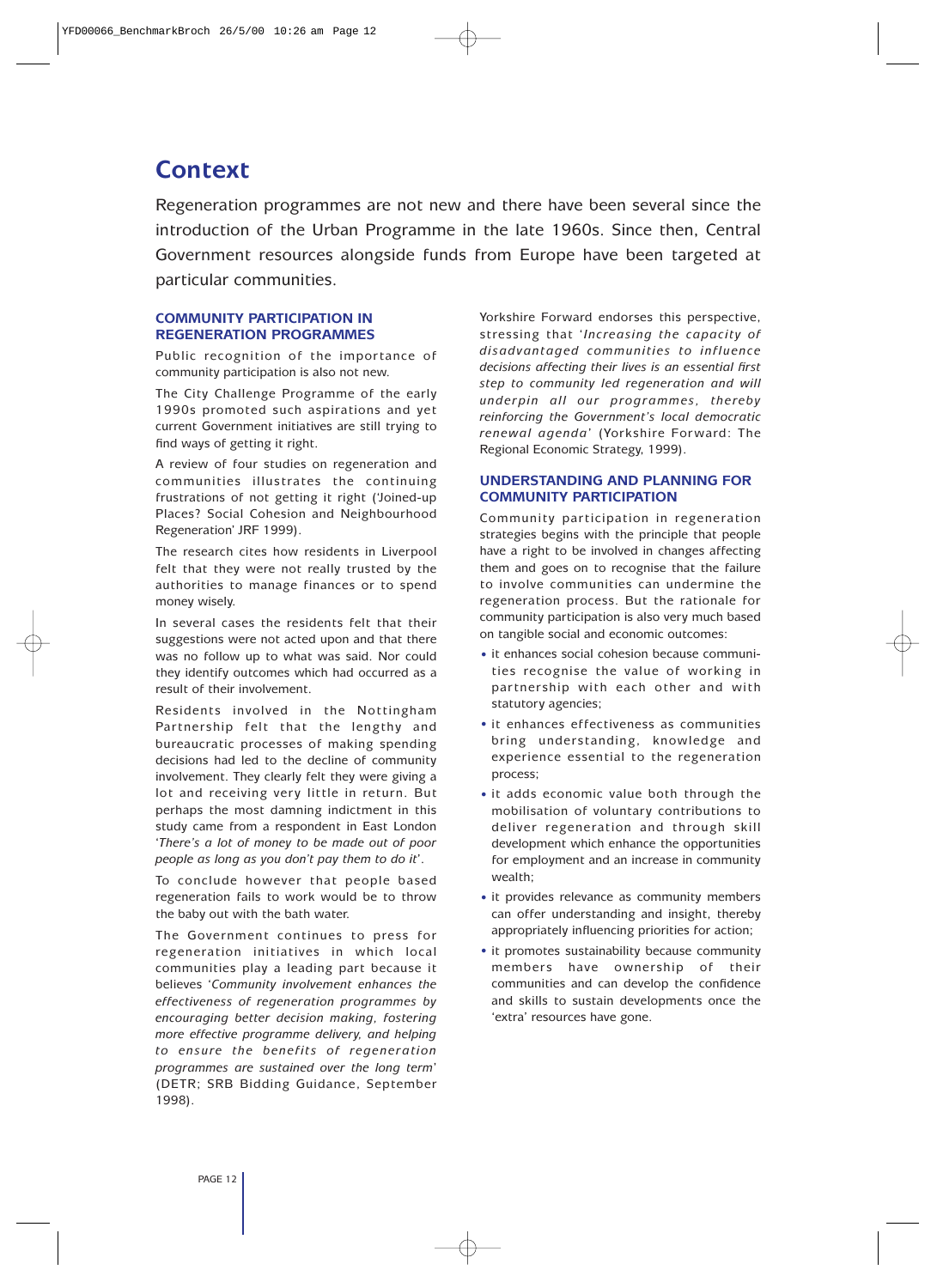Community participation is part and parcel of current thinking around the more recent regeneration initiatives.

'*Bids should mobilise the talents of all sectors including the faith based voluntary sector, the wider voluntary sector, ethnic minorities and local volunteers*' (DETR; SRB Bidding Guidance 1998).

It is however, being approached with varying degrees of success by lead bodies in regeneration partnerships. Community participation too often appears as an 'add-on'.

But research, and indeed Government guidelines, illustrate that to be at all meaningful community participation must happen at all stages and levels of the regeneration process.

Community participation must be effective during initial planning, strategic development, implementation and evaluation, and at policy, programme, scheme and project levels as well as at regional, sub-regional and local levels.

Whilst it is acknowledged that not all members of communities want to participate in regeneration, it also needs to be recognised that opportunities need to reach out beyond tradtional representative structures and beyond those already most active. This then allows the fullest possible participation at levels appropriate to individuals.

## **The Concept of Benchmarking in Regeneration**

The concept of benchmarks is more complex and contentious than might appear at first sight. Benchmarks have been described as standards, levels and comparative measures.

They are frequently implemented as a 'Best Value' exercise  $- X$  is provided for Y amount of money. J Foot (1998) 'How to do benchmarking: A Practitioner's Guide' defines benchmarking as '*a process of measuring your service's processes and performance and systematically comparing them to the performance of others in order to seek 'best practice*''.

In the regeneration context however, measurement is more appropriate as a method of comparing and contrasting performance within a scheme, i.e. 'continuous improvement'. In the Yorkshire and Humber Region regeneration schemes vary enormously in response to the geographical and cultural diversity of the area. Urban and rural dimensions are just one indicator of this diversity of communities illustrating that across schemes:

- the needs and purposes of regeneration are very different;
- the nature and strength of relationships between key stakeholders are different;
- the starting points in terms of community participation are different;
- the regeneration monies allocated are often vastly different.

Community participation benchmarks against which performance in regeneration can be measured should therefore assess and review performance from one year to another within the scheme. Any use of benchmarks to compare performance between schemes needs to recognise and take account of the range of contexts within which schemes are operating.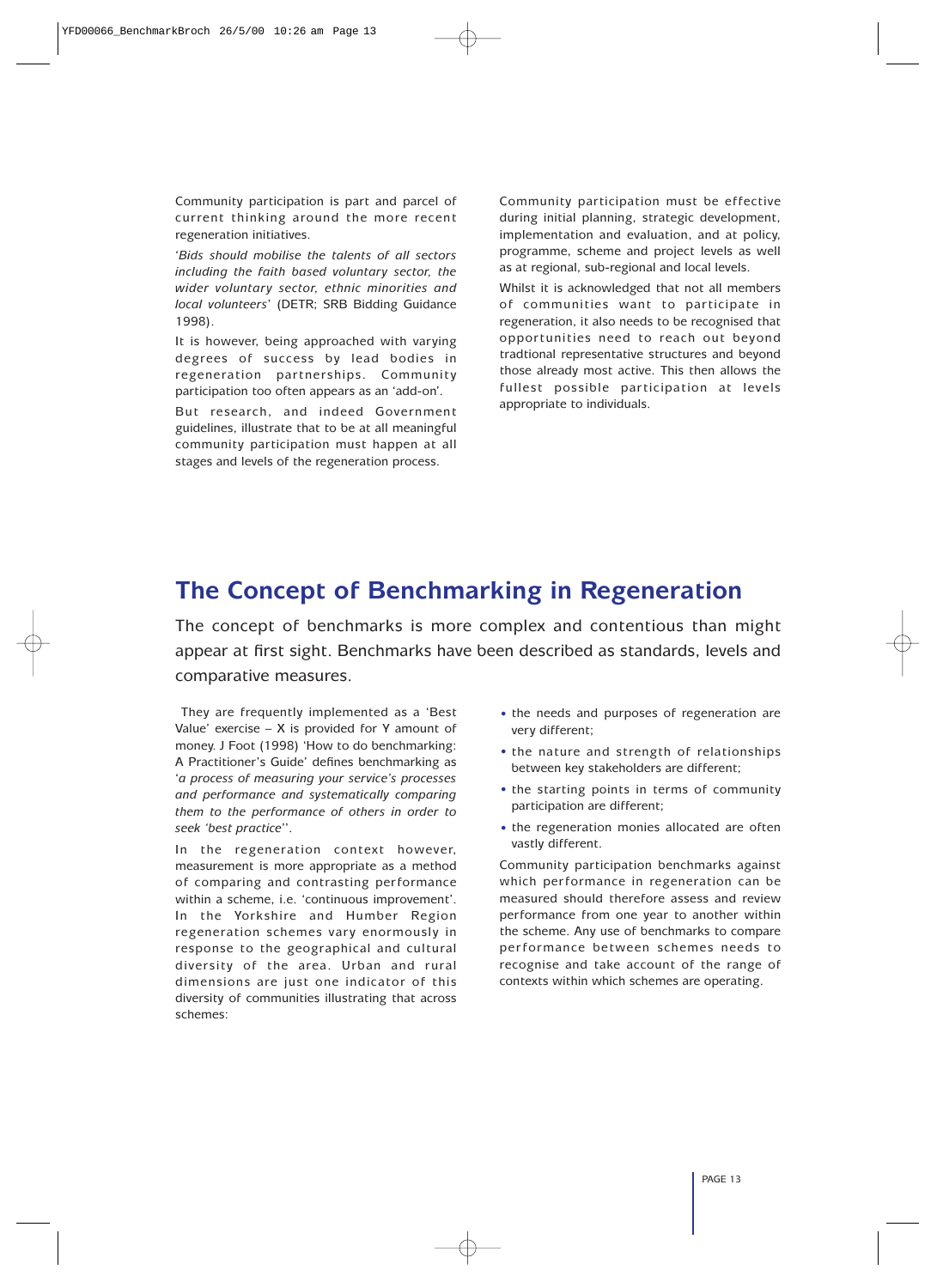## **Definition of Terms**

**Community** is most often used to mean a geographical community in which people live and work.

This is the most common use of the term in regeneration programmes. It is also accepted that community can be used to mean people with a common interest or perspective and there are examples of regeneration schemes directed at, for example, young people. Community can be understood therefore as both geographically based **and** of interest, i.e. people identifying with the area in which they live and work, alongside identification with specific groups of people within and without that geographical area.

Within all spatial communities there will be many communities of interest, and so there will be a variety of perspectives, needs, and priorities.

Men, women, white people, black and minority ethnic communities, different faith communities, disabled people, older people, young people, children, employed people and unemployed people, gay and straight people may all have different agendas. There is no one homogeneous community. This has significant implications for consultation and participation.

**Community members** are the individuals living and working in a geographical area or belonging to a community of interest. Typically, they comprise a diverse grouping expressing different views and priorities.

**Community groups** refer to those very small groups and organisations which might range from self-help groups to neighbourhood controlled community infrastructures. Community groups are characterised by their self-help nature, are self-controlling, typically have few resources and are totally, or almost always, reliant on voluntary effort.

**The community sector** is an umbrella classification for community groups.

**The voluntary sector** is made up of organisations which are 'not for profit' and are set up and run by voluntary management committees which may or may not include local people or service users. Most employ paid staff and might, though not necessarily, involve volunteers in carrying out their service. Some, but not all, are charitable.

Over the last five years there has developed a much greater clarity about the distinction between the community and voluntary sectors. A key issue is that the voluntary sector does not necessarily equate with 'community' – that whilst they may share some common agendas and concerns and are often supported and serviced by the same structures – they may also have very different and often competing needs and agendas.

The voluntary and community sectors provide an added dimension to the regeneration of communities which is crucial to long term development. Their strength and success lie in their independence from the state. They should be valued for their independence and every effort should be made to ensure that 'partnership' does not mean co-option, that they are encouraged to remain autonomous.

**The faith sector** comprises religious organisations which are a focus for community activities, involving voluntary contributions from within their membership. They generally operate within an established legal and constitutional framework.

**Community consultation** is often used to mean the process of explaining and helping people to understand ideas and plans. It may include the seeking of views but often those consulted are little more than 'listeners'. It demands that prior work has been undertaken in order to have something around which people can air their views. It does not necessarily imply that there is the scope for much input or change.

**Community involvement** encompasses a commitment to engaging people. People can be involved in a variety of ways and there should be methods of ensuring that everyone has the opportunity to be involved. Community involvement can infer however that people are passive recipients of the involvement process – someone else's agenda demands their involvement and seeks it out.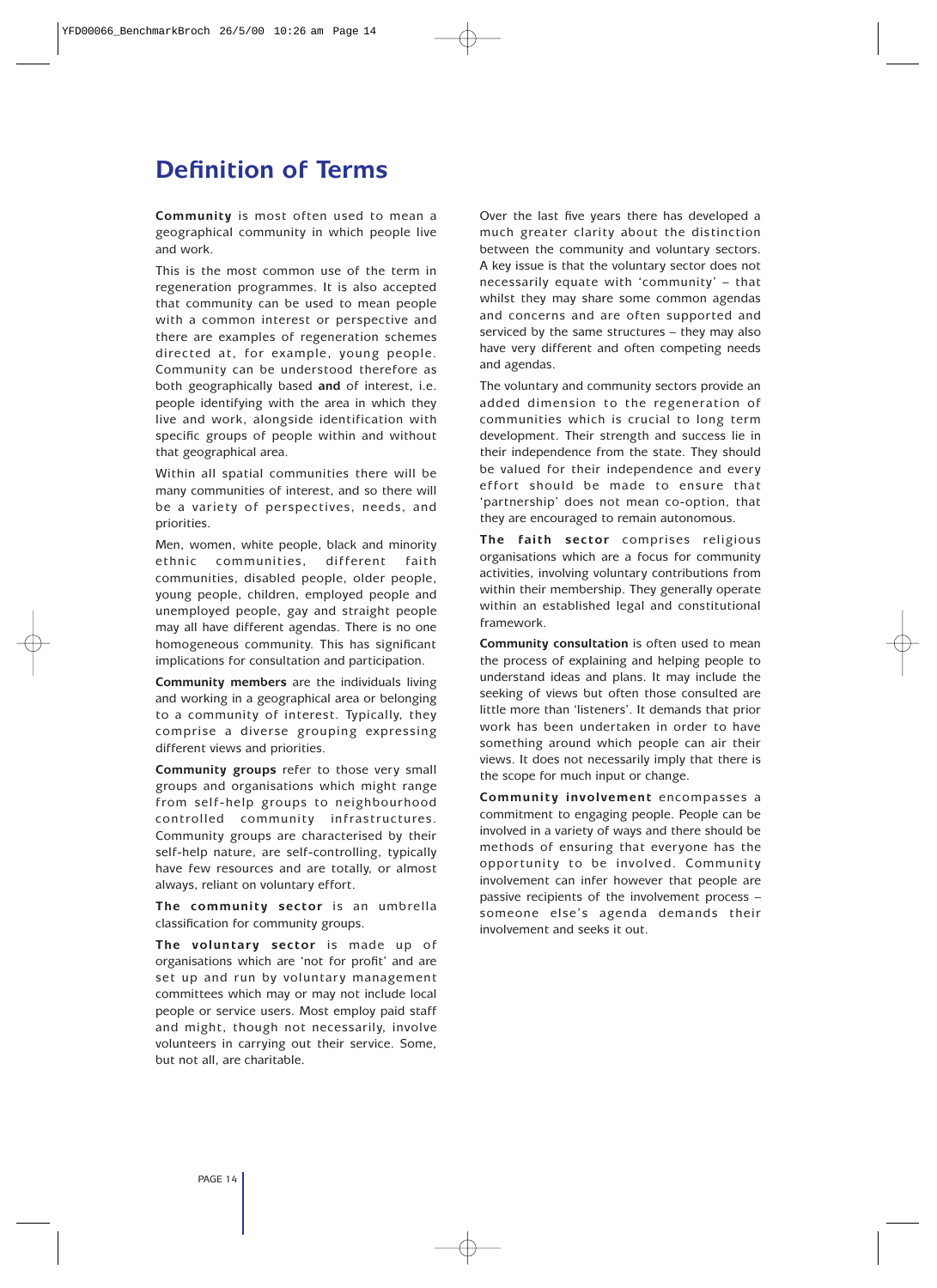**Community participation** signifies the playing of an active part in a process along with a degree of power and control. It is this understanding with which this piece of developmental research is concerned – affording the access and opportunities to take part as equals in the regeneration process.

The work of Sherry Arnstein and of David Wilcox and their respective 'ladders' and 'levels' to participation combine community consultation, community and community participation into one framework. The frameworks can be helpful in understanding and planning commitment to, and identifying the degree of, working with communities.

Wilcox identifies five levels of participation:

- 1. information;
- 2. consultation;
- 3. deciding together;
- 4. acting together;
- 5. supporting individual community initiatives.

Steve Skinner ('Building Community Strengths', CDF 1995) develops this concept as 'five roles for the community':

- 1. as beneficiaries of the programme and users of services;
- 2. as consultees and representatives of local opinion;
- 3. as the source of general community activity;
- 4. as a source of delivery for regeneration programmes;
- 5. as potential long term partners in regeneration.

**Social exclusion** is the process through which individuals and groups are excluded from participation in the society in which they live.

**Programmes** are the strategy – criteria and broad range objectives – through which Government policy is implemented, such as Single Regeneration Budget, Rural Development Programme.

**Partnerships** refer (in this document) to the formal arrangements established to implement and oversee the delivery of a programme. They typically include local authority members, private sector interests and voluntary sector representation. They should include community sector representation (though this is less often the case).

**Schemes** represent '*the totality of the proposal put forward by partnerships*,' (DETR, Single Regeneration Budget Bidding Guidance 1998), indicating broad objectives for a specific purpose. Decision making functions related to delivery mechanisms may be delegated by partnerships to scheme management structures. There is more likely to be community sector representation at this level.

**Projects** are the individual components of a scheme relating to planned activity. They may be large scale such as those around housing renewal or very small such as a local credit union.

**Evaluation** is the process through which preagreed quantitative and qualitative measures are used to gauge performance. The benchmarks constitute the means by which the effectiveness of community participation in social and economic regenerative activity in urban and rural areas can be measured. An objective of evaluation is continuing improvement.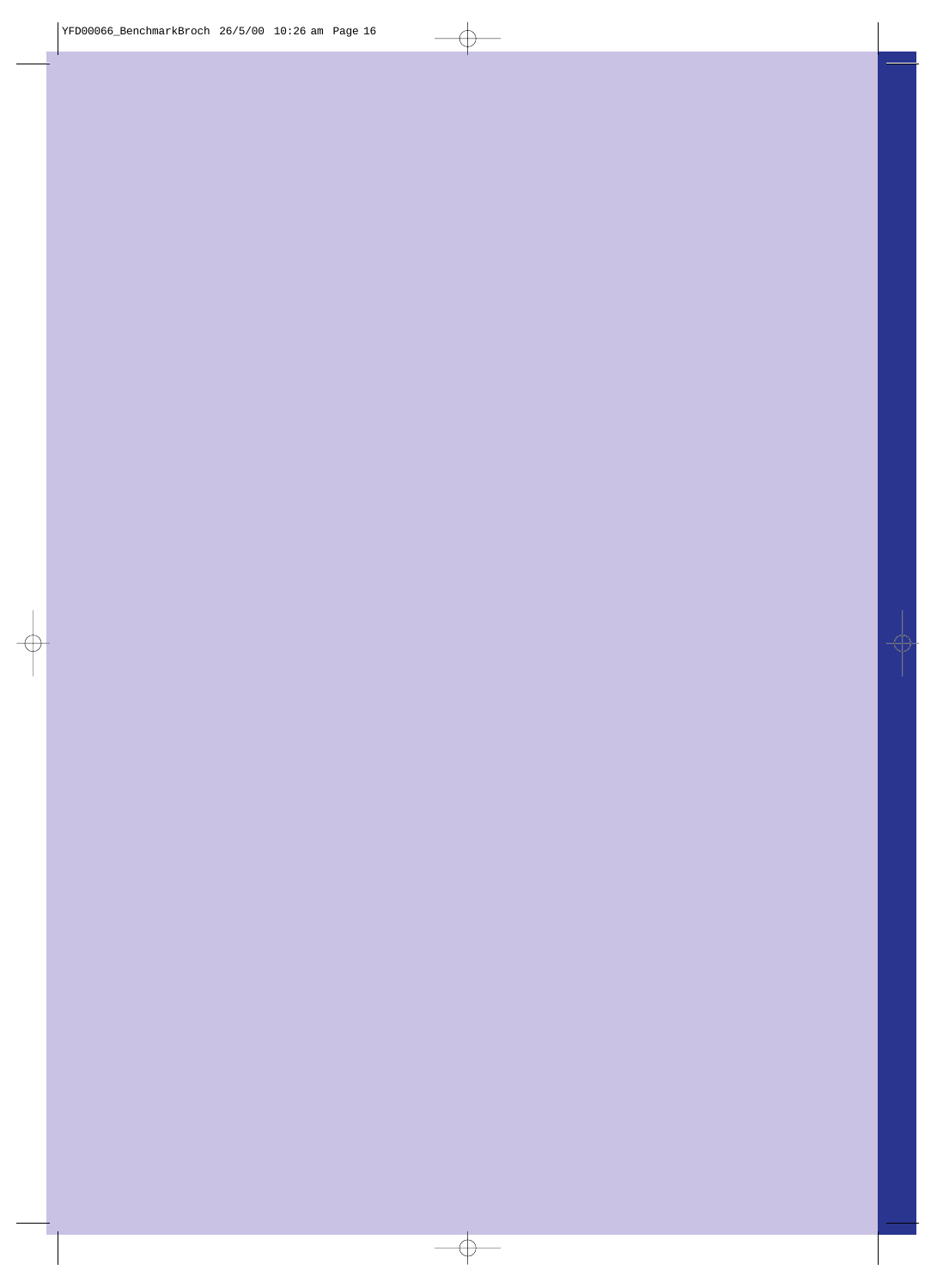**SECTION 3**

# Tools for Achieving and Evidencing the Benchmarks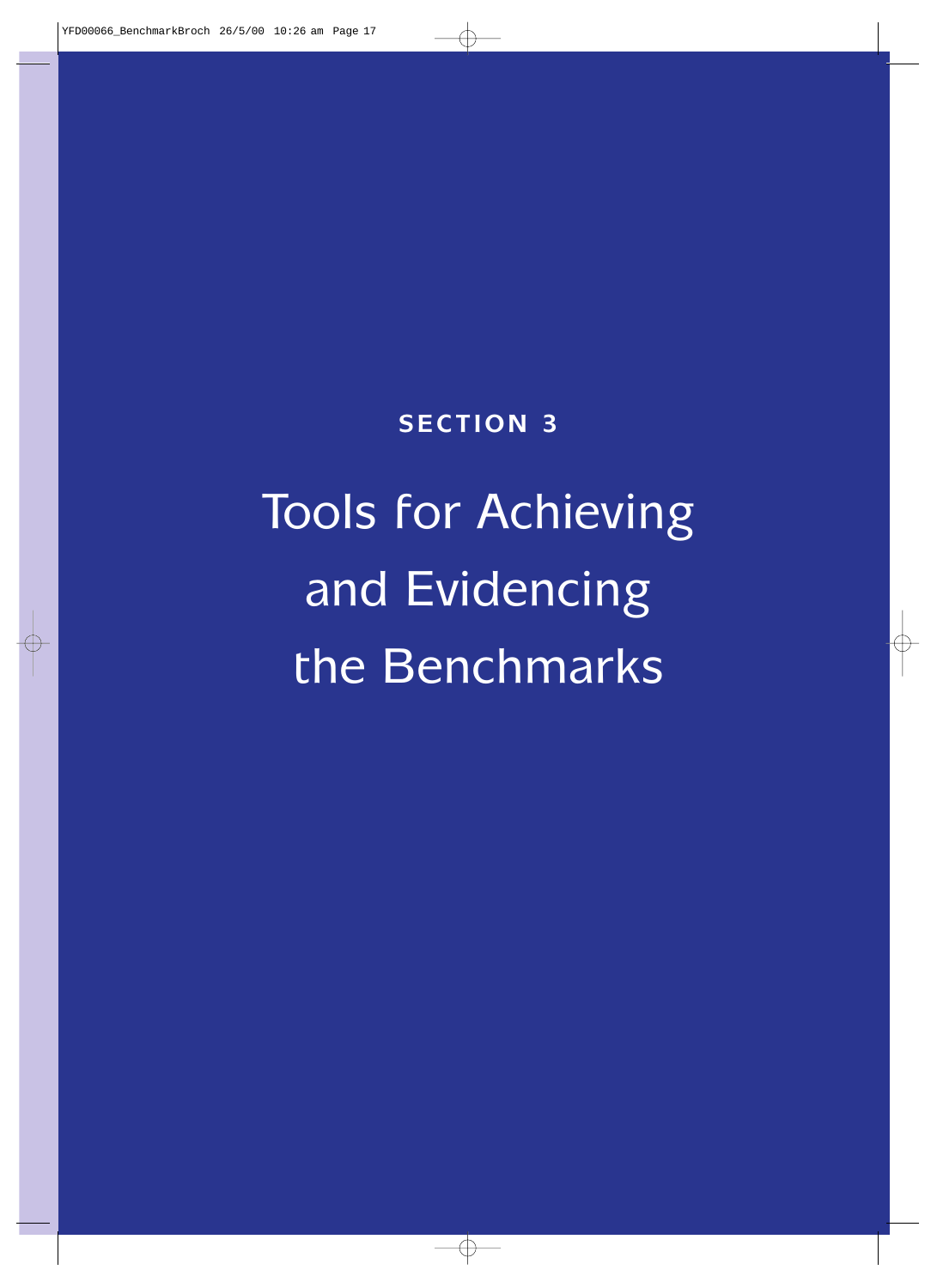## **Introduction**

These tools are provided to help you consider the benchmarks in relation to your own practice. They include:

- 1. **Understanding the benchmark** explaining its context and purpose.
- 2. **The key considerations** the questions listed against each benchmark.
- 3. **Suggestions for good practice** providing some pointers to the resources and processes required.
- 4. **Benchmark indicators** suggestions as to the basis for assessment of performance in relation to the benchmark. They outline the evidence that will satisfactorily answer the key considerations.

**Additional indicators** – space for you to add indicators specific to, and developed by, your scheme.

- 5. **Notes** this is space to record your own notes in relation to this benchmark. These could include relevant activities which evidence the benchmark, or signposts to other information sources which evidence performance.
- 6. **Priorities for future development** this space should be used to summarise action plans that will help you progress and sustain benchmark achievement.

It may be useful to copy these worksheets for circulation to other stakeholders so that they can comment on, and contribute to, the evidencing of performance within a scheme.

#### **USE OF BENCHMARKS**

The benchmarks are designed to help schemes think through their strategy in relation to community participation and can be used developmentally in this way.

For example, the benchmarks:

- should inform the planning of schemes from the very start;
- help to raise the profile of community participation and its role within regeneration;
- may be particularly useful in informing induction session agendas for partnership boards and scheme management committees or could provide the basis for themed discussions at regular meetings;

• can provide the basis of training sessions for all partners in the regeneration process as well as be useful in addressing other agendas such as implementing the 'Modernising Local Government' agenda and the role of local councillors.

#### **GATHERING OF EVIDENCE AND RECORDING OF PROGRESS**

It is important that there is community participation in the benchmarking process itself. Ideas suggested include:

- incorporating the questions raised by the benchmarks in annual 'baseline tracking' surveys;
- using the benchmarks as themes for existing consultative forums;
- developing the answers to the key considerations to provide some evidence of progress and achievement and identify future priorities;
- an annual workshop held in the Autumn could set priorities for the following year and be incorporated into the Delivery Plan;
- using the benchmarks to provide a point of interest to 'kick-start' a new community reference group;
- developing a simple score sheet where projects and groups can rate or grade progress against each benchmark;
- establishing a community participation project within the scheme with the specific task of involving communities in scheme strategy and implementation.

It is not possible to properly evidence progress and achievement of the benchmarks by ticking boxes. It demands qualitative information which does not always fit neatly into simple recording sheets. However, it may be useful to briefly summarise action plans and progress related to each benchmark on a simple form. For example: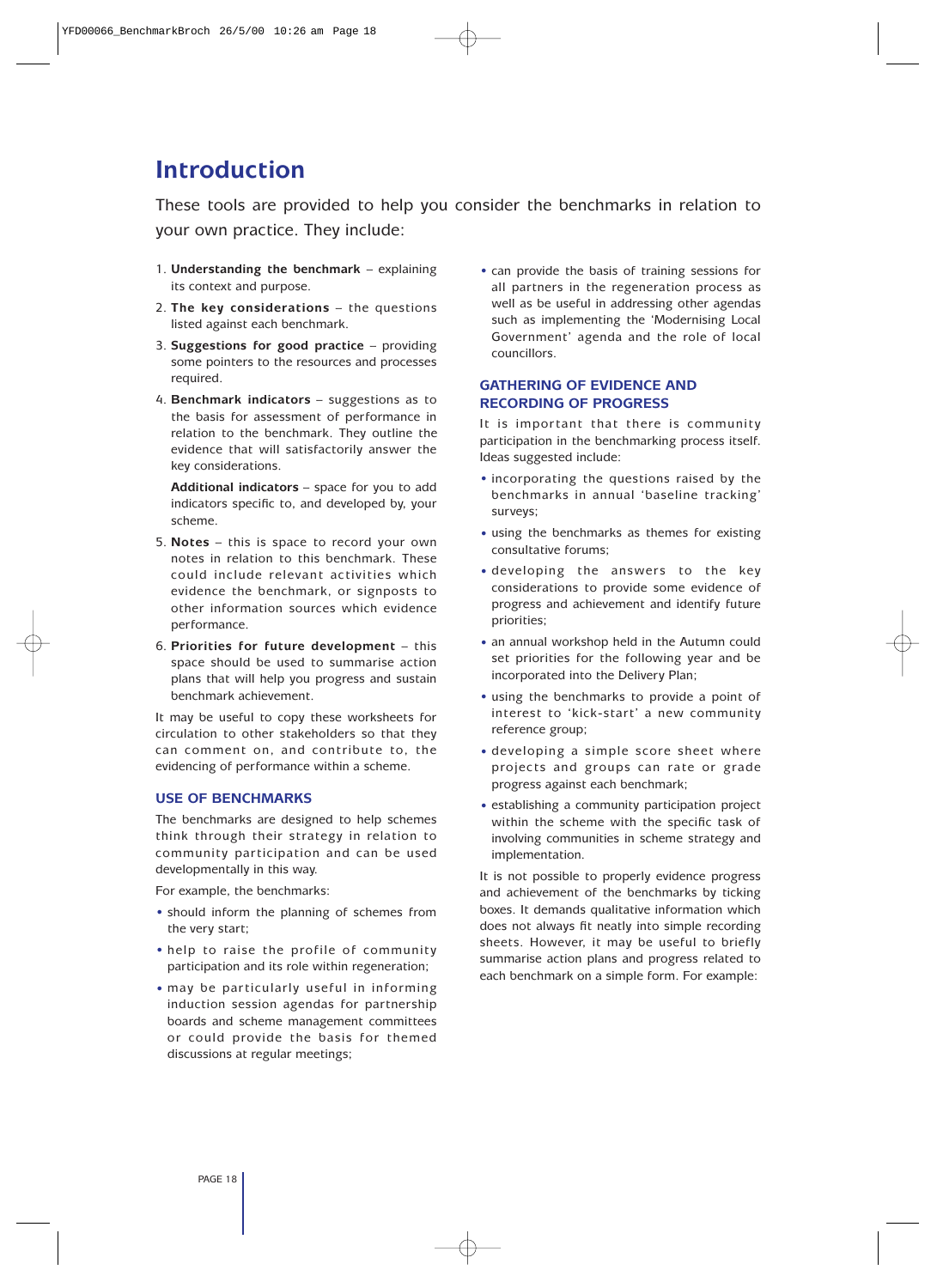| <b>Benchmark</b>                                                                                        | <b>Priority</b><br><b>indicators</b> | <b>Action</b> | Progress/<br>milestone | <b>Observations</b> |
|---------------------------------------------------------------------------------------------------------|--------------------------------------|---------------|------------------------|---------------------|
| The community is<br>recognised and<br>valued as an equal<br>partner at all<br>stages of the<br>process. |                                      |               |                        |                     |
| There is meaningful<br>representation on<br>all decision making<br>bodies.                              |                                      |               |                        |                     |

Observations should be related to both achievements and difficulties. These could include:

- why and how action has been successful;
- why and how an action has not been successful.

It would also be useful to record what is stopping you from making progress including the policy context and procedures within which you are working.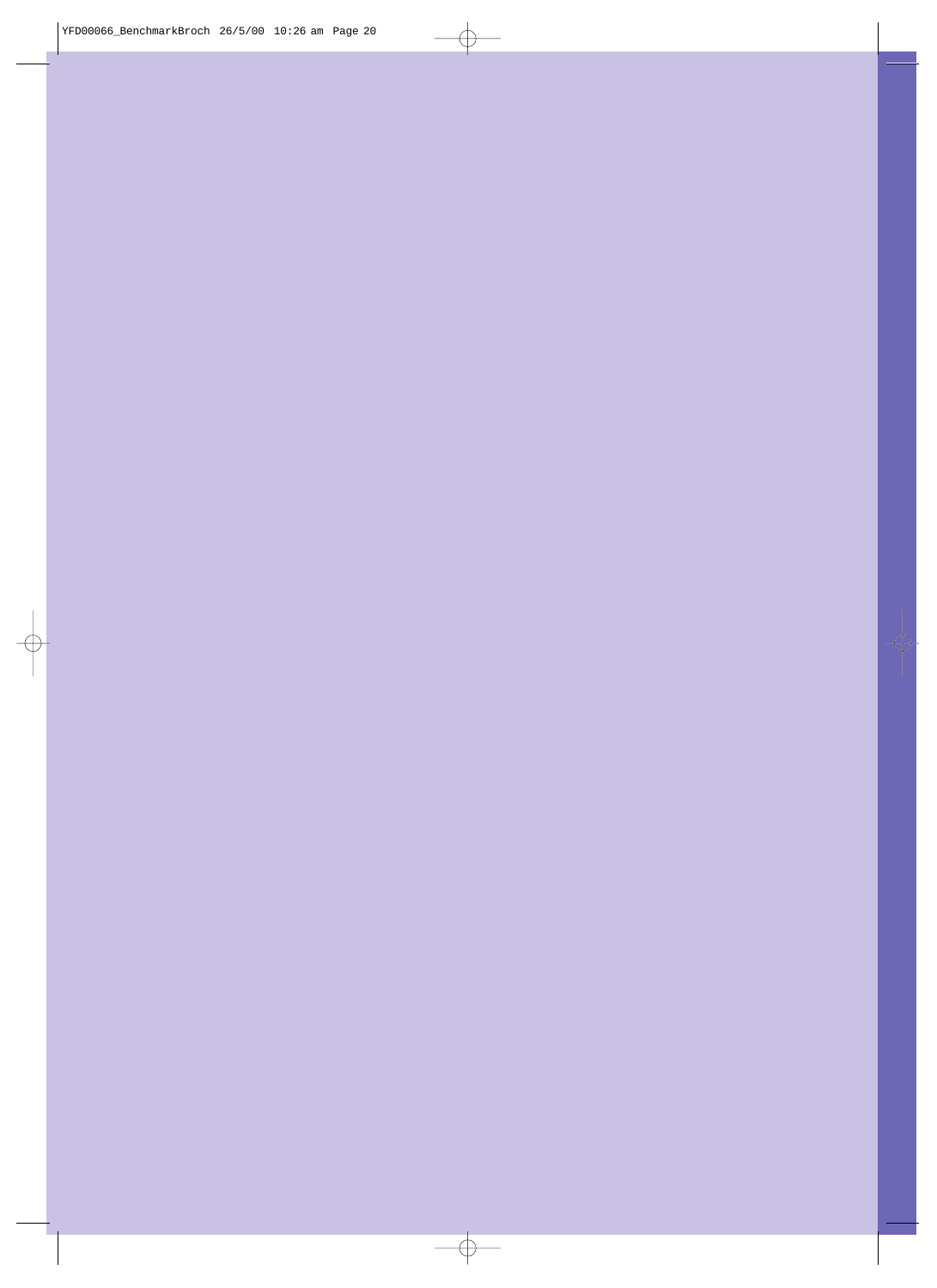Influence Benchmarks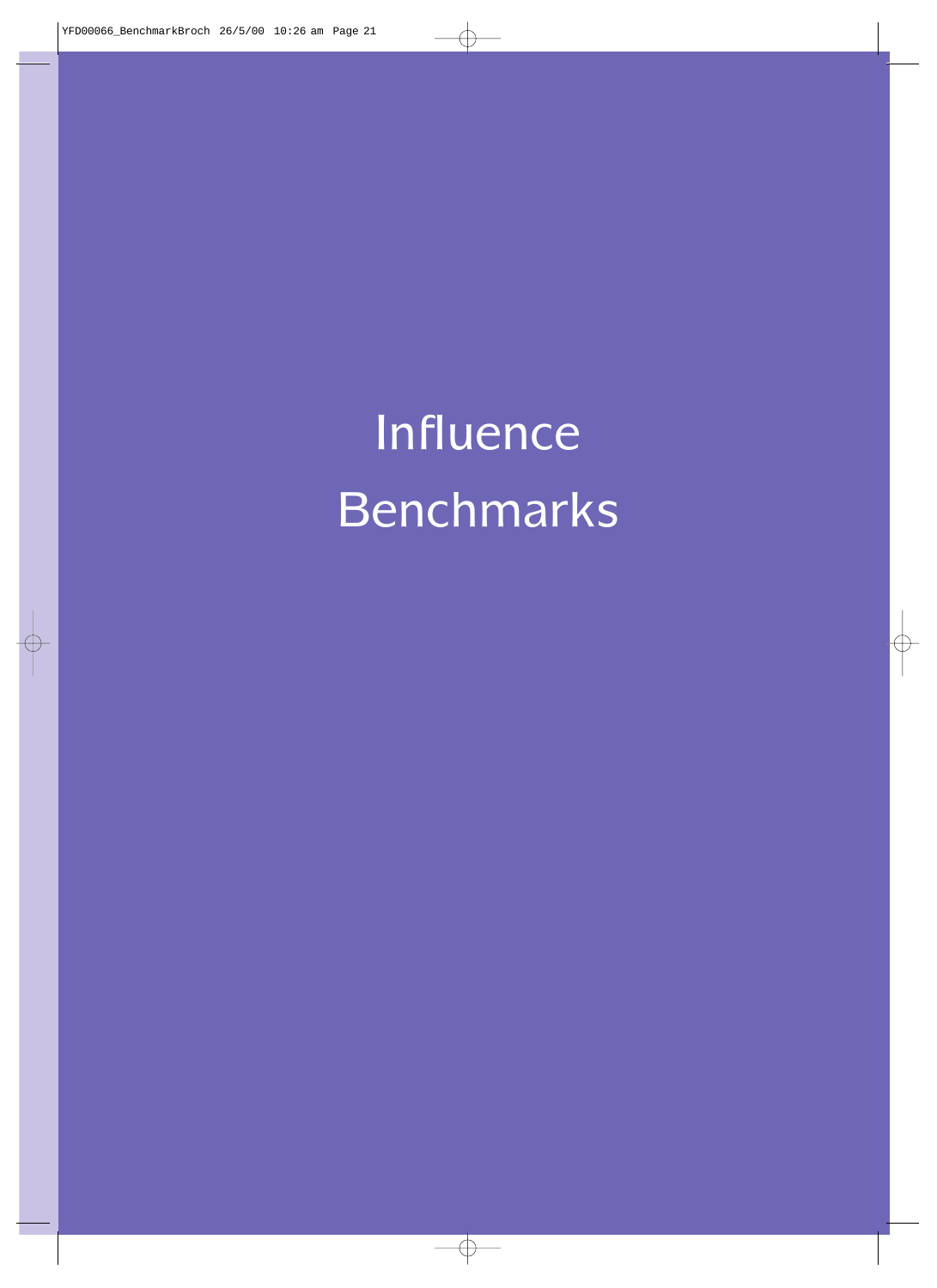## **Benchmark – Influence**

## **Understanding the Benchmark**

For all the rhetoric of community involvement, communities are often the last to be considered when plans are being developed.

It is important to be seen to be valuing community partners by ensuring they have an equal voice from the very start rather than half way through the process.

Communities need to have the same opportunities to influence where a scheme or project might develop and to bid for delivery monies. They should therefore be encouraged to play a leading part in regnerating their areas and be the first port of call for developing and delivering projects.

#### **Key considerations**

*Who has had the first word in your regeneration strategy and how are community agendas reflected from day one and throughout the process?*

*How are community members made to feel valued as equal partners?*

## **Suggestions for good practice**

- $\bullet$  The achievement of this benchmark is central to the achievement of all the others. The processes involved in achieving this benchmark should therefore be in place before specific schemes are even considered.
- ➲ Communities should be involved in the identification of areas for regeneration, through to the development of a succession strategy. This would demonstrate some equality.
- $\bullet$  The starting point and baseline for regeneration strategies needs to recognise the range of existing skills, knowledge, experience and ideas within communities. The identification of this 'capacity' should not be restricted to an individual 'household survey' approach but also include consideration of the organisational and development capacity within community groups.
- $\bullet$  The first step towards meeting strategic objectives should be to consider the input that could be made by the communities themselves, e.g. in the delivery of projects. External agencies should only be commissioned when it is agreed that additional skills and expertise are required.
- **◯** One of the criteria when selecting or commissioning external agencies should be their ability to work with community partners and to adopt a community development approach to their work.
- ➲ Recognition must be given to communities' rights for self-determination. Exit strategies must not be based on assumptions of ongoing community ownership without securing the required degree of commitment and resources.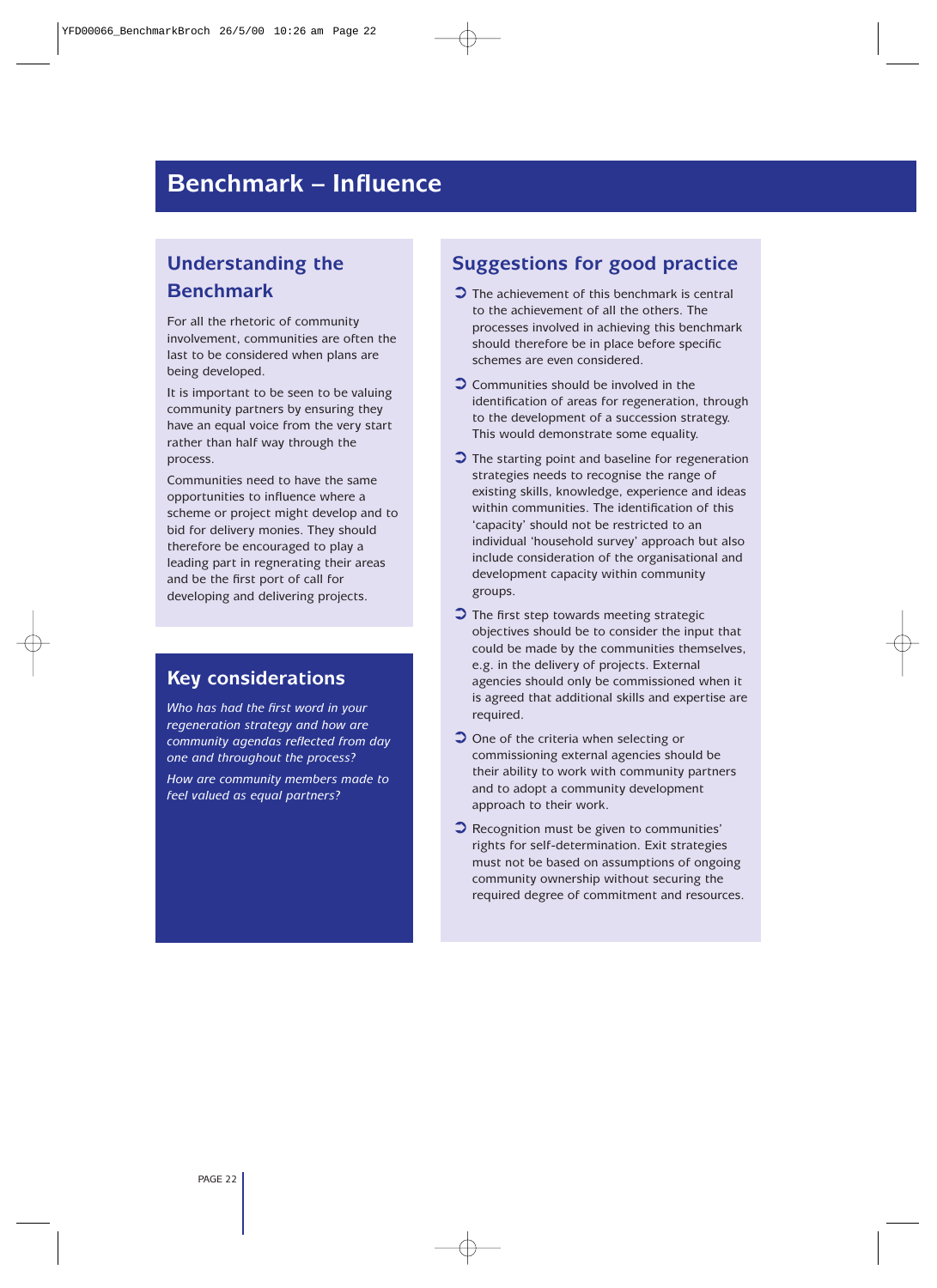## **The community is recognised and valued as an equal partner at all stages of the process.**

| <b>Indicators</b>                                                                                                                      | <b>Notes</b> |
|----------------------------------------------------------------------------------------------------------------------------------------|--------------|
| 1. Community members are involved in<br>the identification, evidencing and<br>interpretation of community needs                        |              |
| 2. The involvement and ideas of<br>community members are an integral<br>part of the initial bid / delivery plans /<br>project delivery |              |
| 3. Information is gathered about the<br>individual and collective experience,<br>knowledge and skills existing within<br>the community |              |
| 4. The existing capacity within<br>communities to deliver projects is<br>recognised and utilised                                       |              |
| 5. Credit is given to communities for<br>their input and ideas                                                                         |              |
| <b>Additional indicators</b>                                                                                                           |              |
| <b>Priorities for future development</b>                                                                                               |              |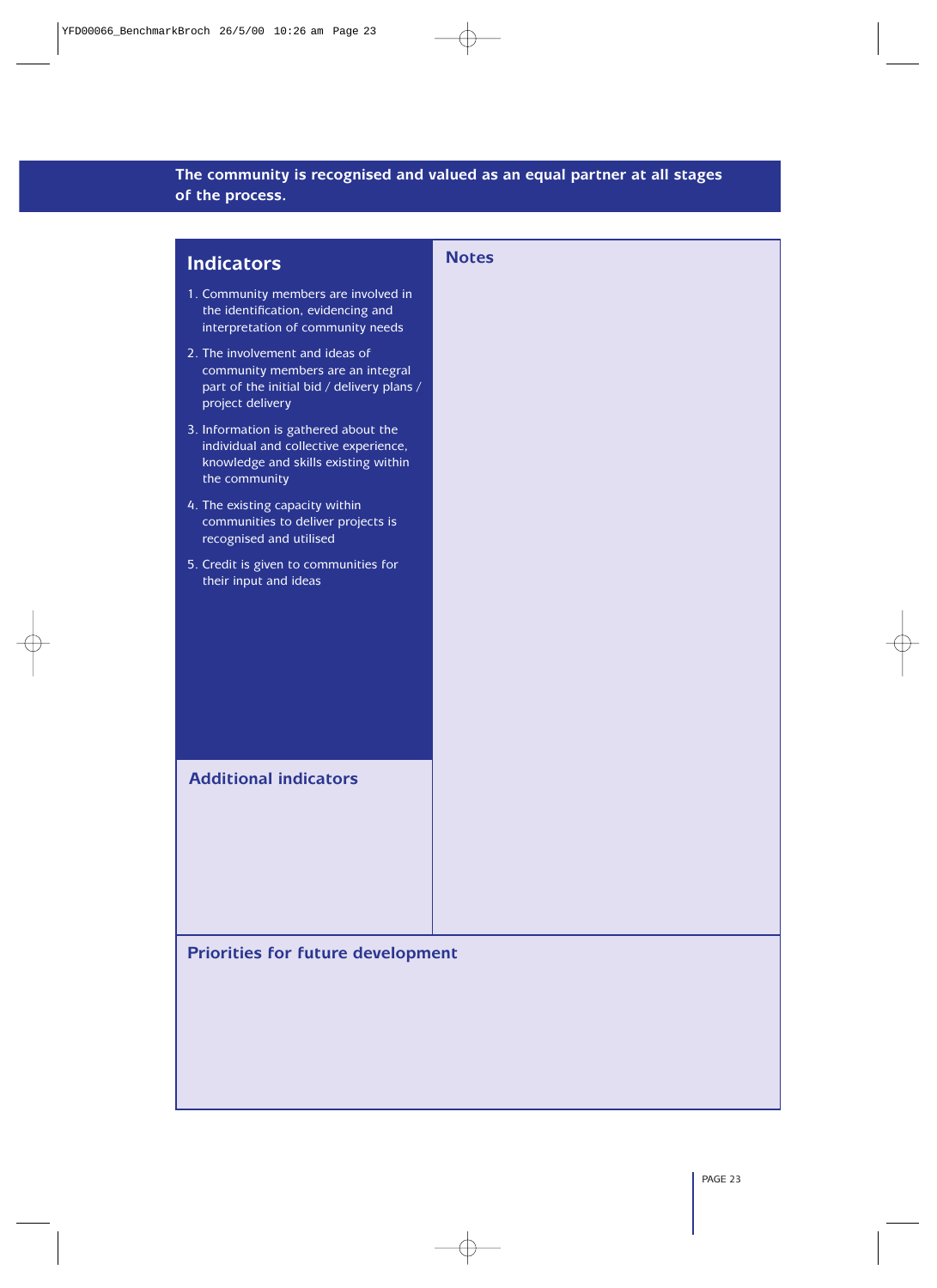## **Benchmark – Influence**

## **Understanding the Benchmark**

The critical word in this benchmark is 'meaningful'. While most regeneration schemes may claim to include community representation it is often seen as a token gesture and/or happens too late in the process.

Representation needs to:

- be in place at the very beginning
- be at all decision making levels
- reflect a range of community perspectives
- be accountable to the wider community
- ensure that the voices of communities are heard and do have some influence

#### **Key considerations**

*How are communities represented on decision making groups (in addition to/instead of the bigger players such as local councillors)?*

*How are your decision making processes enabling communities to be heard and to influence?*

*How have communities determined decision making agendas from the preparatory stage through to the forward strategy?*

#### **Suggestions for good practice**

- ➲ All decision making bodies should include full voting places for community representatives. At scheme level these should be equal to, or more in numbers, than other partners.
- ➲ All projects should be required to establish management or advisory groups in community representation. Clear terms of reference should be agreed and adhered to.
- ➲ Voting strength does not on its own result in equal influence. Community members often feel that they are just being asked to rubber stamp decisions already made behind closed doors. Decision making processses must be open and informed.
- ➲ The way in which meetings are conducted can be based upon the culture of other partners which may not encourage equal participation. Meetings need to be carefully planned to ensure that everyone is heard and feels able to contribute.
- ➲ Community representation can easily result in the same few community members taking on increasing responsibility (and power!). Regeneration partnerships and community groups/forums need to invest time, imagination and sensitivity in:
	- reaching out to those traditionally underrepresented;
	- providing a range of ways in which communities can influence the decision making process, e.g. open forums
- $\overline{6}$  50% of the North Halifax Partnership Board are from community organisations. The Chair represents the community sector. Quarterly open meetings are held to report on progress and receive feedback on activity. There is also a requirement for projects to have management committees/steering groups with strong community representation.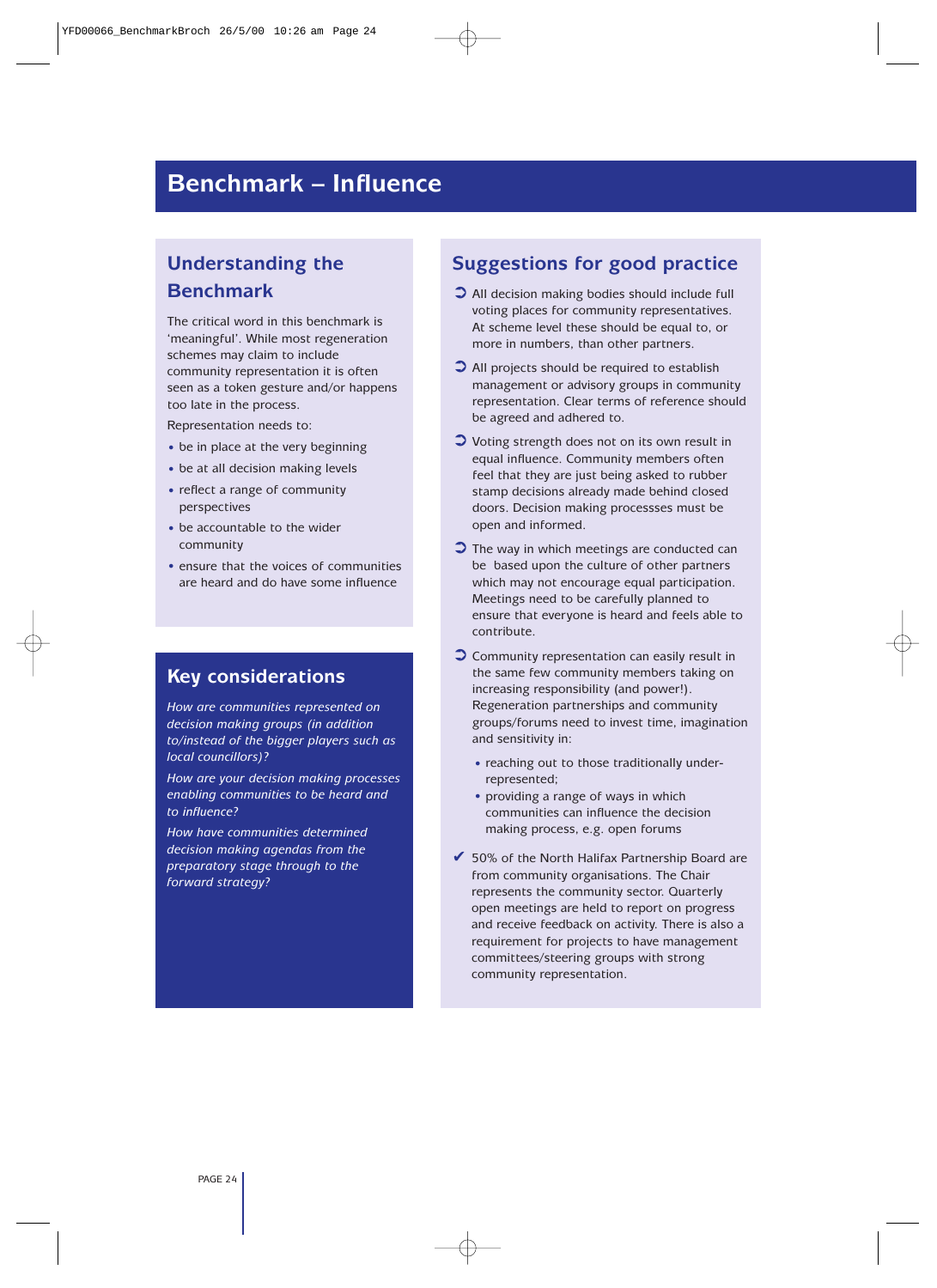#### **There is a meaningful community representation on all decision making bodies from initiation.**

## **Indicators** 1. There is community representation on all decision making groups at partnership level 2. The number of community representatives on all decision making bodies at scheme level is at least equal to that of other partners 3. Community based management / steering / advisory groups are in place for all regeneration projects 4. Community representatives are elected by, and accountable to the wider community 5. Community representatives reflect the diversity of local communities 6. Decision making processes are open and participative 7. There is community representation in the recruitment and selection of all regeneration workers **Notes Additional indicators**

#### **Priorities for future development**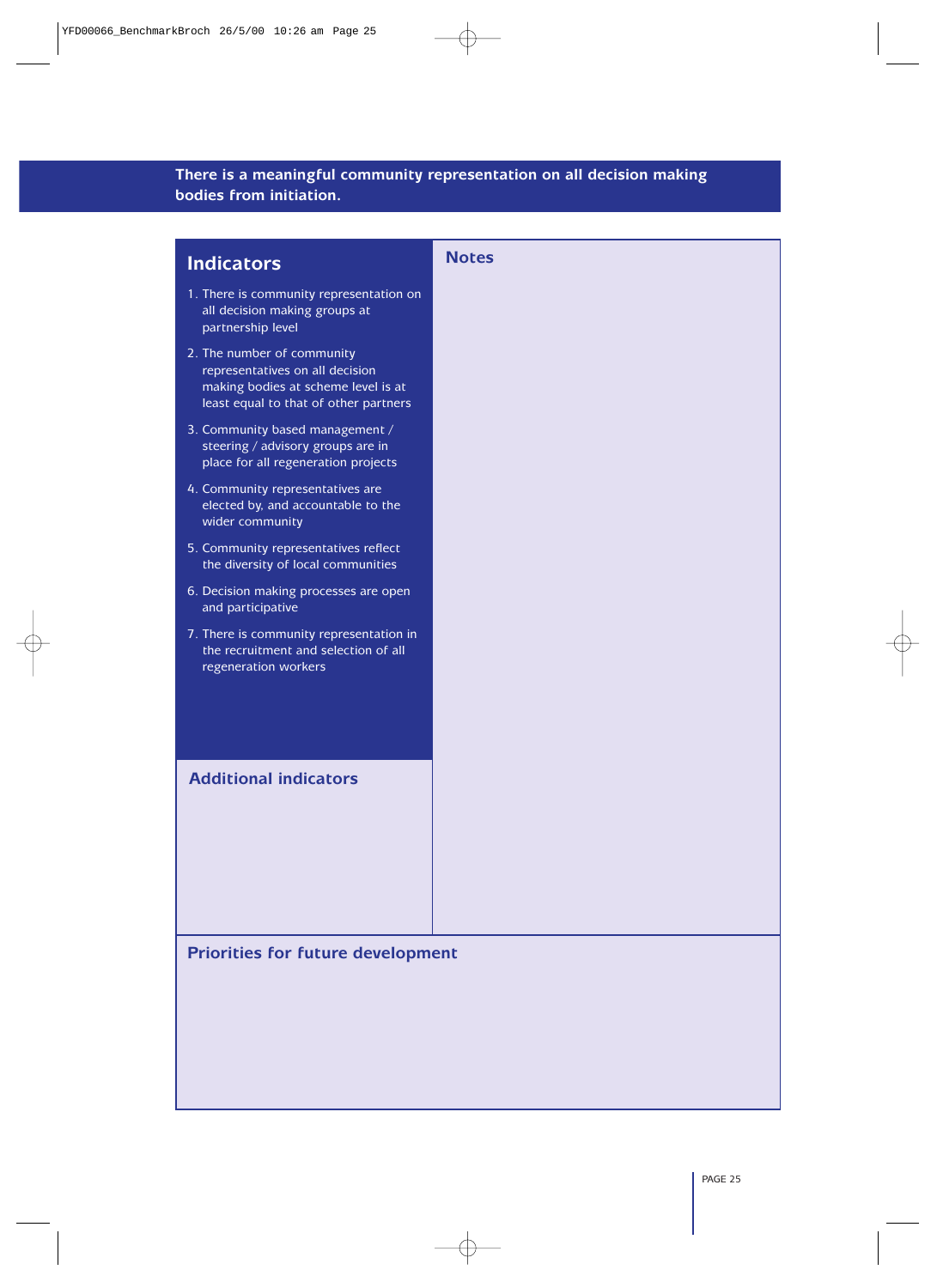## **Benchmark – Influence**

## **Understanding the Benchmark**

Creative approaches are required to ensure that everyone can participate. Many people do not like meetings but would participate in other ways.

Although community groups and networks provide a crucial channel for community participation there are also many community members who are not, and do not want to be, involved in community activities. That does not mean, however that they do not have views and ideas about the regeneration of their communities.

### **Key considerations**

*How are you supporting community networks / structures through which all communities can contribute to decision making?*

*What creative/flexible approaches have you developed to engage members of all communities?*

*What are the range of opportunities through which community members can influence decisions?*

### **Suggestions for good practice**

- ➲ Develop ways to make contact with those people not involved with community groups e.g. through the regeneration newsletter, talking to parents outside the school gate, street meetings, a stall at the summer fair etc.
- ➲ Develop imaginative and creative approaches to engage people, e.g. regeneration ideas can be developed through creative arts, young people can be involved through schools and youth projects.
- ➲ Ensure that all those involved in working with communities as part of the regeneration activities have an understanding of participative processes which facilitate a sharing of ideas and experiences.
- ➲ Develop some ground-rules for good practice which include responsibilities for feed-back.
- $\bullet$  Provide a range of opportunities through which community members can influence decision making, e.g. regular open forums, referendums.
- ➲ Aim to maintain participation by supporting network development and remaining in contact.
- $\vee$  In Doncaster councillors and officers conduct street walks – if residents want to talk to them they put a card in their window.
- ✔ Sowerby Bridge Forum conducts an annual residents survey of at least 800 residents.
- $\blacktriangleright$  In rural areas participative village appraisals (e.g. 'Planning for Real') have proved to be very effective.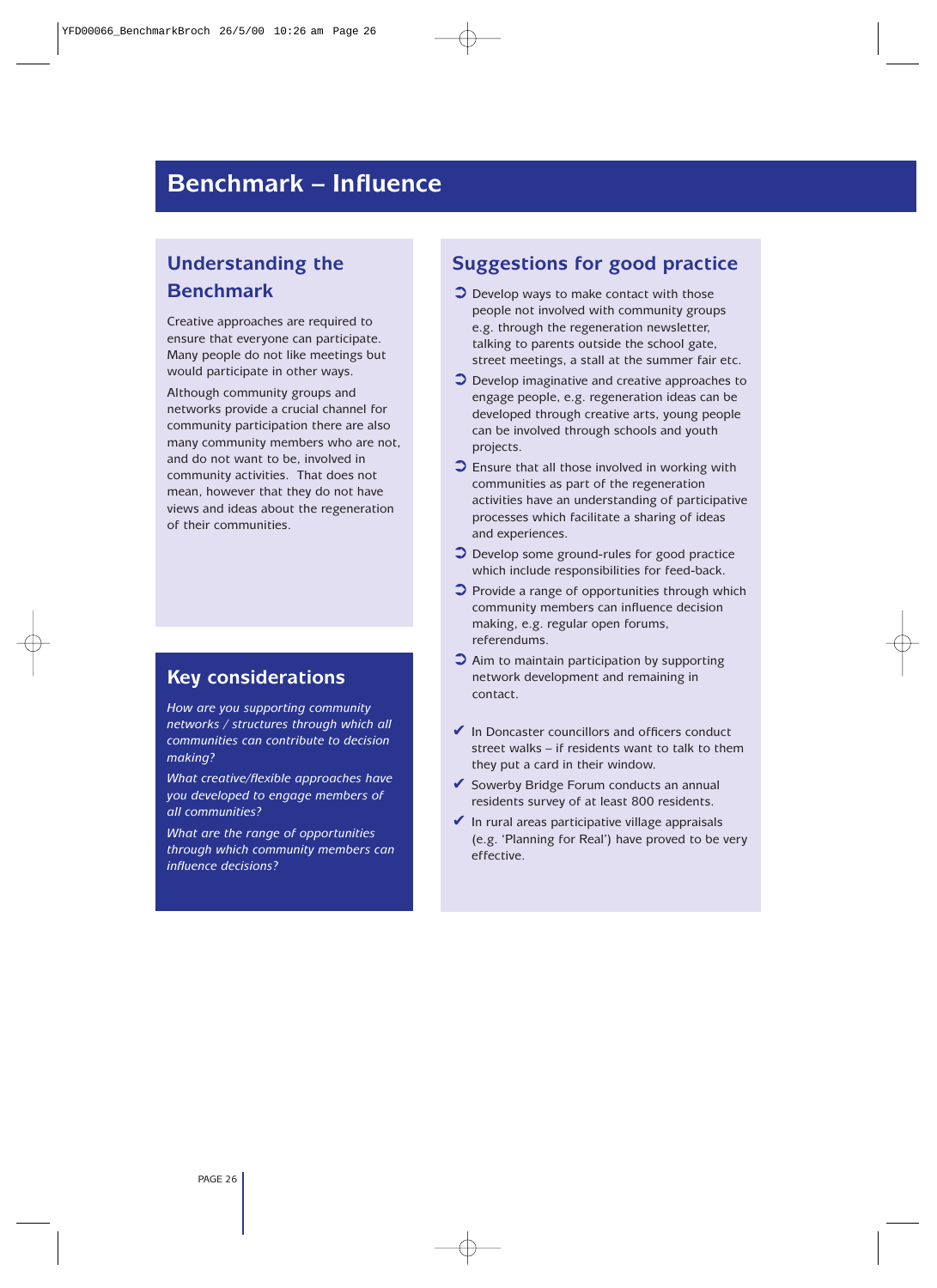## **All community members have the opportunity to participate.**

| <b>Indicators</b>                                                                                                                                                   | <b>Notes</b> |
|---------------------------------------------------------------------------------------------------------------------------------------------------------------------|--------------|
| 1. Representative structures are<br>complemented by other<br>opportunities for participation and<br>community influence                                             |              |
| 2. A range of creative approaches are<br>taken to engage community members<br>and include those who are more<br>isolated and/or not active in groups<br>or networks |              |
| 3. Community members understand the<br>scope of their influence and are<br>informed of its outcomes                                                                 |              |
| 4. Barriers to participation are<br>recognised and addressed                                                                                                        |              |
| 5. An increasing number of community<br>members participate in a meaningful<br>way                                                                                  |              |
| 6. Clear groundrules for participative<br>processes are established and<br>enforced                                                                                 |              |
| <b>Additional indicators</b>                                                                                                                                        |              |
|                                                                                                                                                                     |              |

**Priorities for future development**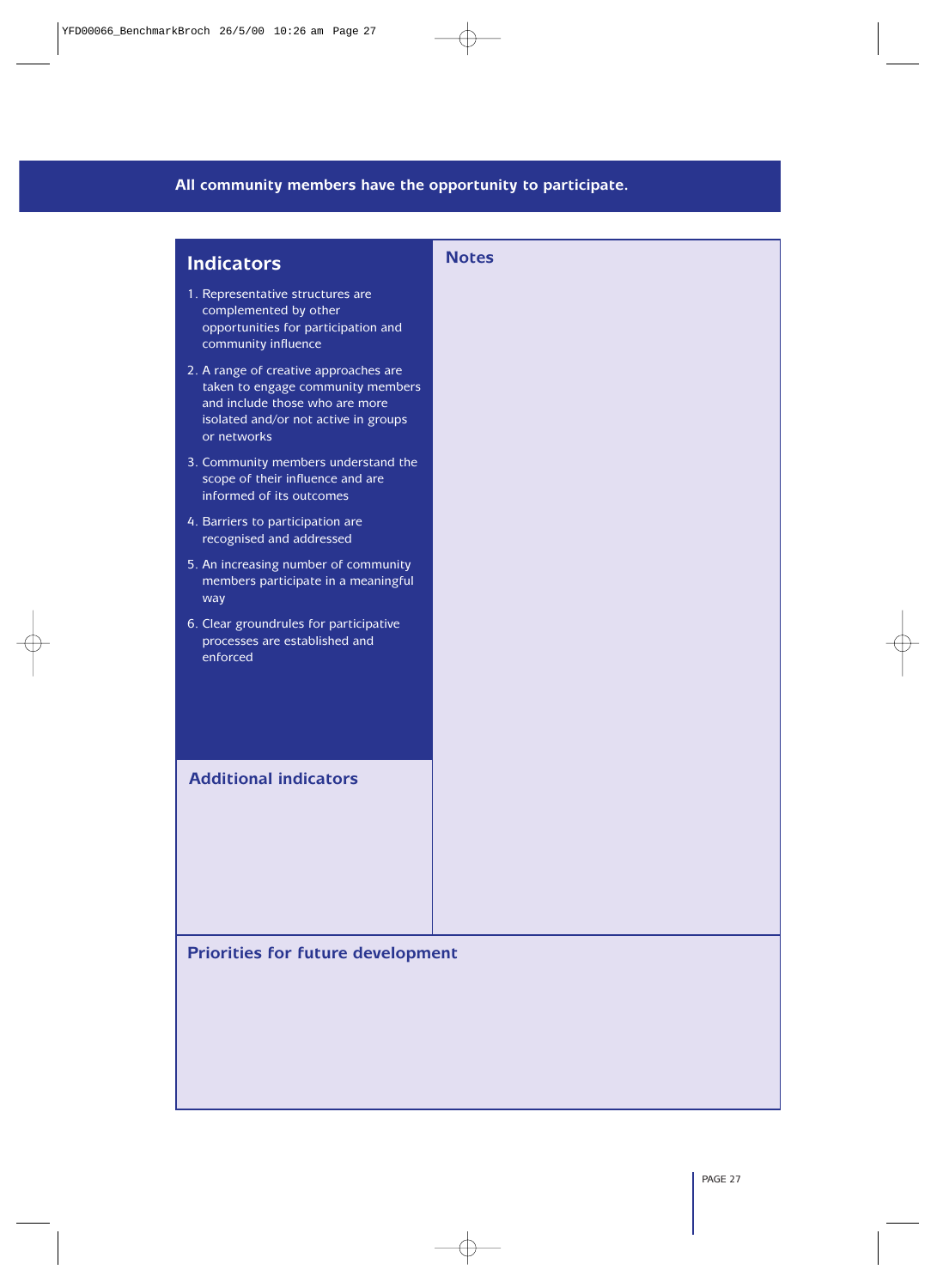## **Benchmark – Influence**

## **Understanding the Benchmark**

Communities often feel that it is other partners and external agencies who control or benefit from regeneration resources rather than the community itself. Those resources that are available for community groups and interests may be 'crumbs', which end up being given to those community groups, and interests who are more organised or 'in the know'.

The potential for communities themselves to develop projects and activities as an integral part of regeneration should be recognised and resourced accordingly.

The development of community controlled assets is integral to the long term sustainability of time limited regeneration programmes.

#### **Key considerations**

*In what ways do regeneration workers and decision makers make themselves accessible to community members?*

*How is community control of resources being increased?*

## **Suggestions for good practice**

- $\bullet$  Contact and access can be initiated by ensuring that key regeneration workers are based locally and are known and approachable.
- ➲ Strategies need to ensure that communities themselves have priority access to the resources being provided through regeneration programmes and that the potential for community owned and developed projects is maximised.
- ➲ Support, training and easily accessible funding should be provided to help community members and community groups to develop ideas into clearly researched and feasible projects.
- ➲ Funding should be sufficiently flexible to be accessed by interest groups who operate beyond scheme boundaries.
- ➲ All community groups should be informed and offered training about funding criteria, appraisal, application and appeal processes.
- ➲ An agreed amount of community controlled funding should be specifically allocated for the development of community groups, projects and activities.
- ➲ Support and resources should be provided to enable communities to manage and control any community based assets provided through regeneration activities.
- $\blacktriangleright$  A Community Investment Fund is being piloted by Hull City Vision. Up to £25,000 is available to any community/voluntary group that has a real community base and a good idea. A local appraisal board composed mainly of community representatives considers applications.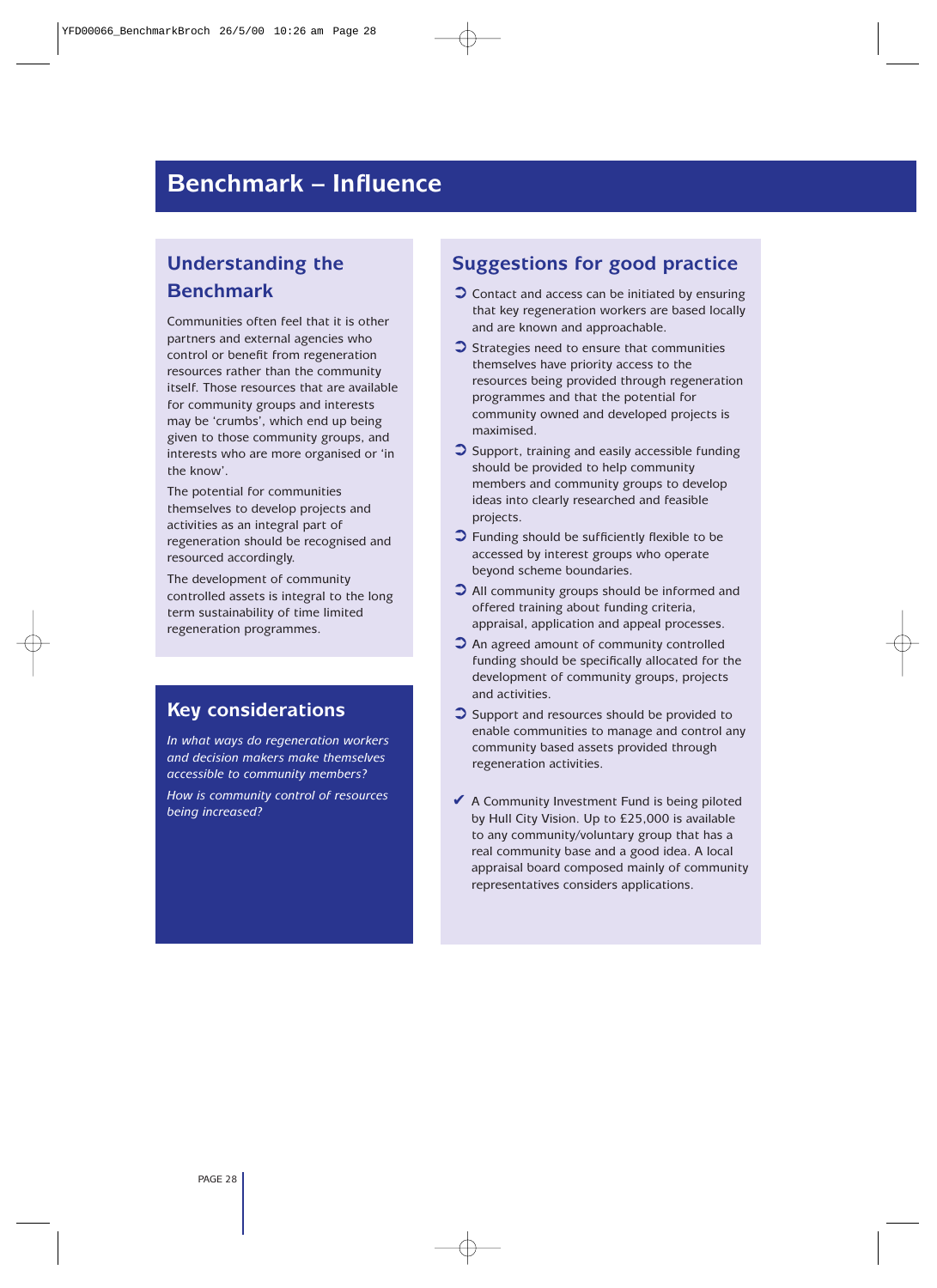#### **Communities have access to and control over resources.**

| <b>Notes</b>                             |
|------------------------------------------|
|                                          |
|                                          |
|                                          |
|                                          |
|                                          |
|                                          |
|                                          |
| <b>Priorities for future development</b> |
|                                          |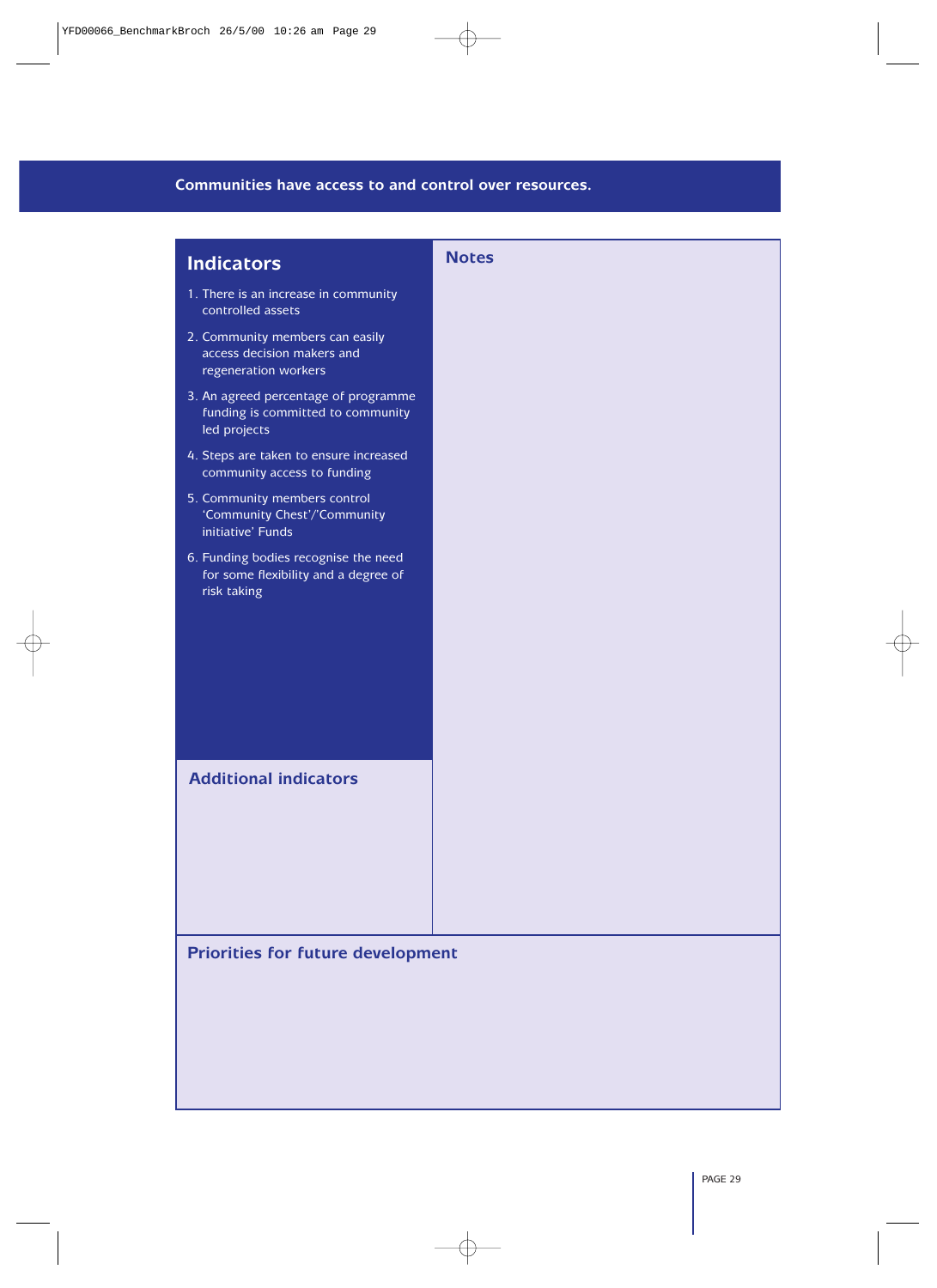## **Benchmark – Influence**

## **Understanding the Benchmark**

Community members must have some ownership of the process of evaluating the regeneration of their communities. Evaluation needs to address such questions as to what extent the programme is bringing about the changes and developments that the community itself is hoping for.

Evaluation is an important part of the development process through which all partners can review progress, celebrate successes and focus on areas of failure and concern.

Creative ways of engaging communities should be built into all stages of the evaluation process.

## **Key considerations**

*How are you ensuring community ownership of evaluation processes*

### **Suggestions for good practice**

- ➲ The process of evaluation should begin from day 1 and include opportunities for community members to identify the questions that need to be asked to evaluate the programme as it develops.
- $\bullet$  It is important to develop measures that not only relate to 'hard' data such as numbers trained / employed etc but also people's views and insights into their own development and that of the community.
- ➲ The most appropriate people to collect and analyse information for evaluation are often community members. Training, support and resources should be provided for those who participate.
- ➲ The findings of any community based evaluation should first of all be fed back to the community itself for validation and discussion. This could be done through existing networks and open forums.
- ➲ Evaluation should inform future development. Ensure that clear action plans are developed in relation to any evaluation recommendations.
- ➲ Make sure that these action plans are fed back to all those who contributed to the evaluation process.
- ✔ Eastwood / Oakhill Challenge Scheme funded a community evaluation project through which six local people were employed.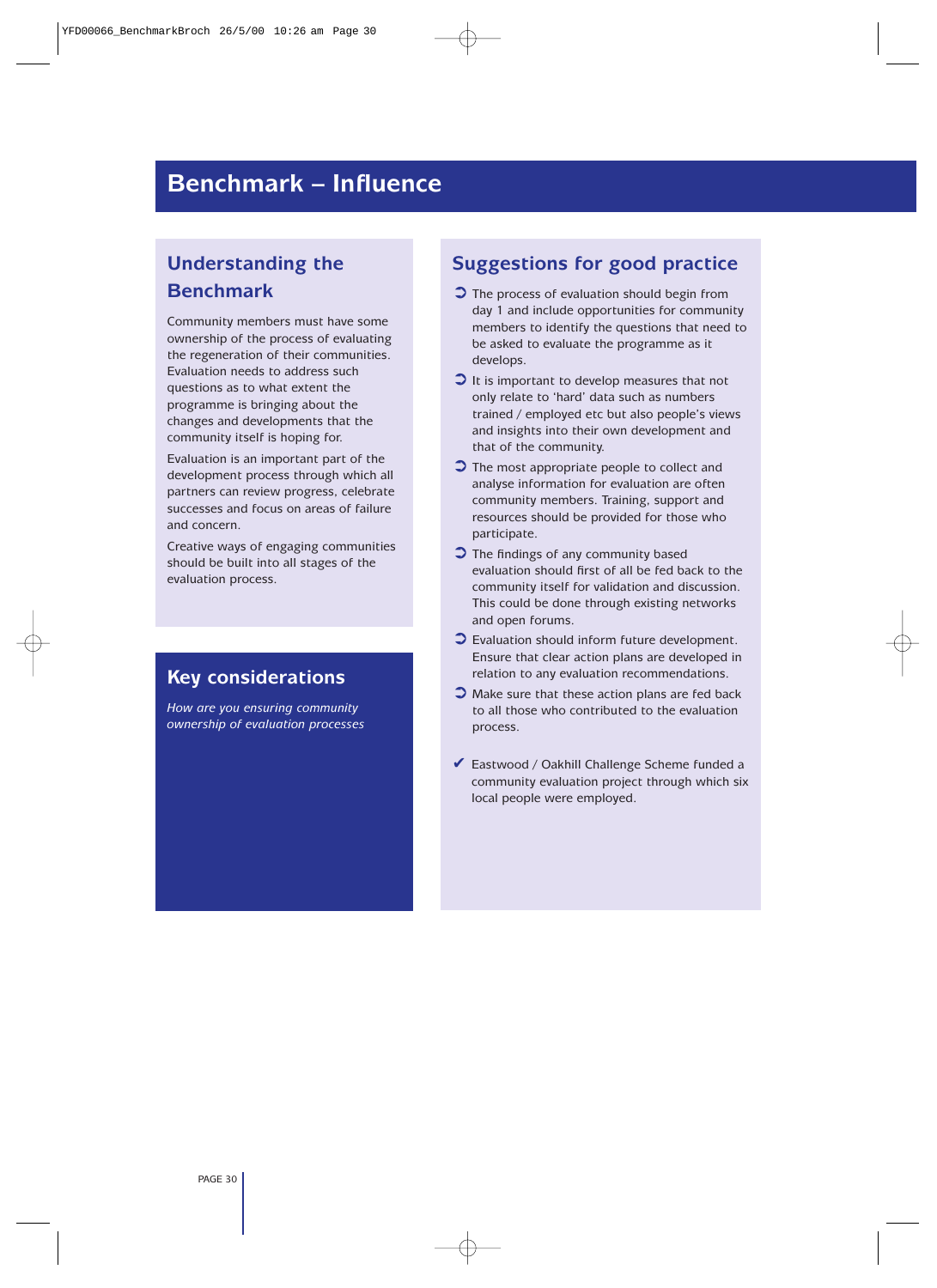#### **Evaluation of regeneration programmes incorporates a community agenda.**

| <b>Indicators</b>                                                                                                                               | <b>Notes</b> |
|-------------------------------------------------------------------------------------------------------------------------------------------------|--------------|
| 1. Opportunities are provided for<br>community members to be active<br>partners in setting the evaluation<br>agenda                             |              |
| 2. The processes of involvement and<br>influence are evaluated as well as<br>outputs                                                            |              |
| 3. Community members are involved in<br>the collection of information and its<br>analysis                                                       |              |
| 4. Community members are involved in<br>validating evaluation findings and<br>developing subsequent joint agency<br>and community action plans. |              |
| <b>Additional indicators</b>                                                                                                                    |              |

**Priorities for future development**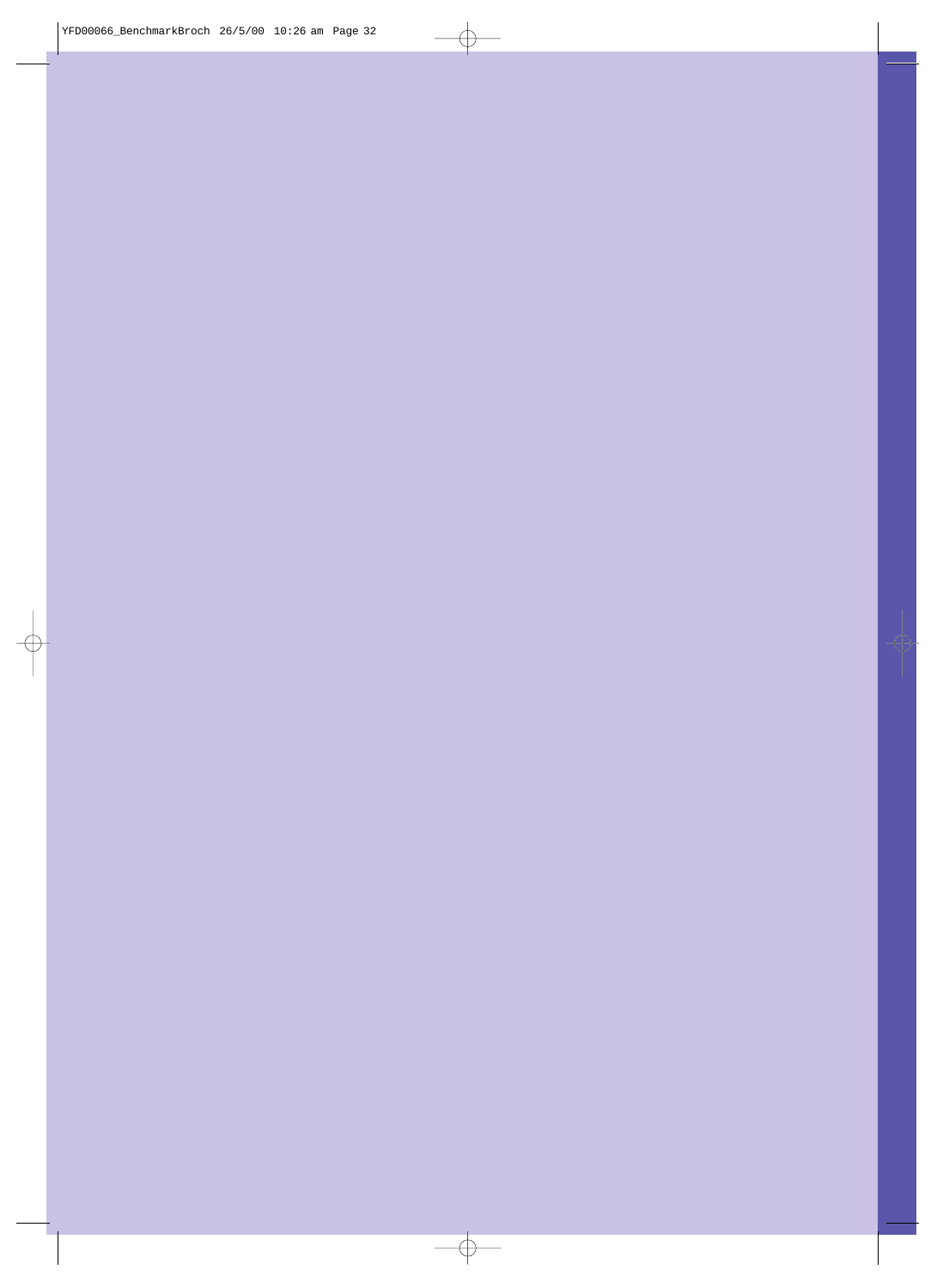Inclusivity Benchmarks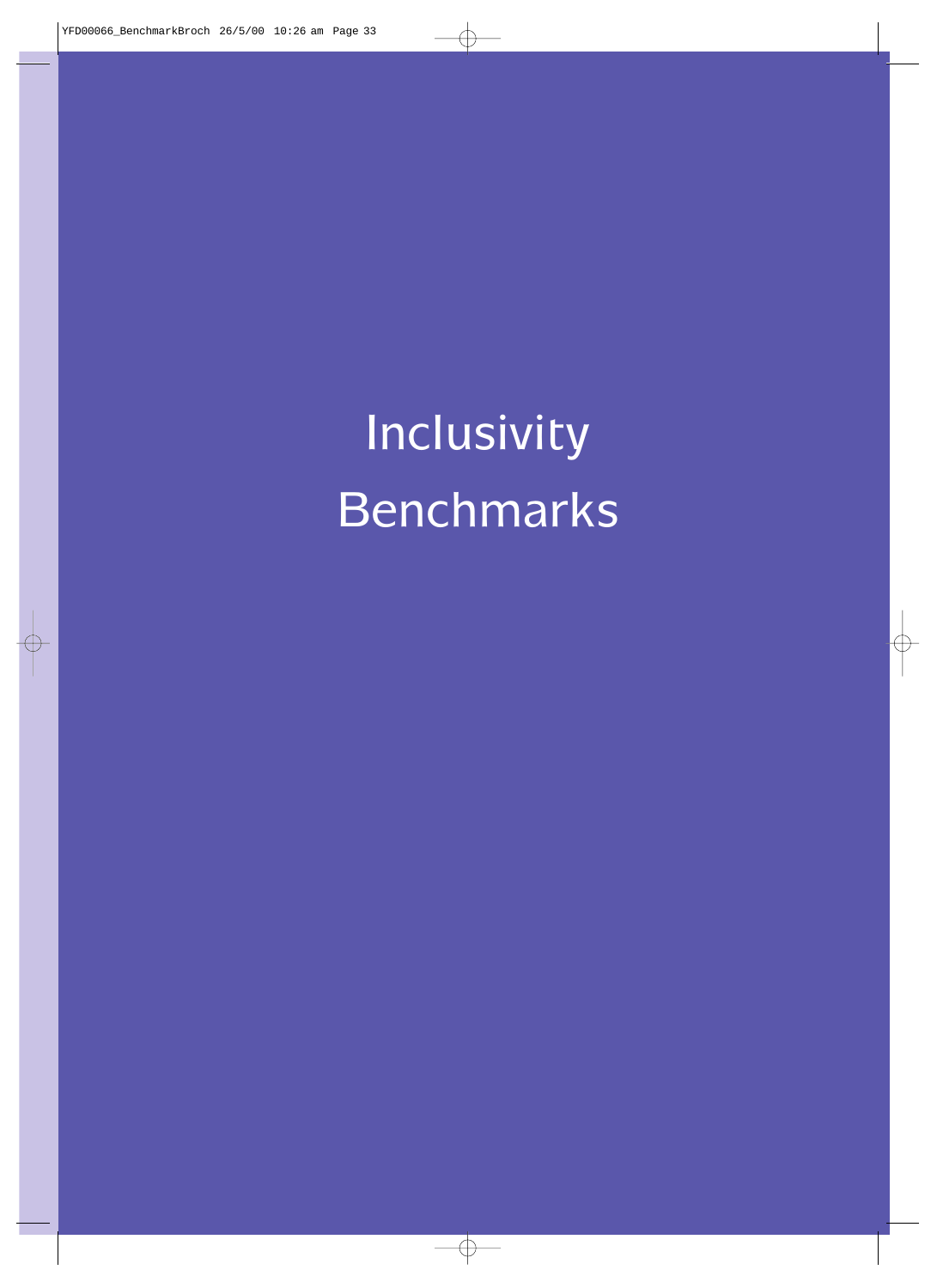### **Benchmark – Inclusivity**

### **Understanding the Benchmark**

Communities are rarely, if ever, homogeneous. They comprise a range of people with different needs, interests and perspectives. This diversity needs to be understood and valued. Regeneration partners should make every effort to ensure they are reaching a broad range considering such factors as gender, race, age and faith. For example, the diversity of black and minority ethnic communities, the differing priorities and agendas of disabled people, young people or older people should be illustrated through involvement in consultation processes through to representation on decision making bodies.

#### **Key considerations**

*What steps are you taking to ensure that all communities can be involved with and influence regeneration strategy and activity?*

*What actions are you taking to ensure that representation by all partner agencies and staff composition reflect the gender balance and ethnic diversity of the geographical area?*

- $\bullet$  The first step is to be aware of the different interests and perspectives present.
- **◯** Record the range and level of involvement and identify gaps.
- ➲ Actively work towards the participation of identified marginalised groups.
- $\bullet$  Try not to stereotype there will be different interests and priorities within identified groups.
- $\bullet$  Recognise differing literacy levels and cater for them e.g. use non-paper methods of communication where possible.
- ➲ Use a variety of community venues for meetings.
- $\bullet$  Every effort should be made to identify and use venues with level access. If none are identified, top priority should be given to the adaption of existing buildings.
- ➲ Carefully consider the timing of events and meetings, recognising school hours, meal times, public transport, religious commitments etc.
- ➲ A budget should be made available for support/participation costs, e.g. child and dependant care, signers, interpreters, personal assistance, travel expenses.
- $\bullet$  Support multi-faith working.
- ➲ Recognise and respond to the implications of different cultural and faith calendars.
- **◯** Set agreed targets for representative involvement in decision making structures.
- $\vee$  Dewsbury Partnership Ltd has a community involvement strategy that specifically addresses the involvement of young people. Young people have representation on the community forum and on the Partnership Board.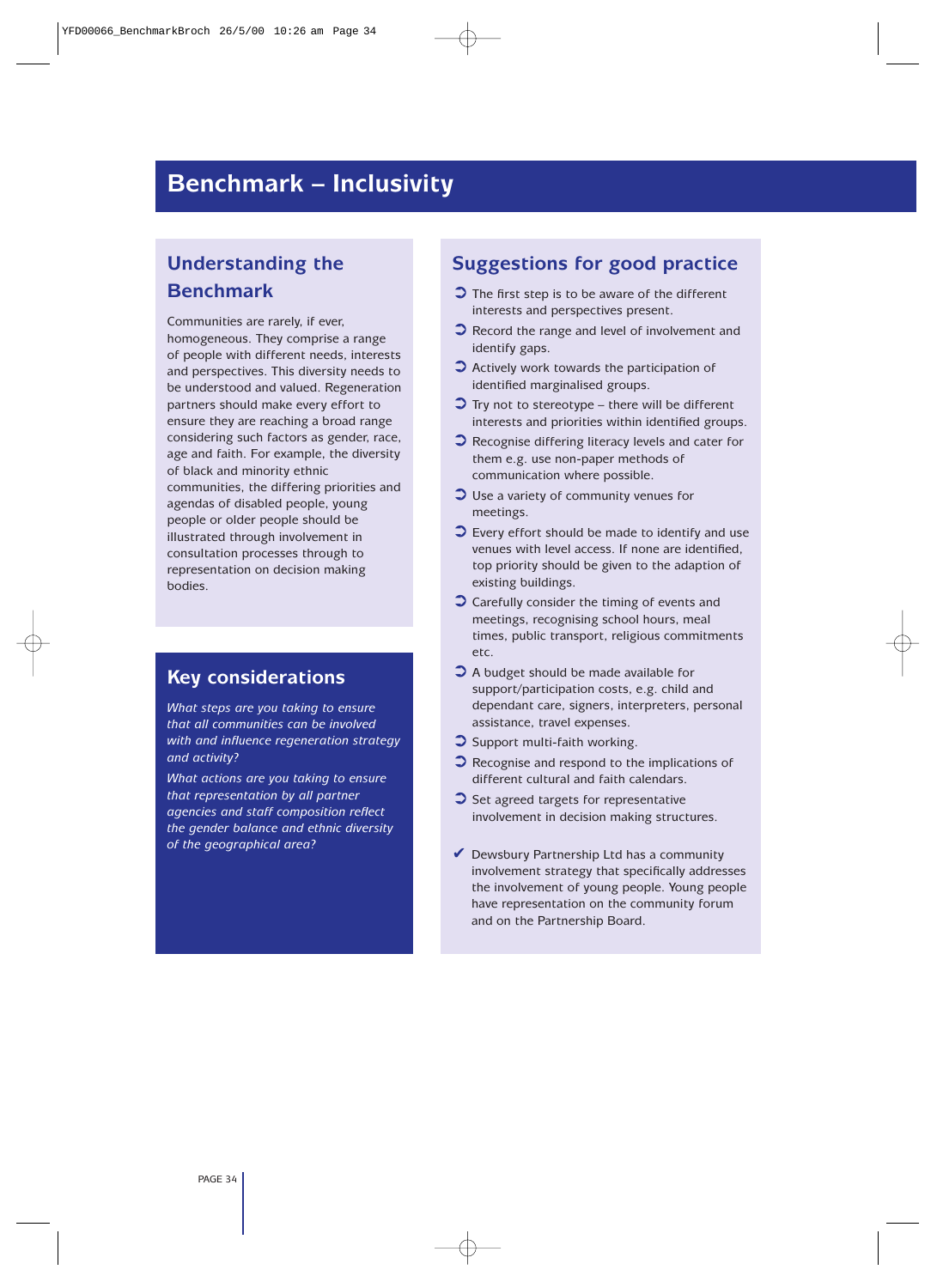#### **The diversity of local communities and interests are reflected at all levels of the regeneration process.**

| <b>Indicators</b>                                                                                                                                                         | <b>Notes</b> |
|---------------------------------------------------------------------------------------------------------------------------------------------------------------------------|--------------|
| 1. Information on the make-up of<br>communities is collected and made<br>publicly available in appropriate<br>languages and in a variety of formats                       |              |
| 2. An increasing range of people from<br>within all communities feel involved<br>and that their needs are being met                                                       |              |
| 3. Project funding is directed at the<br>needs of marginalised communities                                                                                                |              |
| 4. Marginalised communities along with<br>geographical groupings participate in<br>decision making at all levels                                                          |              |
| 5. Positive action is taken to ensure that<br>staff composition of, and<br>representation by all partners have a<br>gender balance and reflect a range of<br>perspectives |              |
| 6. The different needs of community<br>members are met to enable their full<br>participation in meetings and activities                                                   |              |
| <b>Additional indicators</b>                                                                                                                                              |              |

**Priorities for future development**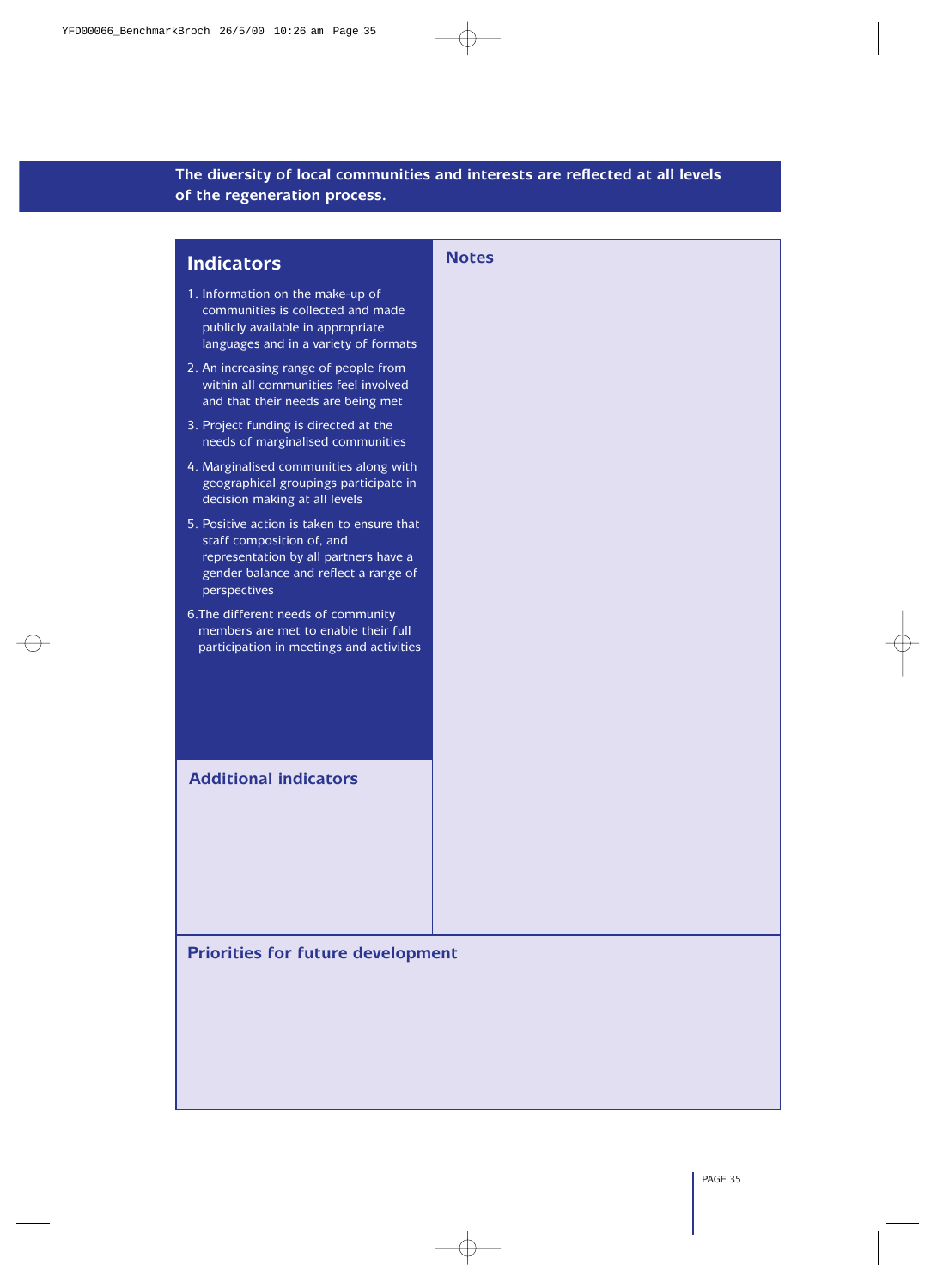### **Benchmark – Inclusivity**

### **Understanding the Benchmark**

Many of the barriers to participation relate to inequality of opportunity. An understanding of these, of the degrees of confidence and power to participate, is crucial in creating equal access. An opportunity for one person may be a barrier for another.

Equal opportunities policies should enshrine public recognition of, and commitment to addressing, equalities issues. The process of working up a policy needs to be as inclusive as possible to enable the development of understanding. Policies will include a statement of intent, and commitments in relation to employment, volunteer recruitment and support, committee membership, and accessibility of procedures and services.

#### **Key considerations**

*What support and training is offered to the development of equal opportunities policies and anti-discriminatory practice?*

*How are you monitoring and reviewing practice in relation to equal opportunities?*

- ➲ Lead agencies should publicise and make available their own policies to encourage others.
- ➲ The development of the policy could begin by all partners identifying opportunities and barriers to involvement in the agency or group.
- ➲ Training around anti-discriminatory practice should be made available to, and expected of, all partners.
- ➲ Workshops could be organised to help agencies and groups think through the content and implications of equal opportunities policies.
- ➲ 'Ownership' of a policy will derive from an understanding and a 'seeing' of its benefits. For this reason platitudes and rhetorical statements should be avoided – use plain and accessible language.
- $\bullet$  It can be more helpful to start with a simple policy and build upon it rather than adopting one that is so complex nobody can understand.
- $\bullet$  The key achievement is to enact the policy to refer to its content, monitor effectiveness and review its content in doing so. If this happens, then many of the other benchmarks will also be achieved.
- ◆ An SRB funded community group in Sheffield held an afternoon workshop to begin to develop an equal opportunities policy. Members explored why the group needed one, their understanding of, and commitment to, antidiscriminatory practice and identified objectives for development and action.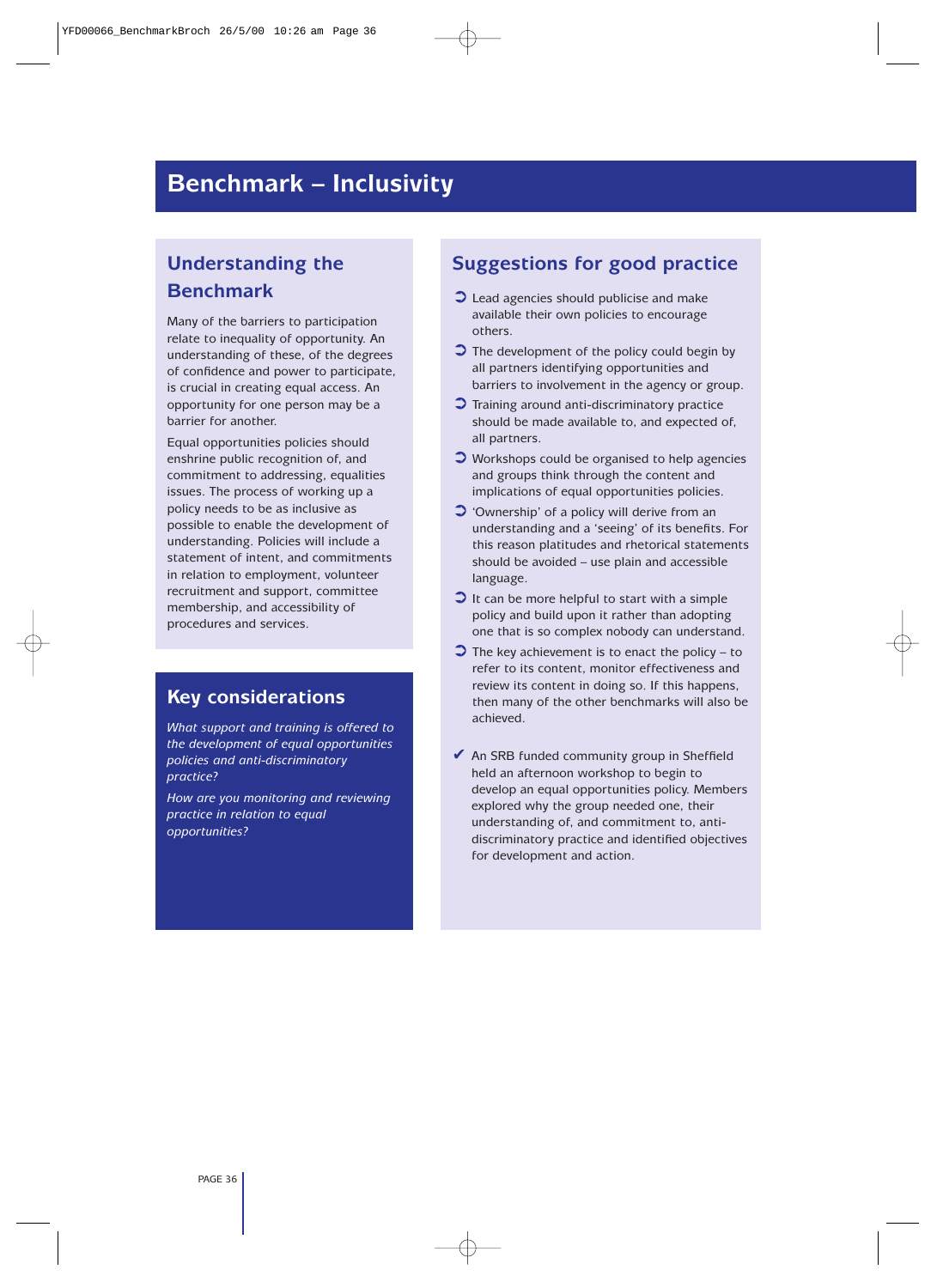### **Equal opportunities policies are in place and implemented.**

| <b>Indicators</b>                                                                                                                                     | <b>Notes</b> |
|-------------------------------------------------------------------------------------------------------------------------------------------------------|--------------|
| 1. An equal opportunities policy is<br>developed, acted upon and<br>monitored at partnership level                                                    |              |
| 2. An equal opportunities policy is<br>developed, acted upon and<br>monitored at scheme level                                                         |              |
| 3. Equal opportunities policies are<br>developed, acted upon and<br>monitored at project level                                                        |              |
| 4. Other groups are given active<br>encouragement to develop equal<br>opportunities policies                                                          |              |
| 5. Training and support around equal<br>opportunities and anti-discriminatory<br>practices and the development of<br>appropriate policies is provided |              |
| <b>Additional indicators</b>                                                                                                                          |              |
| <b>Priorities for future development</b>                                                                                                              |              |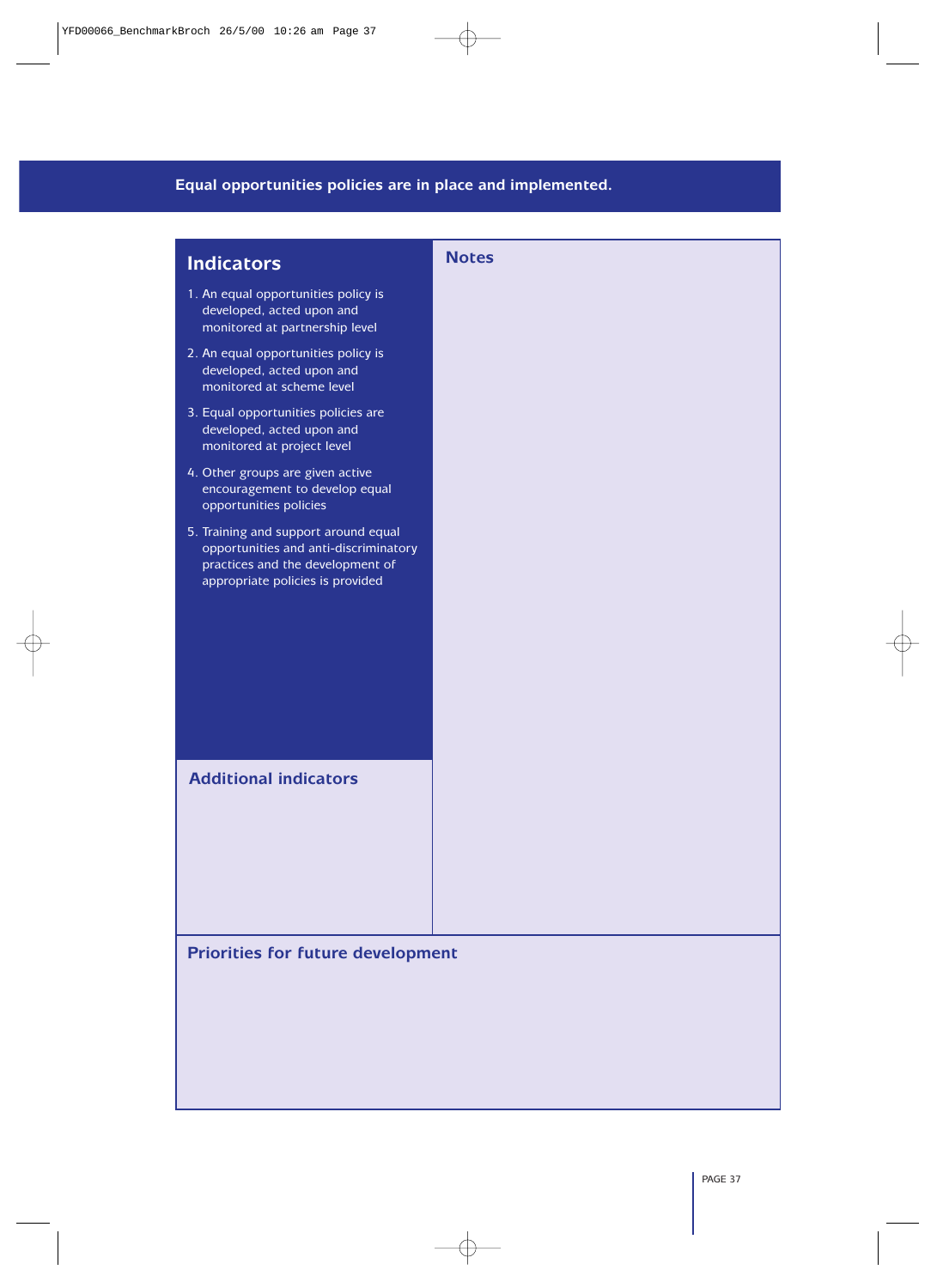### **Benchmark – Inclusivity**

### **Understanding the Benchmark**

Community members who are committed to improving their communities and are not paid to do so often define themselves as 'Unpaid Workers' or 'Volunteer Activists'.

These community members often feel that their commitment, knowledge and skills are not recognised or valued. This criticism is levelled at the paid officers of key agencies and at the communities in which they live. The contribution made by community members is crucial to successful regeneration and yet those giving, often considerable, unpaid time can feel less equal than the paid representatives of other partners and agencies.

Valuing involves the recognition and acknowledgement of both contribution and needs.

#### **Key considerations**

*How do you support and resource unpaid workers and voluntary activists?*

*What opportunities do you provide for their personal development and career progression?*

- ➲ Respect the knowledge and experience of unpaid workers and listen to their views.
- $\bullet$  Take every opportunity to publicly acknowledge their contribution. This may be through presentations, written reports, meetings and in day to day conversation.
- ➲ Provide expenses to cover all costs that may be incurred by unpaid workers including travel, child care, telephone calls, postage etc. These should be paid in cash, if required, and either provided in advance through an expenses float arrangement or immediately reimbursed.
- ➲ Consider the possibilities for accrediting the work carried out. This could be through NVQs, through linked training courses and by providing your own Certificates of Achievement.
- ➲ Identify training the scheme itself should be providing for unpaid workers. Make sure that any training provided is linked to possible progression routes and provide information about these.
- ➲ Make sure that unpaid workers are aware of other training opportunities in the area.
- $\bullet$  Ensure that unpaid workers have equal access to attend relevant conferences and events and to network and learn from others.
- ➲ Encourage unpaid workers to apply for paid posts within the scheme and provide advice and training in CVs, interviews etc.
- ◯ Do not use existing unpaid effort as an excuse for cutting costs and seek to find ways to pay the rate for the job.
- $\bullet$  Successes should be celebrated in a way which involves all those who have had a part to play. This also provides an opportunity for public acknowledgment.
- $\blacktriangleright$  Hull DOC (Developing Our Communities) is working with Hull CVS to establish an apprenticeship scheme for unpaid workers.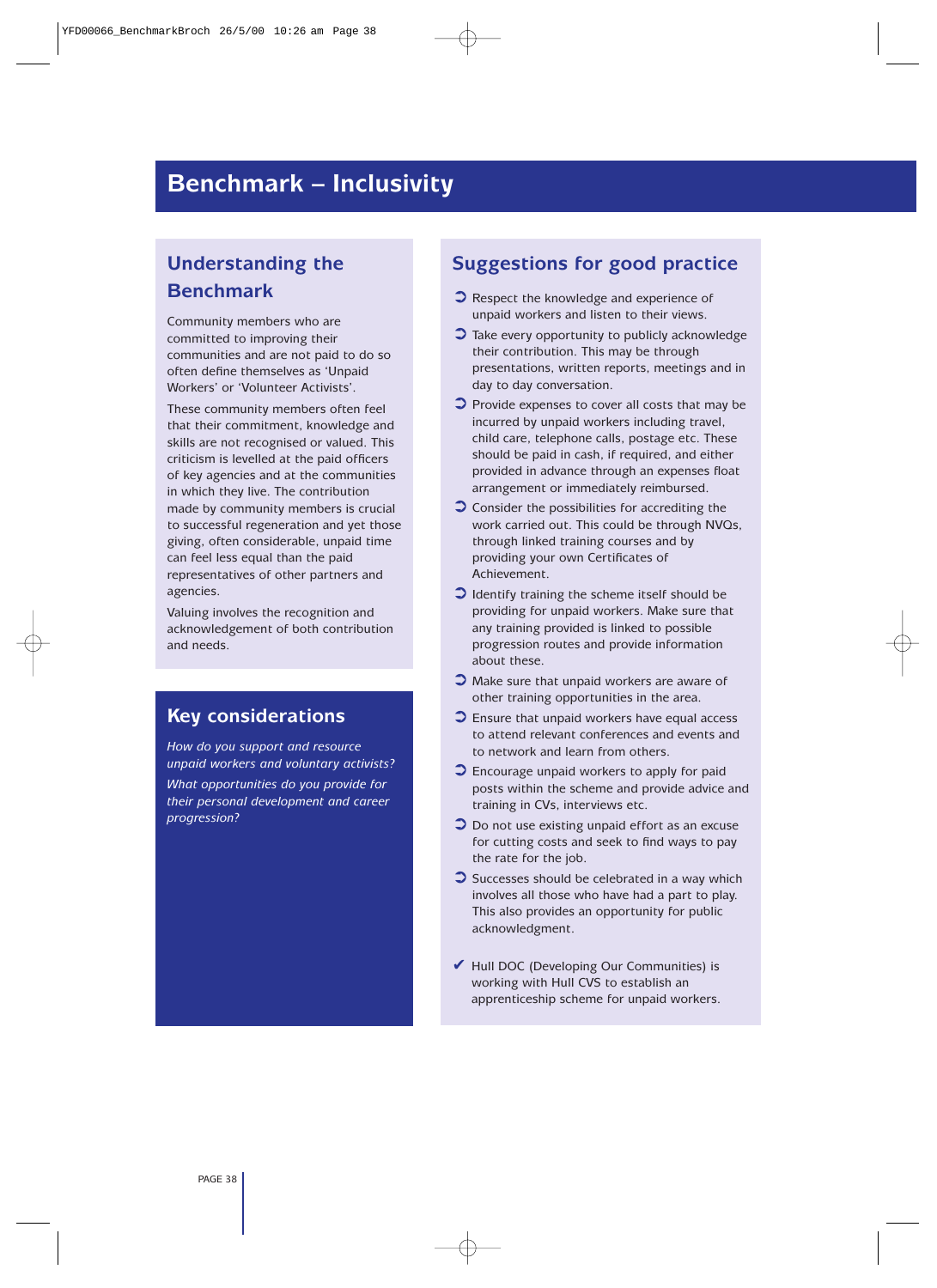### **Unpaid workers/volunteer activists are valued.**

| <b>Indicators</b>                                                                                                                                        | <b>Notes</b> |
|----------------------------------------------------------------------------------------------------------------------------------------------------------|--------------|
| 1. The contribution of unpaid<br>workers/volunteer activists and their<br>organisations is publicly<br>acknowledged and success is jointly<br>celebrated |              |
| 2. Resources and support are made<br>available so that unpaid<br>workers/volunteer activists are able<br>to play an equal part                           |              |
| 3. Opportunities to pay unpaid workers/<br>volunteer activists are identified and<br>pursued                                                             |              |
| 4. Opportunities for unpaid workers/<br>volunteer activists to gain<br>accreditation, personal development<br>and progression are provided               |              |
| 5. Support to enable unpaid<br>workers/volunteer activists to apply<br>for development worker, and other<br>paid posts, is provided                      |              |
| <b>Additional indicators</b>                                                                                                                             |              |

**Priorities for future development**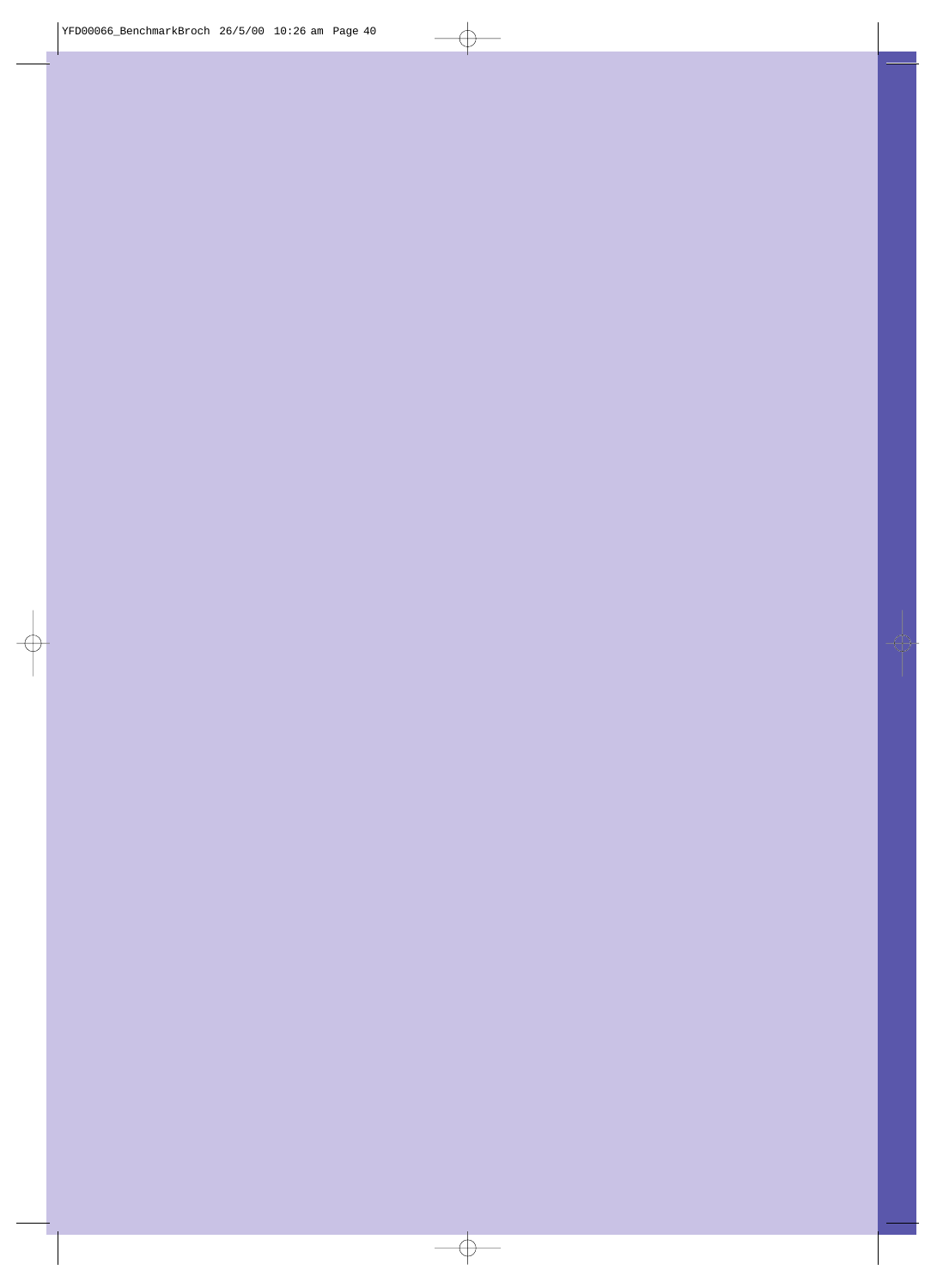Communication Benchmarks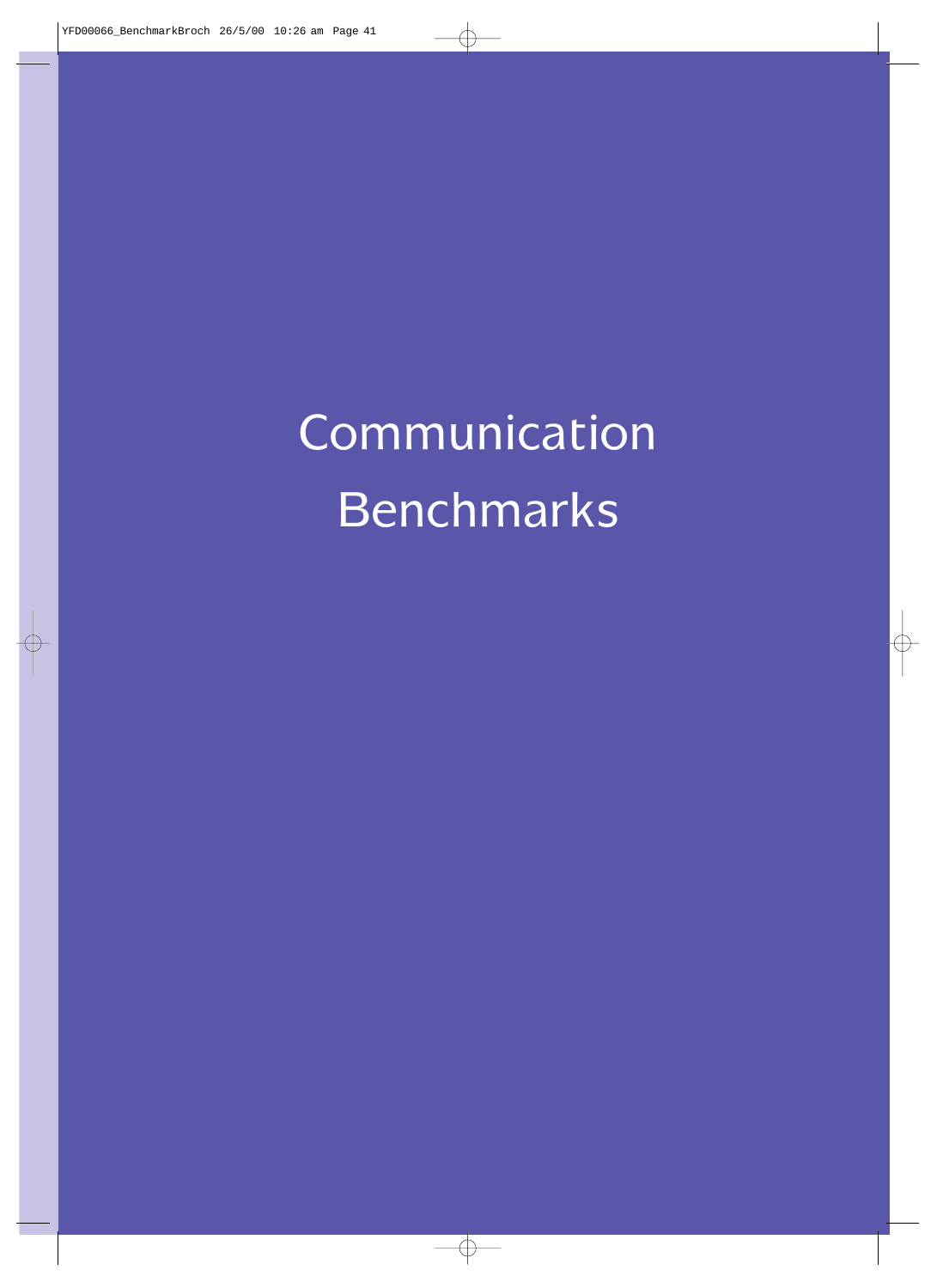### **Benchmark – Communication**

### **Understanding the Benchmark**

Information (or lack of it) is cited as one of the greatest barriers to participation. Participation can be hampered if communities do not know what is going on at the scheme level but also if one council department does not know what another is doing for example. It is important that there is a strategic approach to information collection and dissemination rather than bits and pieces on an ad hoc basis.

This benchmark is about information sharing between and within partnerships, schemes, projects and communities. It is also about linking policy and practice enabling communities to understand and influence local, regional and national policy.

#### **Key considerations**

*How do you ensure that information is clear and accessible and reaches all communities in time for it to be acted upon?*

*How are those involved in regeneration informed about the communities with whom they are working?*

- $\bullet$  One approach to developing a strategy is to ask officers, members, project workers and community members what confuses them and what they would like to know and start from there!
- ➲ A 'who's who' directory should be produced on an annual basis to identify who is doing what, different roles and methods of contact.
- ➲ Information can be circulated through newsletters. If these are aimed at communities then communities should be involved in their production. Regular newsletters that provide clear information and an opportunity for sharing views and ideas encourage participation. Glossy newsletters full of success stories may be seen as just propaganda.
- ➲ Community groups and networks could be funded to produce their own newsletters in appropriate language and style.
- ➲ Links with local journalists can ensure that newspapers are a method of information sharing. Lead regeneration partners may well have a fair bit of clout with the local press!
- ➲ Information should be understandable. Every effort should be made to refrain from using jargon, and to speak and write in plain language. A 'jargon buster' may be useful to help explain regeneration and bureaucratic terms.
- $\bullet$  Timescales need to take account of the time it takes for information to reach all sections of the community and the period of notice community members need to enable them to fully participate.
- $\blacktriangleright$  The Dearne Valley partnership has a weekly slot in a Barnsley newspaper.
- ✔ Royds Community Association (community led scheme, Bradford) produce a colourful newspaper 'The Royds Reporter'.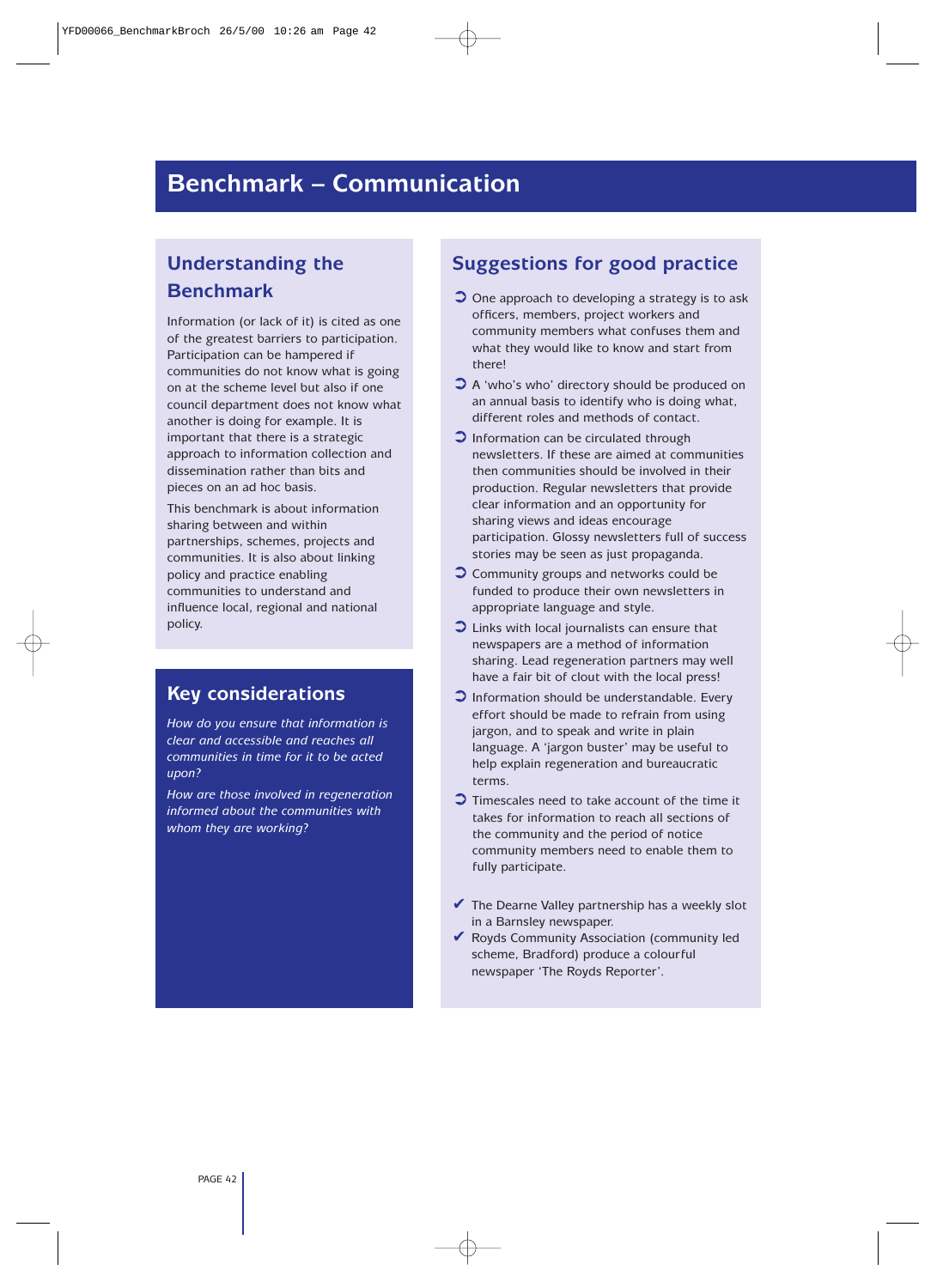### **A two-way information strategy is developed and implemented.**

| <b>Indicators</b>                                                                                                        | <b>Notes</b> |
|--------------------------------------------------------------------------------------------------------------------------|--------------|
| 1. An information strategy is developed<br>and reviewed                                                                  |              |
| 2. A directory of community groups,<br>useful resources and contacts is<br>produced, circulated and regularly<br>updated |              |
| 3. Information is provided in plain and<br>relevant languages and in a variety of<br>formats                             |              |
| 4. Information is circulated from, to and<br>within all communities                                                      |              |
| 5. Communication channels enable<br>communities to understand and<br>inform local, regional and national<br>policy       |              |
| 6. Communities participate in producing<br>regular regeneration newsletters                                              |              |
| 7. Communities are informed in advance<br>of regeneration planning processes<br>and activities to enable participation   |              |
| 8. Regeneration workers and projects<br>gather information about<br>communities from community<br>members                |              |
| <b>Additional indicators</b>                                                                                             |              |
|                                                                                                                          |              |
|                                                                                                                          |              |
|                                                                                                                          |              |
| <b>Priorities for future development</b>                                                                                 |              |
|                                                                                                                          |              |
|                                                                                                                          |              |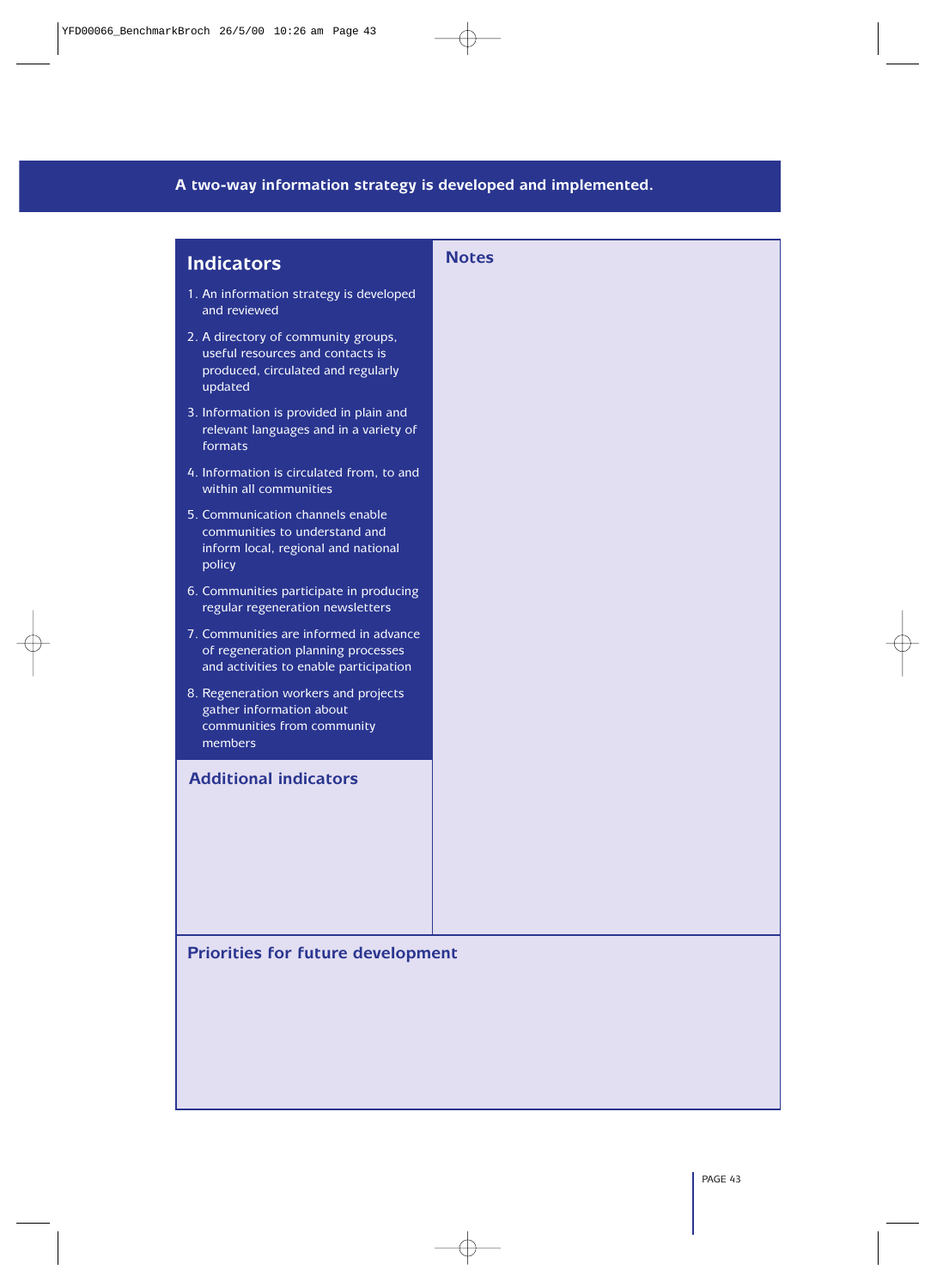### **Benchmark – Communication**

### **Understanding the Benchmark**

Procedures describe the process and steps involved in making decisions and carrying out activities. In the context of regeneration these might include bidding and appraisal processes and other funding procedures, delivery plan development, appointment procedures. It should be clear who makes a decision and the way in which it is made.

This benchmark is not only about ensuring that people know what the procedures are but also ensuring that issues of community participation are addressed in the development of procedures. Two of the main barriers to participation are unrealistic timescales and bureaucracy gone mad.

*What steps are you taking to ensure that scheme procedures facilitate community participation rather than act as a barrier?*

- $\bullet$  Identify the areas of activity and decision making which require agreed procedures and terms of reference.
- ➲ Involve community members / representatives in developing agreed procedures which include appropriate opportunities for community participation. E.g. making sure that funding deadlines allow for the time required to publicise the funding opportunities and for the time community groups will need to develop their applications.
- ➲ Ensure that the red tape and bureaucracy, which can so easily confuse or become a burden, is kept to a minimum by constantly reviewing how procedures can be simplified.
- ◯ Procedures should be written in clear and easy to understand language(s).
- ➲ Details of all procedures should be publicly available and opportunities provided for explanation and clarification. E.g. briefing sessions for community members new to the area or new community representatives or Key considerations **Key considerations** groups interested in funding opportunities.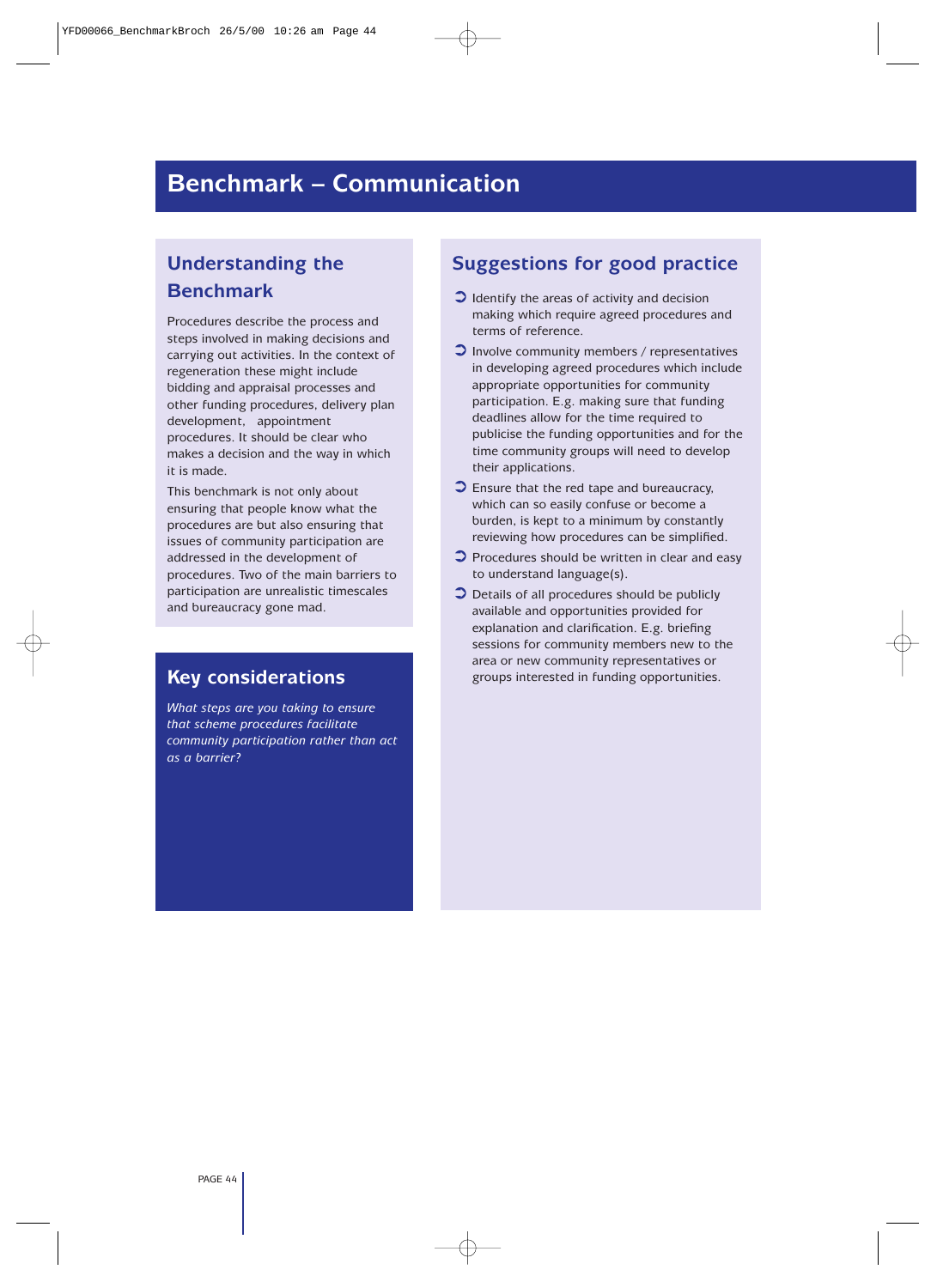#### **Programme and project procedures are clear and accessible.**

| <b>Indicators</b>                                                                                                                                         | <b>Notes</b> |
|-----------------------------------------------------------------------------------------------------------------------------------------------------------|--------------|
| 1. Information about all procedures<br>throughout a partnership/<br>scheme/project's life is made publicly<br>available in plain and clear<br>language(s) |              |
| 2. Procedural timescales allow adequate<br>time for community participation                                                                               |              |
| 3. Bureaucracy is kept to a minimum                                                                                                                       |              |
| 4. The terms of reference and<br>membership of decision-making<br>bodies is circulated regularly to<br>projects, networks and community<br>groups         |              |
| 5. Decision-making meetings at<br>partnership and scheme levels are<br>open to the public unless there are<br>explicit reasons for not doing so           |              |
| 6. Briefing sessions are provided for<br>community members new to the<br>regeneration                                                                     |              |
| <b>Additional indicators</b>                                                                                                                              |              |

**Priorities for future development**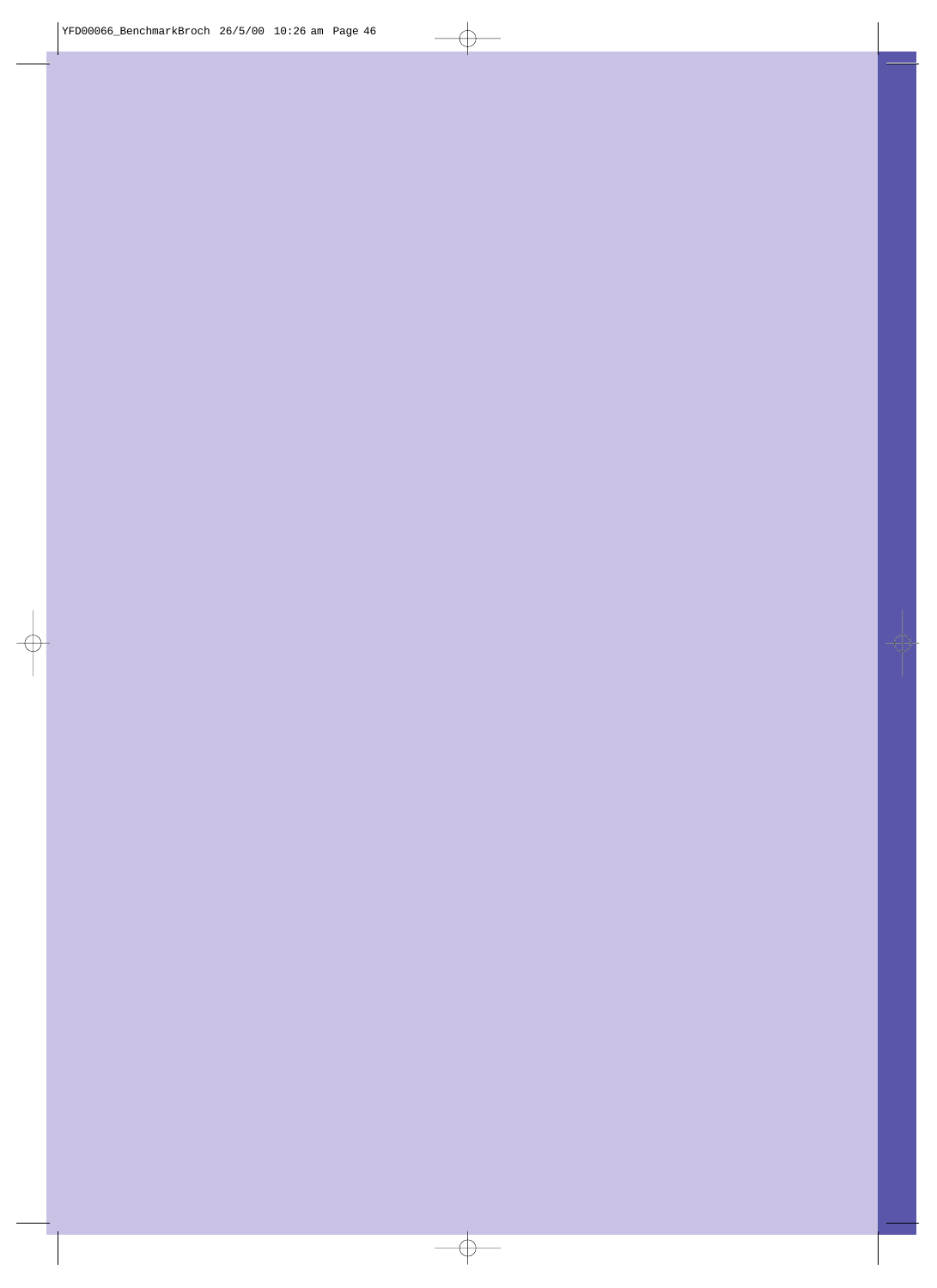Capacity Benchmarks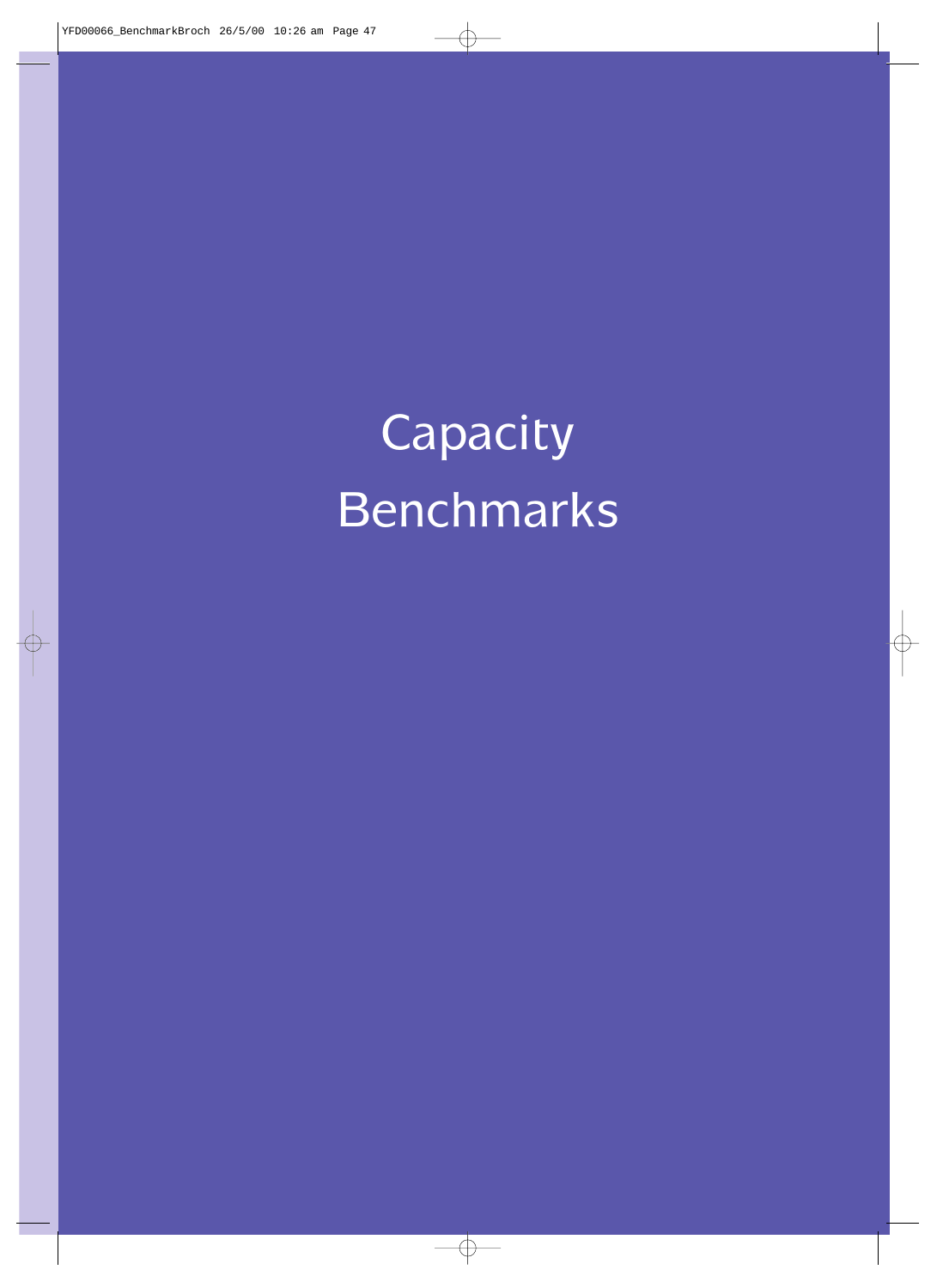### **Benchmark – Capacity**

### **Understanding the Benchmark**

If there is to be effective representation of communities then there need to be community networks/forums through which community members and community groups can support each other and build their own independent accountable structures.

Communities need a range of resources to be able to participate in regeneration on a more equal footing with other partners who are often backed up by substantial services and expertise. Developing effective community participation involves a financial investment.

Community determined exit strategies need to be developed at an early stage to allow for skills and confidence building, and a planned transfer of assets and decision making processes

#### **Key considerations**

*What resources are provided for the development of community led networks and community groups?*

*What support is provided for community members and community representatives?*

*What strategy is in place to support community led sustainability?*

- ➲ Communities need resources before the bid stage if they are to play an equal part in developing the initial scheme strategy.
- ➲ Community work posts should be funded to support the development of community groups and networks.
- ➲ Support needs to be made available to the small very local groups and networks just as much as the larger ones.
- $\bullet$  Dedicated workers should be employed, ideally by communities themselves, to service and support community participation. This might include administrative support, bringing community representatives together before and after meetings to collectively work through agendas and prioritise issues.
- ➲ Administrative resources e.g. computers should be made available free of charge. These could be just one part of a community resource centre providing shared resources for community groups.
- ➲ Community initiatives funds/community chest monies should form up to 10% of total regeneration budget for feasibility studies, group development etc.
- ➲ All community groups could be offered say £750 as a 'one-off' to kick start their development.
- ➲ Regeneration partnerships and schemes should invest some planning time to work with community groups on creating more flexible and accessible approaches to funding. E.g. within one scheme there could be a credit union development project for which match funding is already secured so that individual credit unions can bid for resources without the barriers of complex funding management.
- $\vee$  West Yorkshire Community Work Training Company pays fees to local Advisory Board members as well as travel and child and dependent care costs.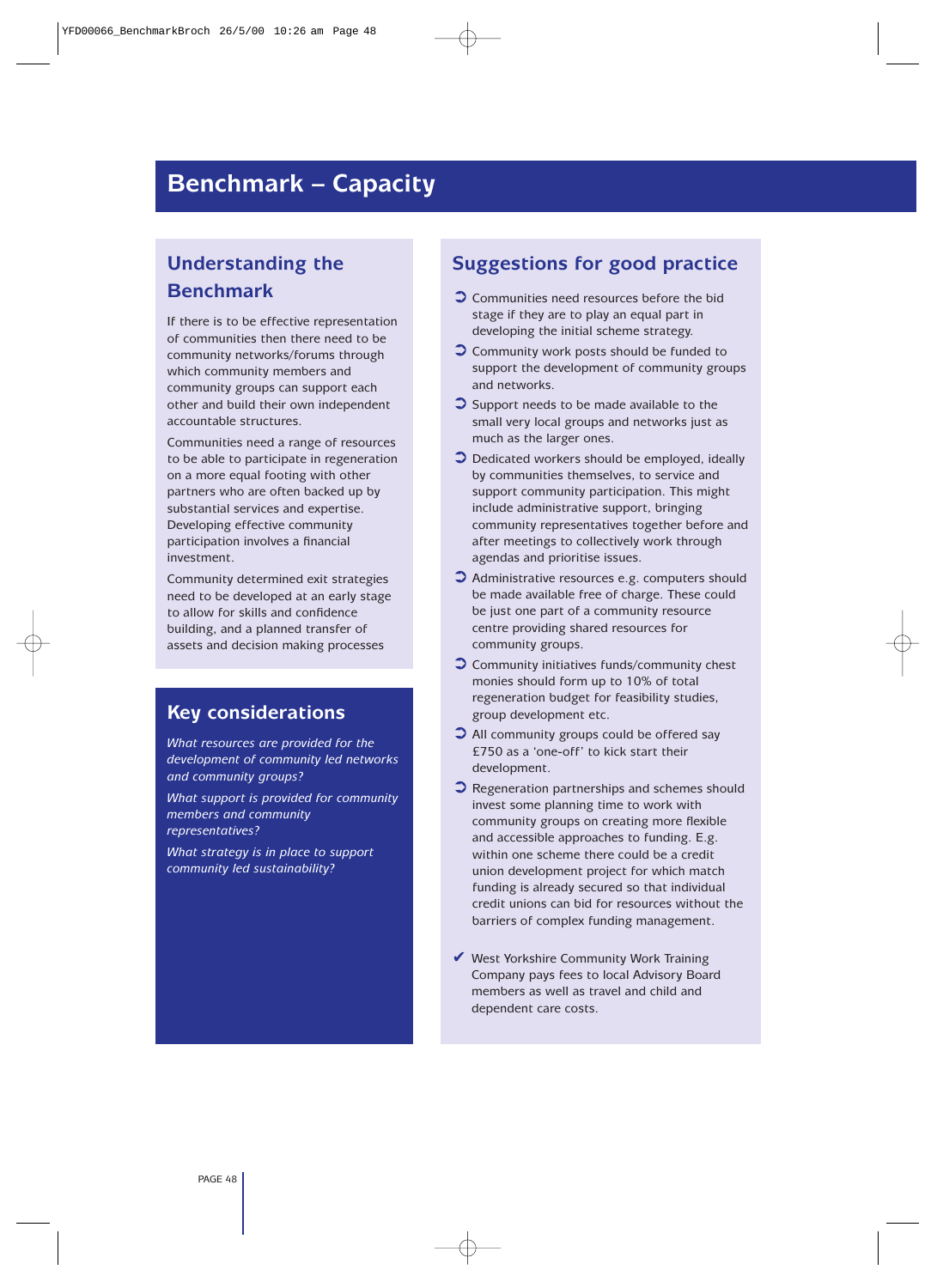#### **Communities are resourced to participate.**

| <b>Indicators</b>                                                                                                               | <b>Notes</b> |
|---------------------------------------------------------------------------------------------------------------------------------|--------------|
| 1. Communities are resourced to<br>contribute to the initial development<br>of scheme strategy                                  |              |
| 2. Support and resources are provided<br>to enable community networking at<br>local, regional and national levels               |              |
| 3. Community workers are employed to<br>support community involvement and<br>group development                                  |              |
| 4. Resources are provided to support<br>the development of inclusive,<br>representative and accountable<br>community structures |              |
| 5. Travel and other volunteer expenses<br>are provided to community participants                                                |              |
| 6. Secretariat services are provided for<br>community representatives                                                           |              |
| 7. A pool of resources including technical<br>advice and support is provided for<br>use by community groups                     |              |
| 8. Support and training are provided to<br>enable communities to take control<br>over assets and decision making<br>processes   |              |
| <b>Additional indicators</b>                                                                                                    |              |
|                                                                                                                                 |              |
|                                                                                                                                 |              |
|                                                                                                                                 |              |
| <b>Priorities for future development</b>                                                                                        |              |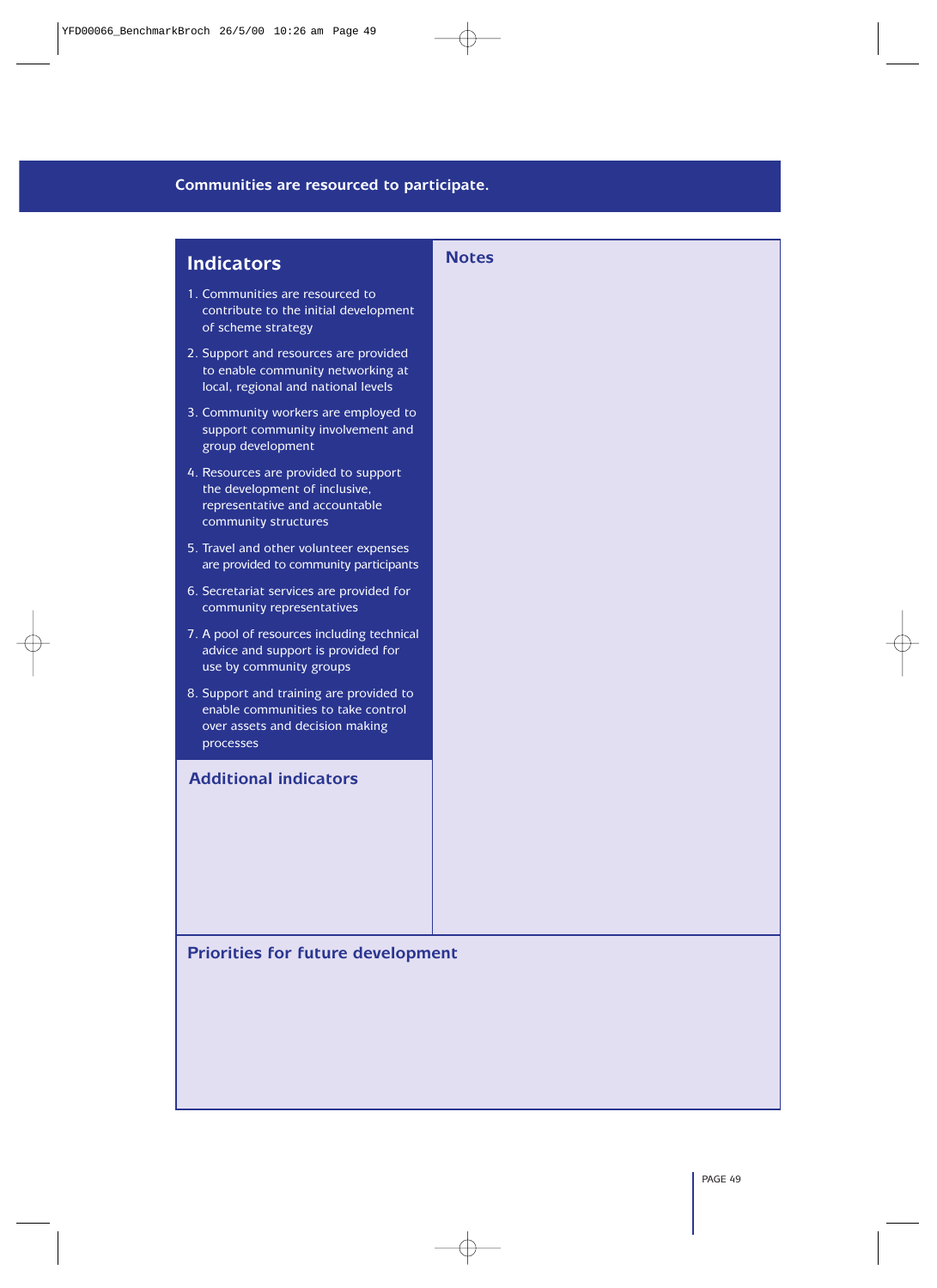### **Benchmark – Capacity**

### **Understanding the Benchmark**

Partnership working is still a relatively new concept. It requires respect for, and understanding of, the other partners; meetings and negotiation skills; a wide ranging knowledge base of other partners' interests as well as of the structures and processes established to enable the partnership to function.

It is sometimes assumed that it is only communities that need training or 'capacity building' in order to develop the required knowledge and skills for partnership working. In practice all partners have much to learn and much to offer. Partnership working is not easy and everyone should have access to training and learning which will benefit their contributions.

#### **Key considerations**

*How are you ensuring that all partners (including senior people from the public and private sectors), develop the understanding, knowledge and skills to work in partnership and engage with communities?*

*What training is provided and who is participating in both the delivery and learning?*

- ➲ Training needs could be identified on a regular basis (perhaps annually) and learning programmes set up.
- $\bullet$  Some training may require external facilitation to ensure that personal agendas and vested interests do not dominate.
- ➲ Partners can train each other. For example, regeneration officers may be able to pass on information about regeneration processes to community members and community members could in turn share information with them. (For example, this has been suggested around cultural and race issues).
- ➲ Shadowing schemes could be established whereby community members shadow scheme managers and project officers, and vice versa.
- ➲ Training and facilitation involve understanding and skills. People should not be set up to provide either without support. Housing officers for example may well need training themselves before organising community planning sessions and community members may require facilitation skills to effectively manage group conflict.
- ➲ The more partners meet together, the more they are likely to understand each other. It may be helpful to build in informal breaks at meetings to allow people to chat in a relaxed environment.
- $\bullet$  Recognise that there may be inherent conflict within partnerships and try to deal with it sensitively as it arises.
- $\blacktriangleright$  The West Yorkshire Community Work Training Company is SRB funded to work across partnerships in the county. It provides accredited training courses.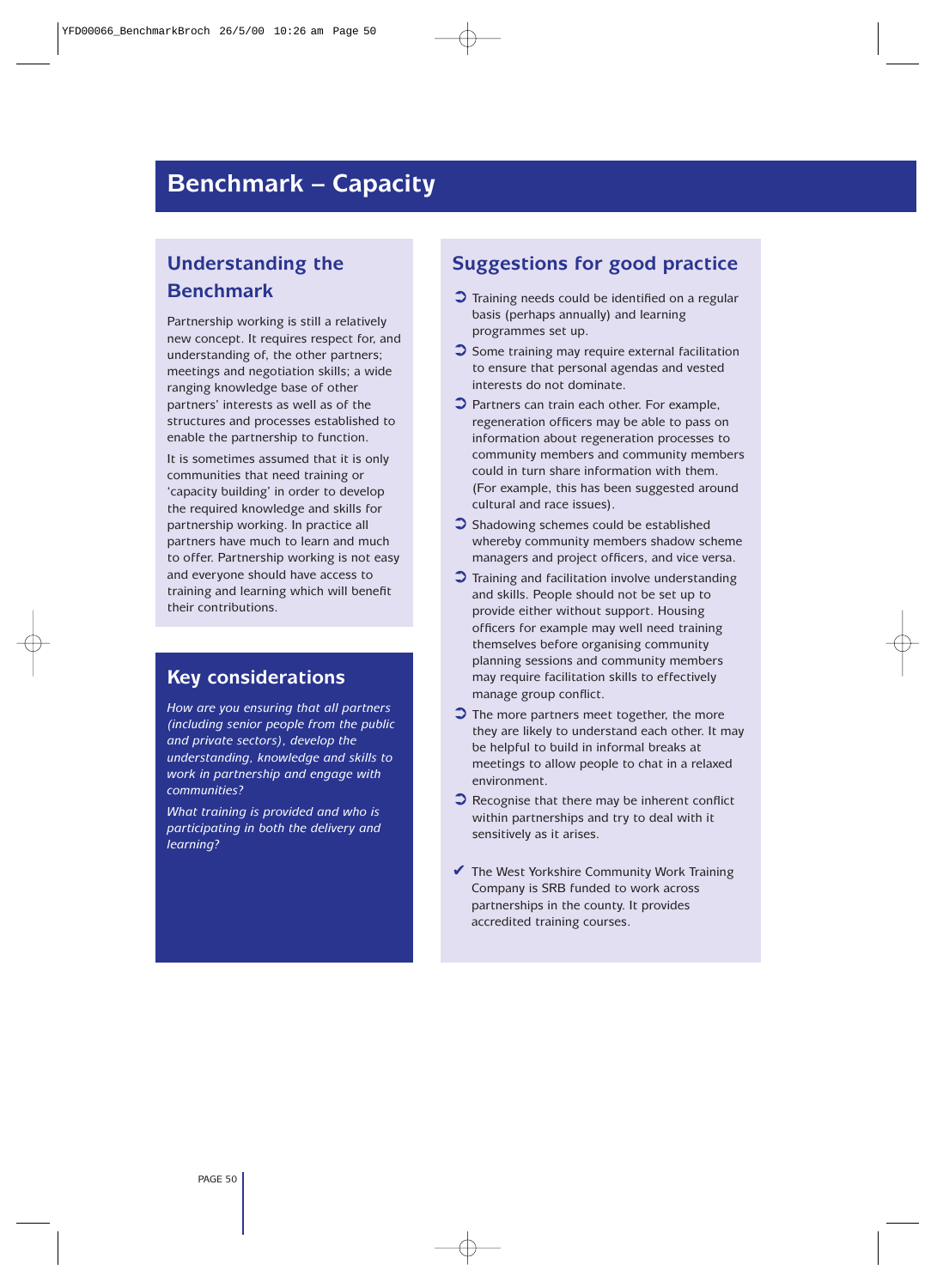### **Understanding, knowledge and skills are developed to support partnership working.**

| <b>Indicators</b>                                                                                                        | <b>Notes</b> |
|--------------------------------------------------------------------------------------------------------------------------|--------------|
| 1. All partners identify and agree<br>knowledge and skills for effective<br>partnership working                          |              |
| 2. All partners understand and are<br>committed to agreed values and<br>principles of community based<br>regeneration    |              |
| 3. All partners develop an<br>understanding of inequalities in<br>power and influence and seek to<br>reduce them         |              |
| 4. Communities identify their own<br>development needs and agreed<br>learning and training opportunities<br>are provided |              |
| 5. All other partners identify their<br>development needs and training<br>programmes are provided                        |              |
| 6. Partnership working is enhanced<br>through an increase in the knowledge<br>and skills of all partners                 |              |
| 7. Routes for progression to further<br>learning and qualification are<br>developed                                      |              |
| <b>Additional indicators</b>                                                                                             |              |
|                                                                                                                          |              |
|                                                                                                                          |              |
|                                                                                                                          |              |
| <b>Priorities for future development</b>                                                                                 |              |
|                                                                                                                          |              |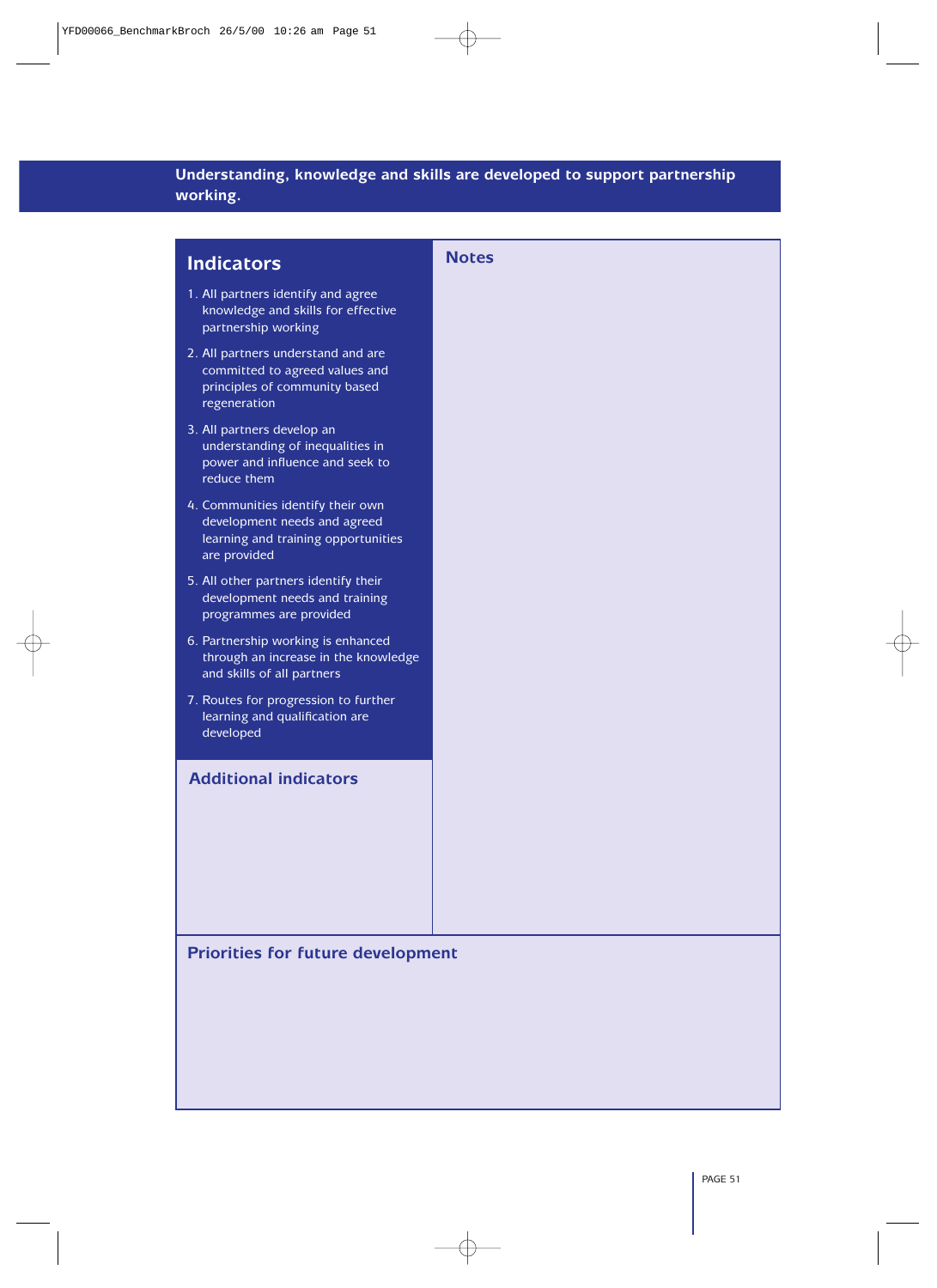### **Useful Publications**

#### **Action Checklists for Capacity Building:** Coventry and Warwickshire Partnerships Ltd. Produced by Adept Community Development Agency Ltd and CDF, 1998.

Provides a detailed definition of community capacity building and develops checklists for assessing 'consultation and involvement' and for assessing 'resourcing the community'.

#### **A Guide to Effective Partnership: David Wilcox; Partnership, 1994.**

Sets out a number of key principles for public participation at different levels. It provides detailed information on techniques and an A – Z of Participation.

#### **Building Community Strengths: A Resource Book on Capacity Building. Steve Skinner, Community Development Foundation, 1997.**

A resource for those seeking to encourage community involvement. It defines capacity building and highlights key factors. It suggests five roles for the community in regeneration from that of service user or beneficiary to that of long-term partner. It then explores implications for community capacity building in relation to each role, providing practical techniques.

#### **Community Involvement in Health. J. Smithies & G. Webster.**

Promotes a three-focus approach to community involvement – looking at communities, looking within organisations, and looking at how to create an interface between the two. Also provides a five point community involvement model.

#### **Developing Effective Community Involvement Strategies: Guidance for SRB bids; Joseph Rowntree Foundation report for the DETR, 1999.**

The report draws on research to show that the impact of community involvement on regeneration has been modest and often tokenistic. It provides a framework for developing effective community involvement strategies which are long lasting and sustainable.

#### **Involving Communities in Urban and Rural Regeneration: A Guide for Practitioners; DETR Manual, 2nd edition September 1997.**

A practical guide aimed at anyone involved in regeneration partnerships which looks at why and how to involve communities throughout the entire process. It contains examples and suggests techniques. It has specific chapters on involving ethnic minorities, faith communities and young people. Useful appendices.

**Local Community Involvement – A Handbook for Good Practice; European Foundation for the Improvement of Living and Working Conditions, 1999.**

**Monitoring and Evaluation of Community Development in Northern Ireland; Voluntary Activity Unit, 1996.**

#### **Regeneration & Sustainable Communities; Community Development Foundation, 1999.**

Suggests the need for modern, bolder, multilayered regeneration strategies which concentrate on capacity building in order to achieve effective community involvement. Gives detailed guidance on how to assess the sustainability of a community which looks beyond job creation and refurbishment. Suggests five different roles for the community and outcome indicators for each.

#### **Where Do We Go From Here?: A review of Community Participation Methods; Jigso, 1998.**

Raises questions about power and powerlessness and whether participation is a 'top down' concession by those in power.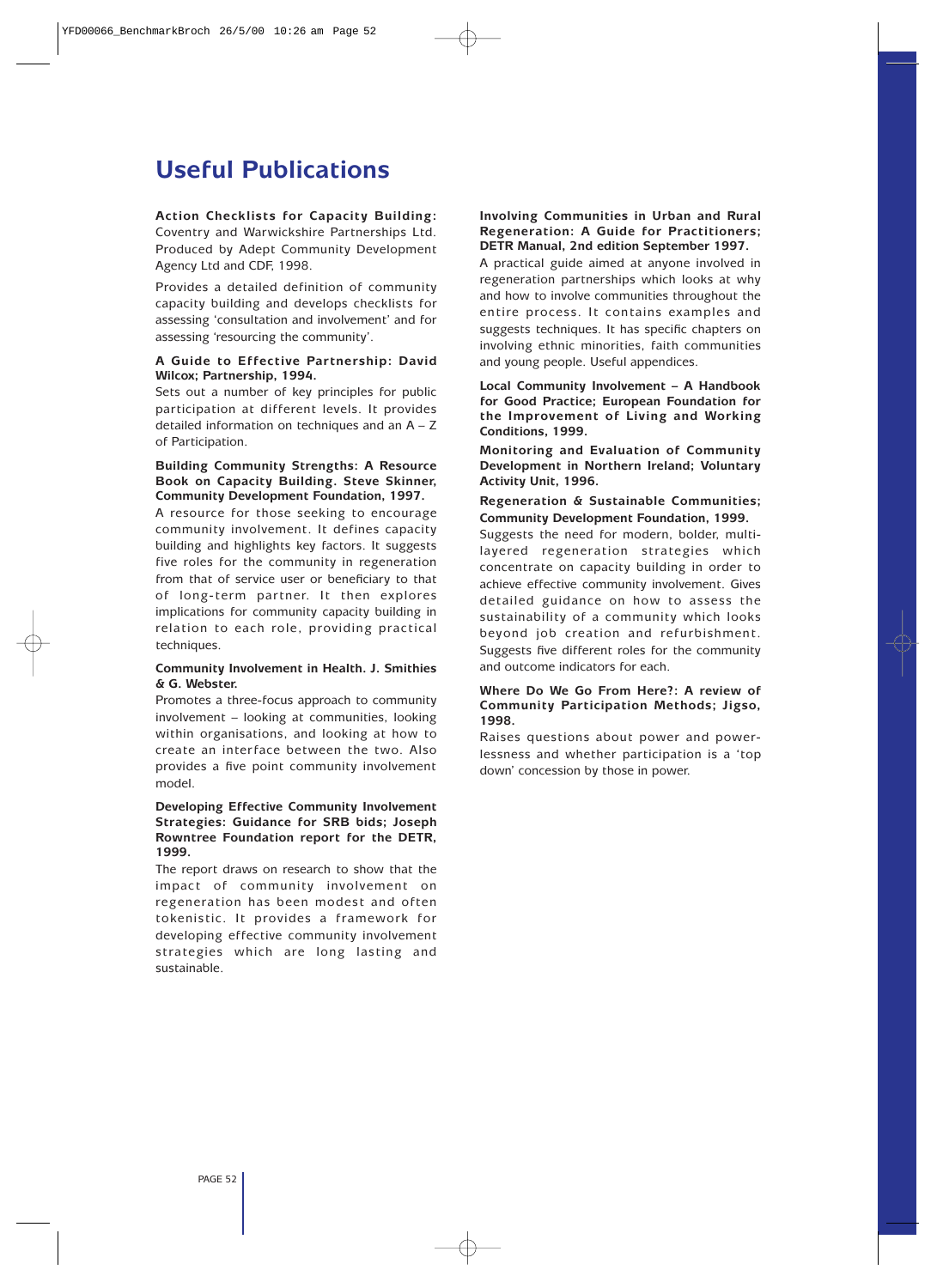### **SECTION 4**

# Background Report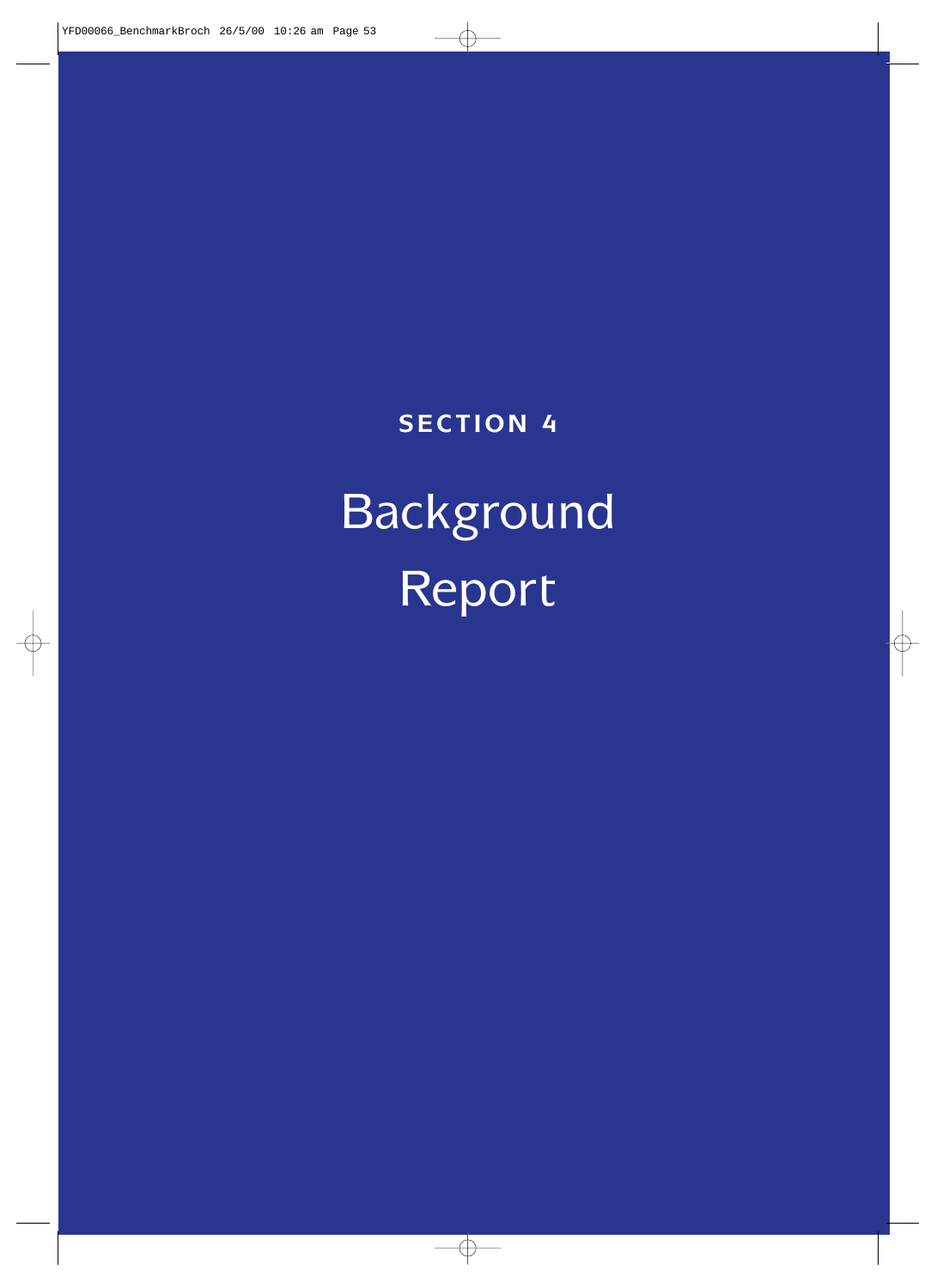### **Origins of the Benchmarking Commission**

In 1998 a sub-group of the Churches Regional Commission was established to address issues relating to social exclusion. Members of this group identified poor or non-existent involvement of local people in the regeneration of their communities as a key issue.

They specifically highlighted three areas for concern:

- the reality of consultation processes as simply a stamp of agreement for plans already made;
- lack of participation in decision-making structures;
- the lack of control over resources.

All of these, despite the rhetoric, still lay firmly in the hands of lead partners such as local authorities and TECs.

The development of concise and accessible 'Benchmarks of Genuine Community Involvement' were conceived as a useful contribution to the promotion of 'social inclusion'. Yorkshire Forward, the Regional Development Agency for the Yorkshire and Humber Region, supported the proposal and the development of these benchmarks.

A Steering Group was established involving representation from the Churches Regional Commission, Rural Community Councils and Yorkshire and the Humber Regional Forum for Voluntary and Community Organisations. The Steering Group commissioned consultants COGS (Communities and Organisations – Growth and Support) to undertake research and create 'Benchmarks of Genuine Community Involvement'.

#### **AIMS OF THE COMMISSION**

'To deliver a clear benchmarking system for measuring the effectiveness of community involvement in social and economic regenerative activity in urban and rural areas.'

In taking forward these aims the research would:

- exemplify social inclusion throughout the process by actively engaging local; people in the establishment of meaningful benchmarks;
- underpin the work by research to establish good practice in community involvement both regionally and nationally;
- include a methodology which will enable Yorkshire Forward to evaluate the development of community involvement in the region against agreed benchmarks;
- ensure the process is reliable, robust, measurable and capable of being applied to the full range of social inclusion initiatives.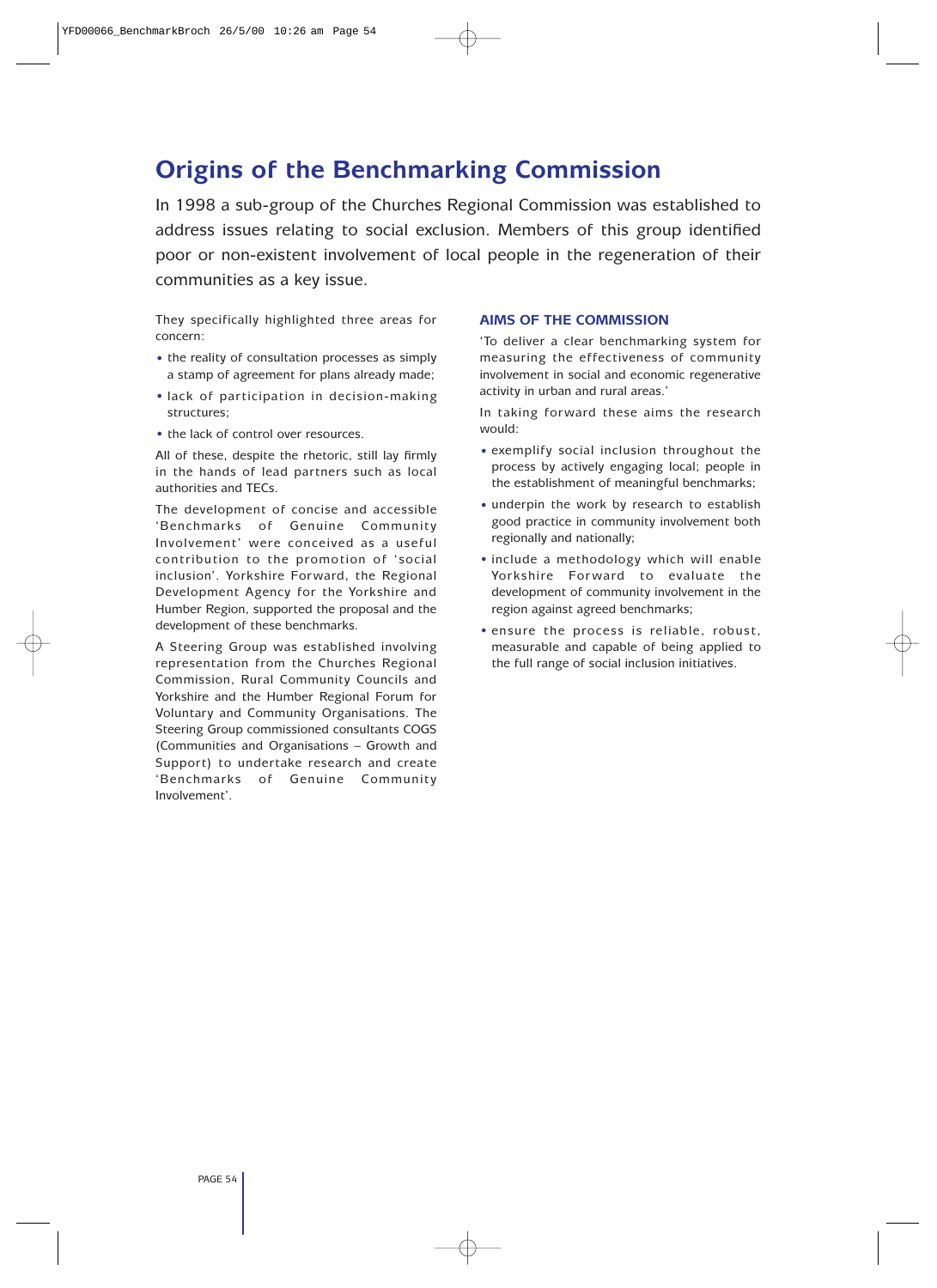### **Underpinning Principles**

This study is concerned with benchmarking community participation within a variety of social, economic and political contexts.

The starting point was recognition of the heterogeneity and elaborate nature of communities and the need for qualitative analysis, which measures progress from diverse starting points. Community participation is both a process and an outcome. The development of appropriate benchmarks therefore requires an understanding and prioritising of processes as well as indicators of successful outcomes. Change must be seen to be taking place and benefits must be felt but for this change to be lasting it has to be underpinned with learning and commitment. This takes time.

#### **KEY FEATURES OF APPROACH**

Much has been written about involvement and participation in regeneration. The process of research and development has itself aimed to promote social inclusion. The starting point for the steering group and the consultants was an acceptance of several key areas:

- the necessity of understanding the community/communities – composition, needs, priorities, tensions, strengths, existing networks etc;
- the need for partnership working and resourcing of participation at all stages of the regeneration process and the need for recognition of long term involvement;
- sensitivity around accountability and representation structures – building effective structures and infrastructures which strengthen communities rather than divide them;
- the need for a range of wider (formal and informal) ways in which people can participate in debate and discussion, creating some local ownership and control;
- the need for clarity and recognition of influence – evidence that communities have been heard, that decisions have been informed by communities;
- the recognition that people participate from a variety of starting points and cultural experience and that this has implications for how people learn and contribute.

#### **THE INTENTION TO BENEFIT FROM EXISTING FINDINGS**

- researching and reviewing existing literature of relevance to community involvement and social inclusion in a regeneration context
- analysing the relevance of work of a similar nature being undertaken within and outside the region, i.e. consulting all Regional Development Agencies about their progress on benchmarks for community participation; identifying and contacting regeneration partnerships and schemes within Yorkshire and Humber Region; identifying and contacting schemes and projects with a track record of good practice.

#### **INCLUSION THROUGH PARTICIPATION AND OWNERSHIP IN THE RESEARCH PROCESS**

- making effective use of local skills and experience
- helping community members shape and own the outcomes of their participation
- working in an anti-discriminatory and antioppressive way
- facilitating a process which is developmental in itself
- valuing networking and the sharing of experience
- making use of existing community networks to promote the work and invite contributions
- identifying a minimum of 4 geographical areas within the region which reflected different social, economic and political contexts, identifying potential groups to involve in the process and holding two workshops of community activists in each
- carrying out two 'snapshot' studies to test the concepts and applicability of community participation (one urban and one rural) through interviews with a range of stakeholders
- providing opportunities for feedback from all those involved in developing the materials and inviting feedback on draft materials from other selected commentators (chosen to reflect a range of knowledge and interest).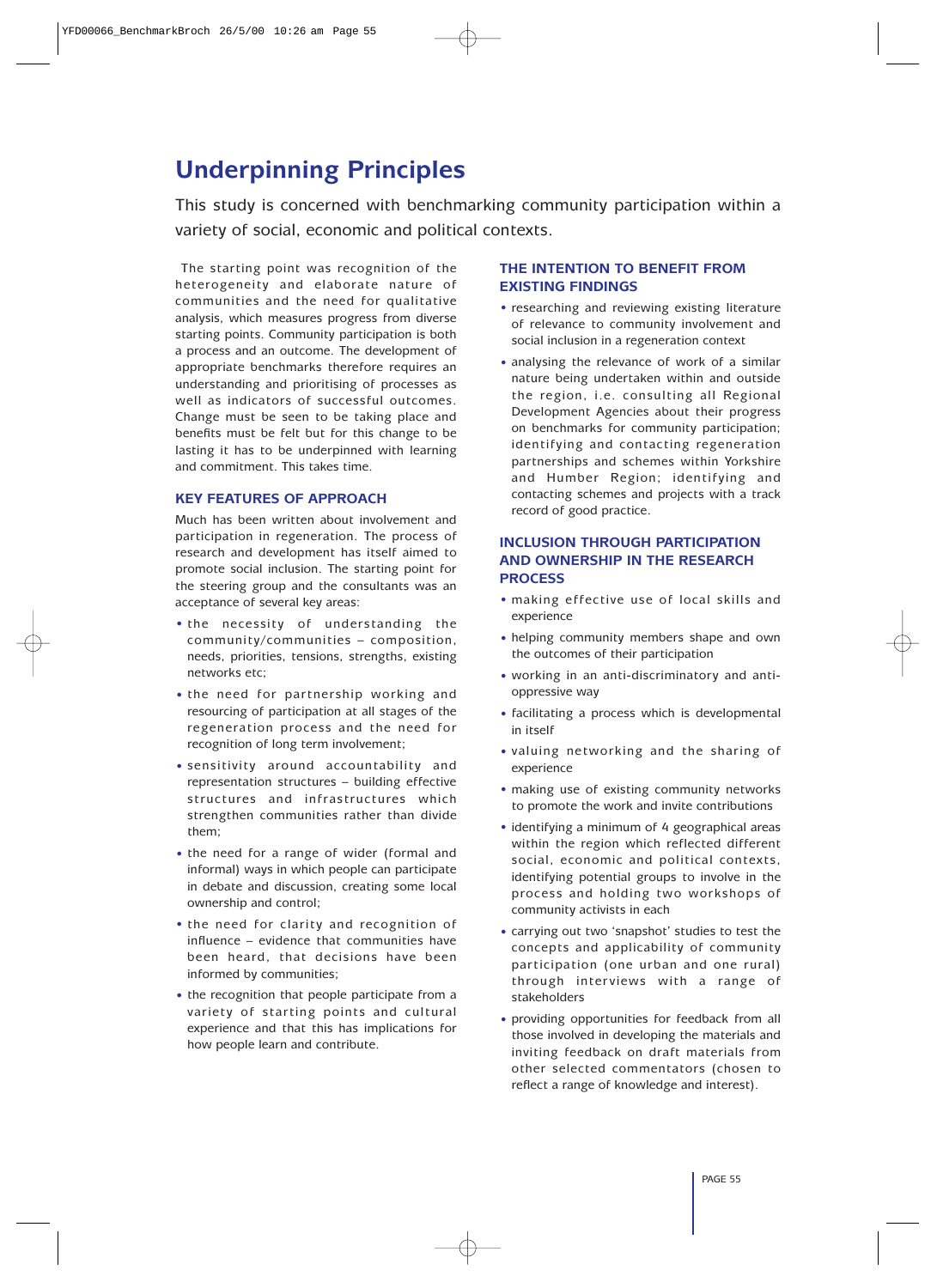### **Research Methodology and Findings**

#### **LITERATURE REVIEW**

An initial desk-based research exercise gathered details of related research and literature to examine and develop an overview of the issues around community participation. Over forty papers and publications were included from Government departments, academic institutions, research / consultancy bodies and organisations / networks in the field of community development and regeneration, (Appendix B). We were also given information relating to a number of potentially relevant studies and reports but which were not published at the time (e.g. reports being written for the Social Exclusion Unit and the Joseph Rowntree Foundation).

#### **RECURRING THEMES ARISING FROM THE RESEARCH**

- many communities continue to view the commitment of others to participation as tokenistic and rhetorical
- lessons are not being learned and good practice is not being shared
- communities are complex, diverse and often 'messy'.
- marginalised groups are not fully involved
- effective participation requires resources and support.

#### **SOME OF THE ISSUES IDENTIFIED**

- need to understand social exclusion and the need for a strategic approach. Social exclusion means that regeneration is about more than just housing and jobs
- all partners need to be involved before setting the vision and strategic objectives thus enabling communities to be involved in developing ideas and implementing bids
- community involvement can be seen simply as a way of delivering outputs, i.e. people are used as an instrument for delivering agendas set elsewhere
- the commitment to community involvement has to be seen by the community as more than just tokenistic
- training and employing local people to carry out community profiles and needs surveys has proved to be very successful as a way of involving local people from the start, developing local skills and getting effective

results. There need to be ongoing analyses to ensure resources match community needs as schemes develop and communities change. In addition, local skills audits as well as needs analyses can engender confidence in, and within, communities

- creative opportunities should be provided for all partners to work together, e.g. workshops not just meetings
- a significant factor in partnership relations can lie in the honest recognition of the structural inequality in partnerships. Power imbalances are compounded at partnership level: '*The rules of partnership are set in the mould of the more powerful partners – it is the community partner who has to adapt to existing systems.*' Marilyn Taylor
- **all** partners in the process need training
- there are significant differences between the community sector and the voluntary sector
- communities are not homogeneous and comprise many and often conflicting interests. Under-represented groups and interests should be identified
- involvement comes through many and diverse routes
- people need to be able to contribute from an informed position
- individuals are not necessarily 'representative' of their community. Relevant and flexible structures and channels to ensure representation and accountability are required
- participation takes time. Regeneration programme timetables need to take account of this fact
- community participation cannot be turned on and off as agendas change
- mechanisms are needed whereby lessons can be learned and examples of good and bad practice shared, at local, sub-regional, regional and national levels.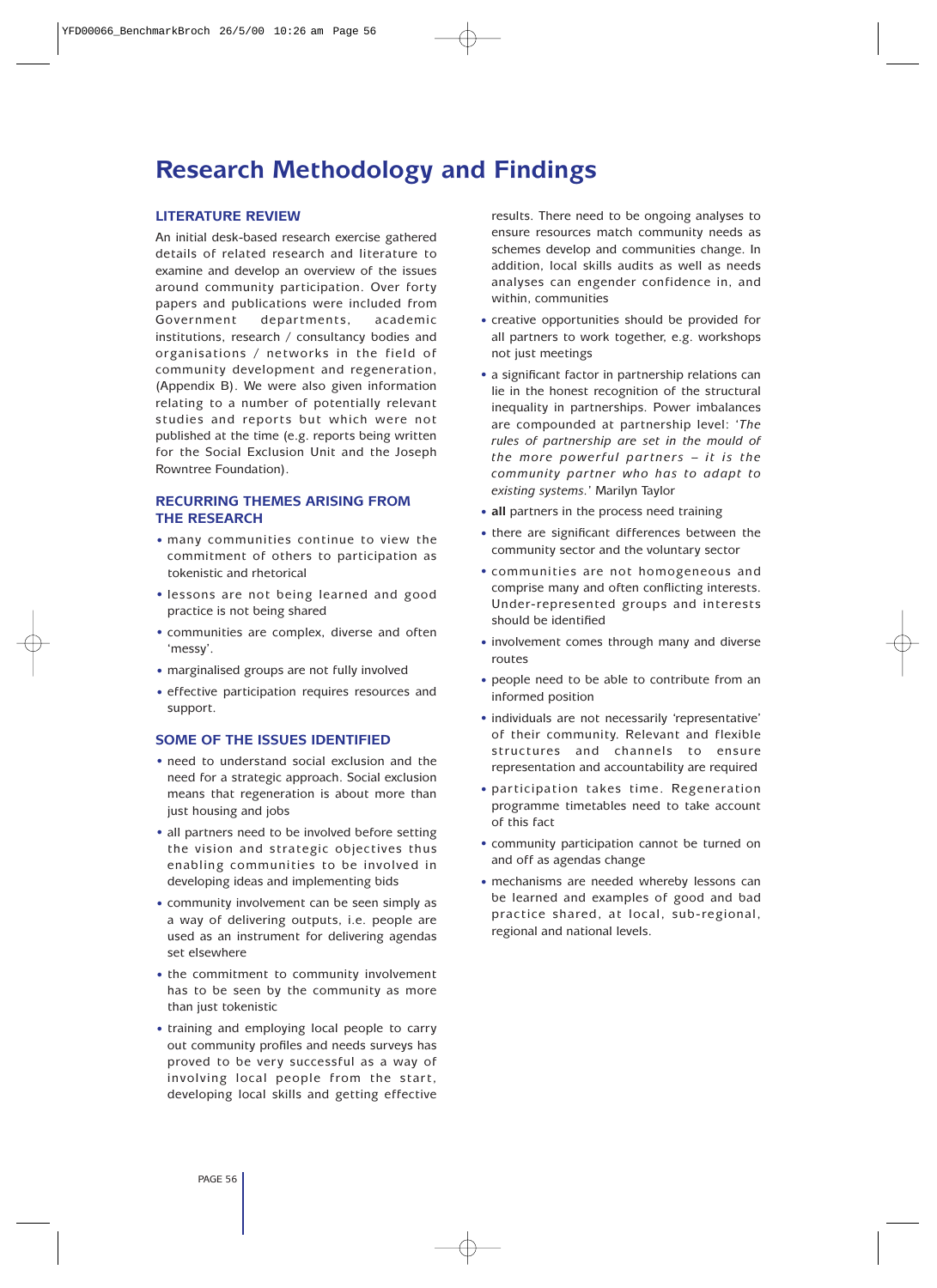#### **GENERAL CONTACT MAKING AND INFORMATION GATHERING**

An information flyer about this study was sent to all Regional Development Agencies in England including a response form requesting information about related work in other regions.

Information was circulated to all Yorkshire Forward funded regeneration partnerships. A brief questionnaire was attached to gather some basic information about approaches and experiences related to community participation across the region.

Information about the work was also circulated through community and voluntary sector networks in the region including Yorkshire and Humber Regional Forum for Voluntary and Community Organisations, the North Yorkshire Forum for Voluntary Organisations, the Objective 1 Open Forum etc.

#### **RESPONSES AND FINDINGS**

Five RDAs and 15 Partnerships responded to requests for information in addition to contributions from many projects.

Analysis of the returns showed:

- no other Regional Development Agency has yet developed benchmarks for community participation although there is a lot of interest in doing so;
- approximately 50% of partnerships have developed community involvement strategies;
- all partnerships cited examples of structures, processes or resources they have or are developing to facilitate community involvement (ranging from community audits to neighbourhood forums to roadshows to voluntary and community sector led partnerships);
- just over half of those responding have carried out evaluations of the effectiveness of community involvement. Findings have varied across and within partnership areas. Effectiveness has been dependent upon a number of factors including existing structures and levels of community activity;
- key achievements cited ranged from the establishment and maintenance of community forums to the increased capacity of individuals through participation and access to training;
- over 30 different key difficulties/issues were identified as needing to be addressed. These included: how to reach people not actively engaged at present; paternalism by

authorities; tackling high levels of bureaucracy and red tape; lack of a clear or shared definition of what is meant by 'community involvement'; the need to help more powerful partners to understand that communities are complex and full of contradictions and competing priorities.

#### **PARTICIPATIVE RESEARCH**

Initially, the approach to benchmarking community participation was informed by the framework developed and promoted by the Scottish Community Development Centre – 'Achieving Better Community Development (ABCD)'. Its central focus is the identification of four dimensions of community empowerment which can be understood as both processes and outcomes. One of the starting points for consultations was to locate community participation and regeneration within this framework.

#### **WORKSHOPS**

The four workshops invited participants from

- coalfield communities (Wakefield District and Dearne Valley)
- a coastal zone (Bridlington, Scarborough and Hornsea)
- inner city and multi-racial communities (Sheffield and Rotherham)
- rural communities (North Richmondshire)

Participation in these workshops was enabled and encouraged through:

- resources for childcare/ dependant support;
- travel assistance;
- use of accessible venues;
- translation/interpretation/signers;
- timing of meetings;
- comfortable space and refreshments;
- understandable language and encouragement to question language used;
- participatory and creative techniques;
- opportunities for individuals to take on specific roles, e.g. acting as a link person at local level;
- recognition of the value of contribution e.g. through public acknowledgement.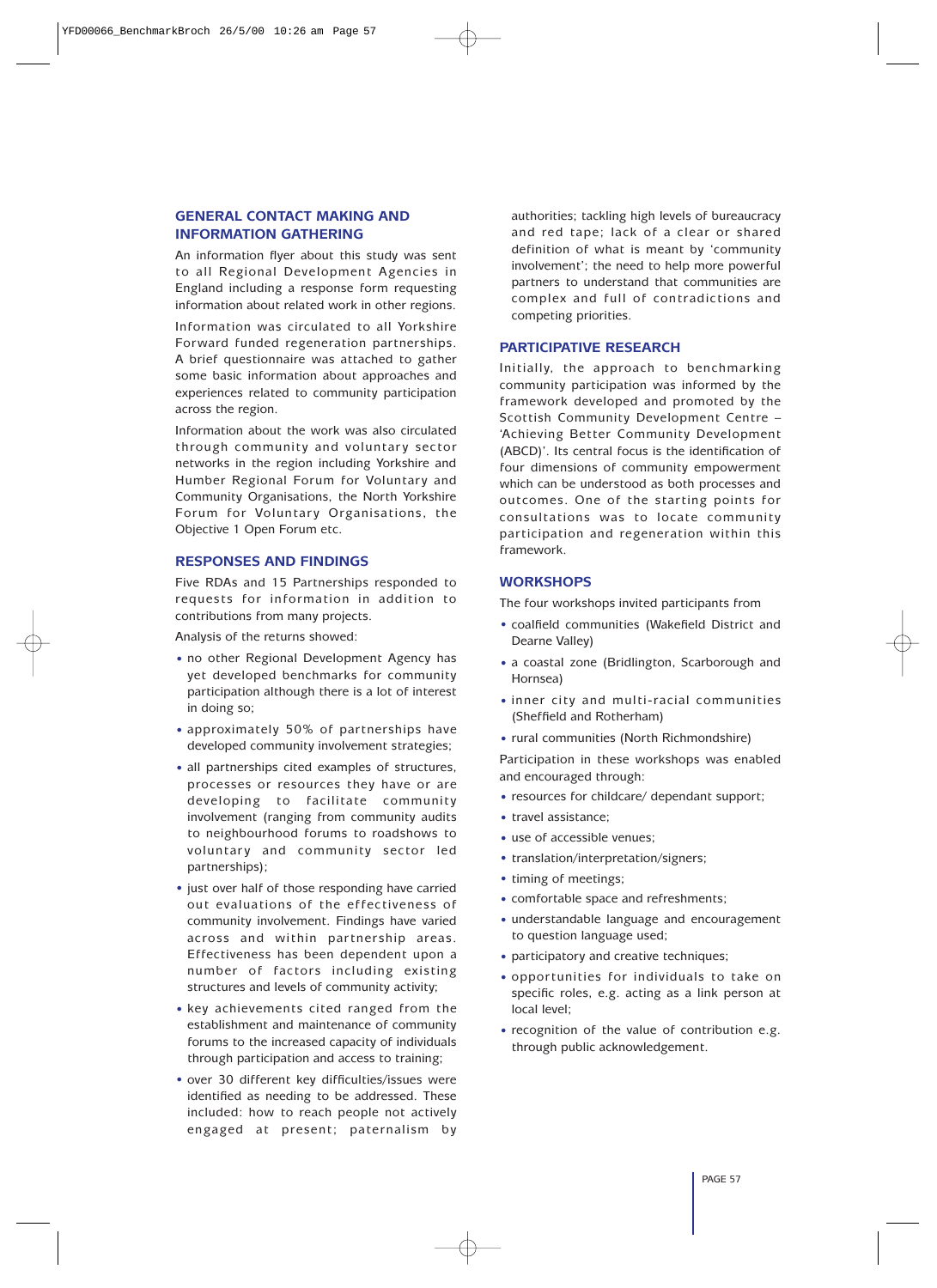Around 120 people were involved in the workshops including approximately (through self identification) 52% women and 48% men; 12% Black people and 88% white people; and 50% unpaid workers (community activists) and 50% paid workers. Each workshop group met twice. On the first occasion people worked through a series of participatory exercises to explore:

- key issues related to the local context;
- what is required to support community empowerment;
- enablers and barriers to community participation;
- objectives for inclusion in community participation strategies.

The outcomes of these workshops provided the basis for the development of the draft benchmarks and indicators. At the second session participants had the opportunity to comment upon, amend and add to the draft materials.

The workshops had a broader outcome than simply contributing to the development of the benchmarks. They also provided a very useful networking opportunity for local people and groups. A limited amount of funding was provided to each workshop group to enable such contacts to be sustained and developed.

#### **'SNAPSHOT' STUDIES**

Two specific regeneration schemes were identified to further the research and test out initial thinking about community participation. These were:

- a Rural Development Programme funded project in North Lincolnshire (based around Crowle Resource Centre)
- an SRB 4 Scheme in South Leeds

In each area a variety of stakeholders were interviewed to consider:

- their role in relation to regeneration;
- how the dimensions of community participation had been incorporated/ proactively developed at different stages;
- learning points including what has been successful issues and difficulties.

It was originally envisaged that these studies would be described in some detail within this report. This has not proved possible and there would be a limit to its usefulness as the development of the benchmarks moved on from the stage they were at during the interviews. The information collected from those people interviewed however, has been extremely useful in aiding the development of the benchmark materials and provided the opportunity to test out the benchmarks and the concepts of community participation at a mid stage point.

A summary of the points and issues raised during the interviews is provided in Appendix A.

#### **PILOTING**

The draft benchmarks were tested out by circulating them to thirteen regeneration schemes across the region. The schemes selected covered a range of contexts in relation to their communities and focus. Visits were made to each of these schemes to both complete a questionnaire about the materials produced and to discuss ideas for the implementation of the benchmarks. This also provided schemes with an opportunity to raise any concerns about the benchmarking process. The schemes then came together at a workshop, to validate and discuss a feed-back report of the visits and further explore issues of implementation.

#### **DEVELOPMENT**

The literature research, the gathering of information from partnerships, schemes and projects, the workshops and the case studies have all contributed to the development of the benchmarks. The benchmarks are the beginning of a process of review and identification of achievement. They will no doubt need some refinement as experience of their application is assessed.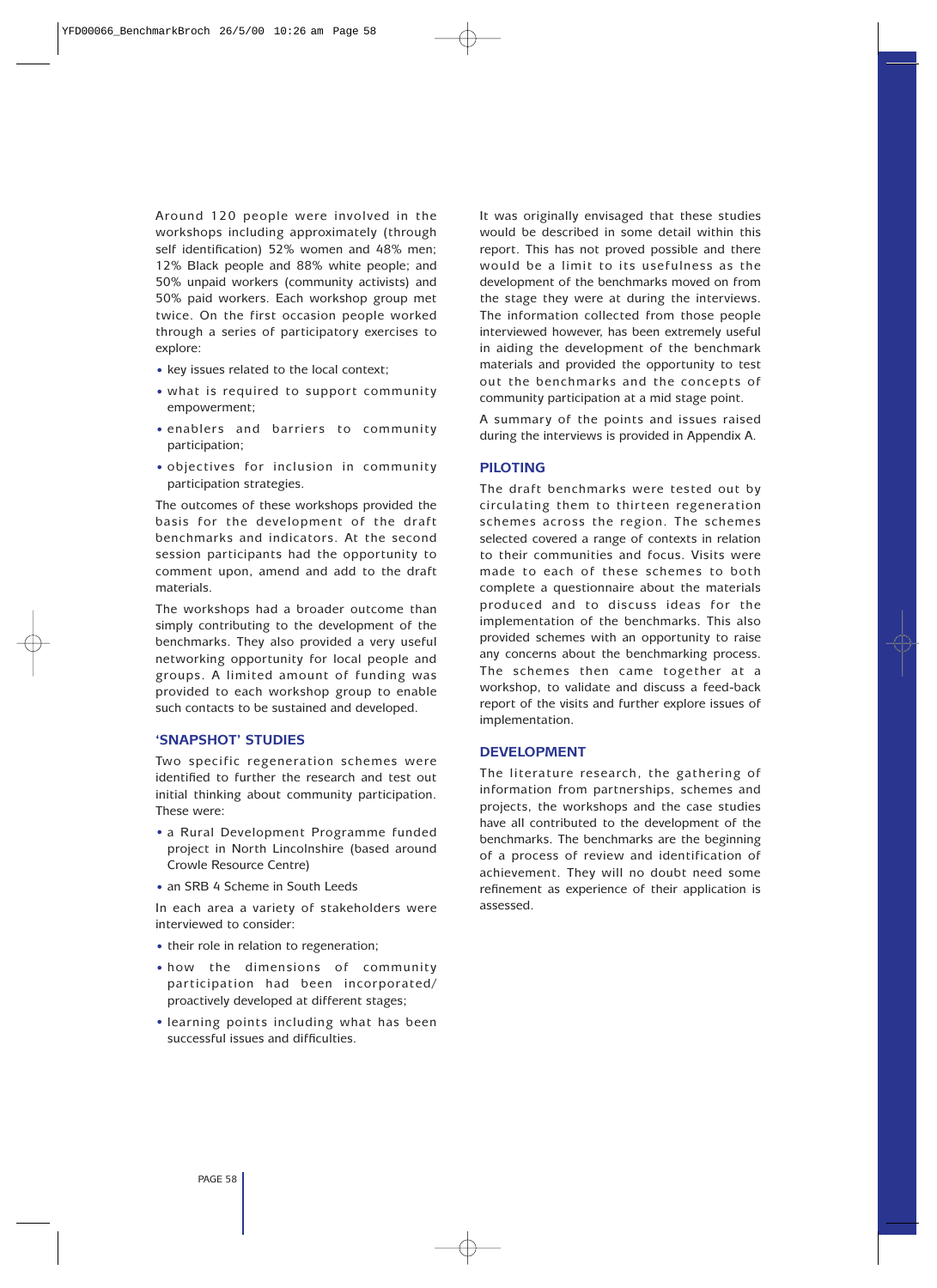Appendices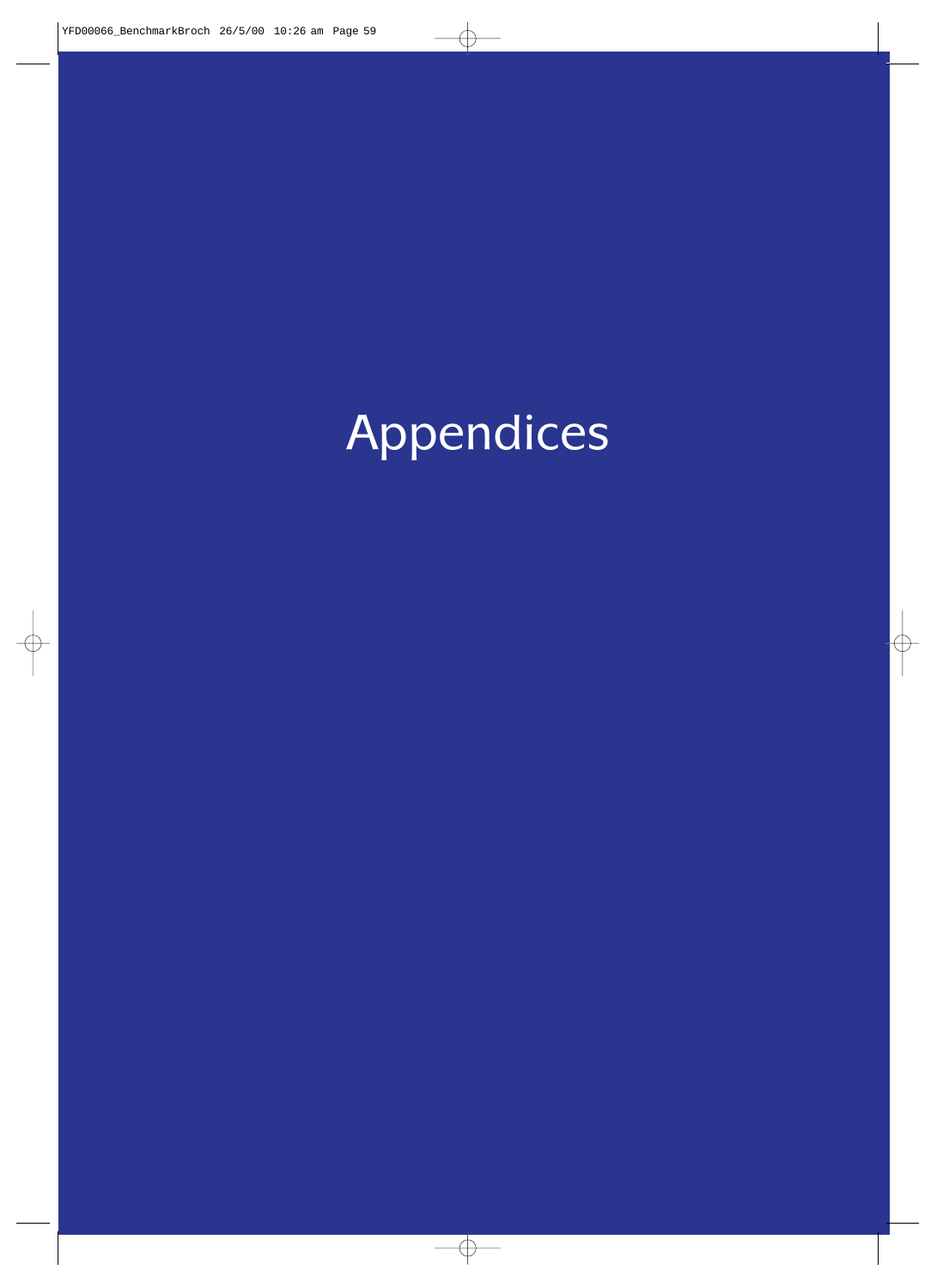### **Appendix A – Snapshot Studies**

### **South Leeds – SRB 4 Scheme**

The following represents a snapshot of views at a particular point in time. Many of the comments below relate to the early stages of the scheme's development. Overall there is an impression of much frustration with the processes of regeneration and partnership but a commitment to work at it. As illustrated in the text, there are now new developments happening, in part due to particular council officers appointed during the last year and the positive contribution of some of them is appreciated.

### **Influence**

Points of influence are cited as – the Regeneration Delivery Group, voluntary and community sector group (independent), and via informal community involvement work e.g. planning for real.

Bureaucracy is seen as a major hurdle – lots of hoops to jump through.

The Interim Regeneration Delivery group ended up with lots of officers; the Housing Associations playing a big part. There has been a battle for voluntary sector involvement. Votes are rarely taken and those with 'observer' status do influence.

Some voluntary organisations feel that different rules are being applied and that the more powerful stakeholders benefit more than others.

Work is being done to ensure local people make more decisions. A Community Involvement Unit has been established which is trying to encourage groups to be established. A local community plan is being developed which will help to inform SRB 4. Processes for involving local people include consultation events, e.g. planning for real, questionnaires and community video – catching and recording views in the street.

There appears to have been a lack of respect and acknowledgement – when the local authority was challenged about not involving the voluntary and community in the appointment of the locality co-ordinator it was suggested that they wouldn't be professional enough. Some smaller groups gave a lot of time but were not named or mentioned in the Bid document.

At the first SRB meetings at least 50 people would attend but it dwindled to a handful. 'We refused to go away – it took a lot of persistence'. Attendance is now picking up again, as people see things happen.

### **Inclusivity**

Despite a sizeable Asian population, there have been no additional votes for minority ethnic representatives and the regeneration officers do not reflect the local area. They therefore have to bring in community language specialists on a temporary basis from time to time. A forum of those working with minority ethnic communities is developing which hopefully will allow those with 'years of expertise of living and working in the area,' to have a greater voice.

'Had I not been there as an individual the Asian Community would have missed the boat'.

A consortium approach to SRB funding prevented some groups accessing money. The only two established core funded groups from minority-ethnic communities were told they could not have any money as stand alone projects. 'What's this saying to black organisations?'.

'Going out to talk to local people was good but always a feeling that they'll go away and do what they want anyway'

Regeneration workers are keen that young people engage in developments. Youth Forum development is taking place across Leeds – looking at how young people can be involved in creative ways; this will have a multi-cultural approach.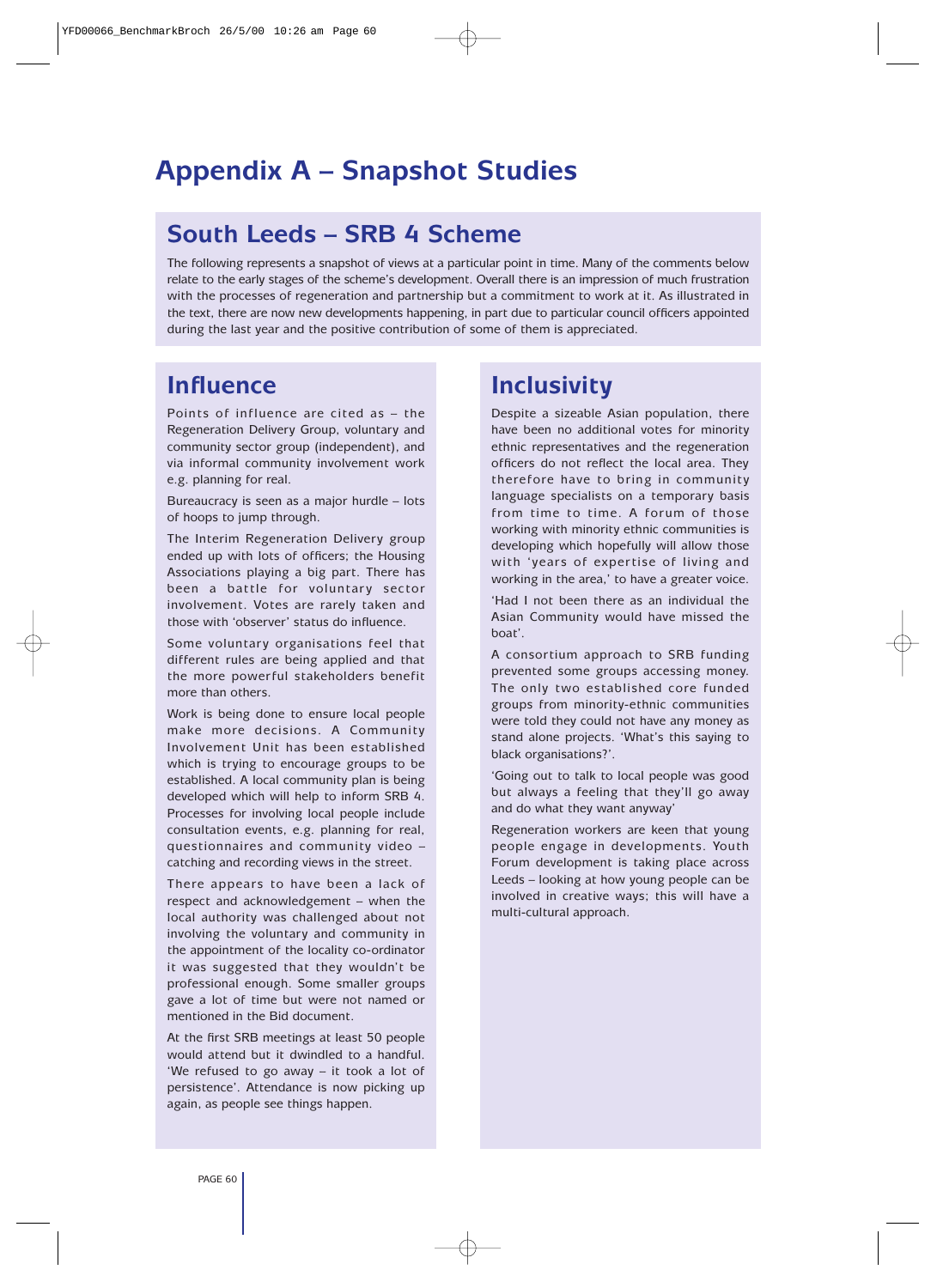### **Capacity**

SRB has led to more networking and more doing things together.

Community forums are being established though are not necessarily independent of the Council. Indeed whilst some local councillors were very supportive, others were against community forums having influence.

Lack of training and support for groups.

More support and information is required for groups to be involved.

'If I hadn't been a paid worker, we couldn't have dedicated the necessary amount of time.'

'Appraisal forms just lower people's confidence'.

It was stressed that any voluntary organisation not working in SRB areas prior to the money coming in, should not be eligible for the money.

There needs to be a degree of risk taking, otherwise the voluntary/community sectors lose out.

### **Communication**

'Lack of clarity and communication about whole scheme – even from the project officers. Meetings left us more baffled.' There was a sense of the early processes as arduous, time consuming and frustrating and there is concern that although officers are now trying to turn some processes around, there is a feeling that this should have been done earlier.

There is a need to go thorough existing agencies who have rapport with local people rather than 'knocking on doors' themselves, and a need to link popular activities to consultation processes rather than 'clipboards or sitting in a circle'. People need to feel confident as a starting point.

'People need to be told they're top'.

Concerns around procedures centre on:

- 1. Delivery plan processes are too prescriptive.
- 2. Appraisal process forms too complicated and the same process applied whether bids are for £20,000 or £200,000
- 3. Only 6 weeks to do delivery plan.
- 4. Inability to move funding from year to year.
- 5. Problem of delay between sending in bid and being able to start spending money.

The scheme is trying to develop projects as umbrella 'pots' so that the scheme can give out feasibility money without groups having to go through the whole appraisal process.

### **Learning points**

The high levels of bureaucracy create barriers to participation. 'SRB is not geared up for community groups to benefit and statutory bodies come along and cream off bulk of money.'

'It's like running the Grand National – people fall at different hurdles, and only a few make it past the post.' Local people had no influence over which areas are chosen for SRB bids and the initial consultation and involvement processes were not strategic nor was there a systematic approach to elective representation.

SRB 4 in South Leeds illustrates the need for a strategic community participation approach from the start. There is limited confidence on the part of the voluntary and community sectors that they can make a difference and clearly a feeling that any gains have come after a great deal of effort and struggle. But, good officers make a difference. Those from the voluntary sector who were interviewed have praised the 'exemplary' community involvement work now being carried out by Laurie Russell and the support provided by others, both officers and councillors, in SRB 4.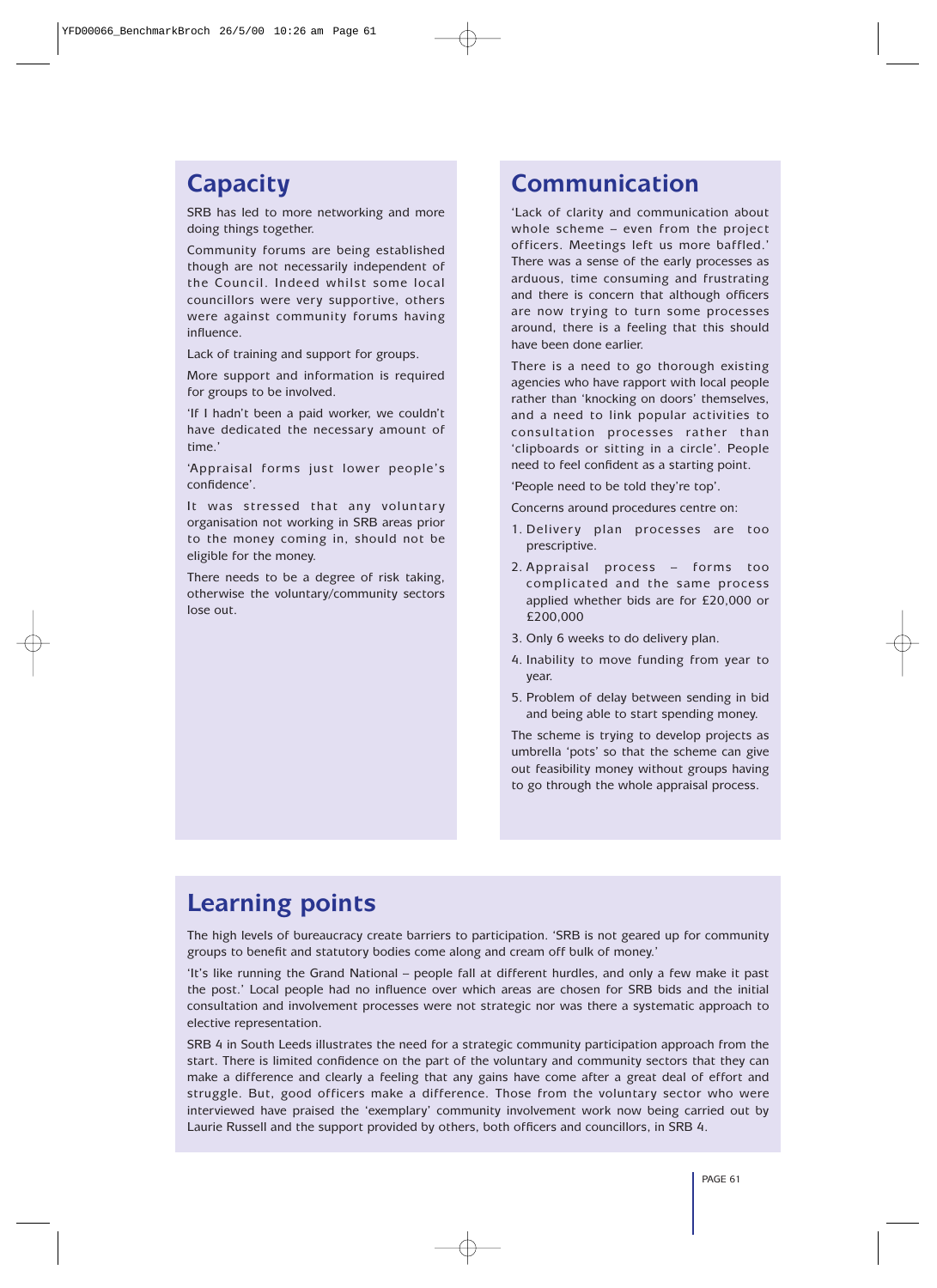### **Appendix A – Snapshot Studies**

### **Crowle**

The following represents a snapshot of views at a particular point in time. Rural Development Programme funding has been used, alongsie other funding, to support a number of developments in Crowle, a village in North Lincolnshire. Interviews with community members, project workers and LA officials highlight some of the issues related to community participation in rural regeneration.

### **Influence**

Local people feel remote from the overarching development of rural strategy (for East Riding and North Lincs) which sets parameters within which Rural Development funded projects have to fit.

Time scale for development of rural development plan for North Lincs gave insufficient time for effective community participation. Consequently it is seen as tending to be a LA led and shaped strategy.

The major RDP funded project, Crowle Resource Centre is LA initiated. While the Rural Community Council organised a series of workshops to consult local people about the services needed some ideas could not be incorporated when planning restrictions were placed on the design of the building.

The Management Committee recruited four community members (for a committee of 12) through a process of application and selection advertised door to door. Eleven people applied. Some people feel that a positive result of this process has been that places on the committee have not automatically gone to established 'community leaders' but to 'newer faces'. Two young people, involved through the local school, share a place as Youth Representative.

There is a criticism voiced by some that the Town Council could do much more to act as a catalyst and forum for the development of community led ideas and influence

### **Inclusivity**

Processes need to recognise the geographical 'boundaries' of rural communities and the potential animosity and competitiveness between communities. They also need to address access issues – particularly transport.

A number of people commented on the need to recognise the division perceived by some between the 'established' community and 'newcomers'. 'You are regarded as a newcomer if you have lived here for less than fifteen years.'

Although a number of approaches have been tried to involve local people including workshops, roadshows, public meetings some people felt that more creative ways need to be found to encourage more participation, particularly by those not already involved in community groups and young people.

There is a greater suspicion in rural areas and proactive efforts have to be made to 'get people over the threshhold'. Effective community participation required slow and patient development work.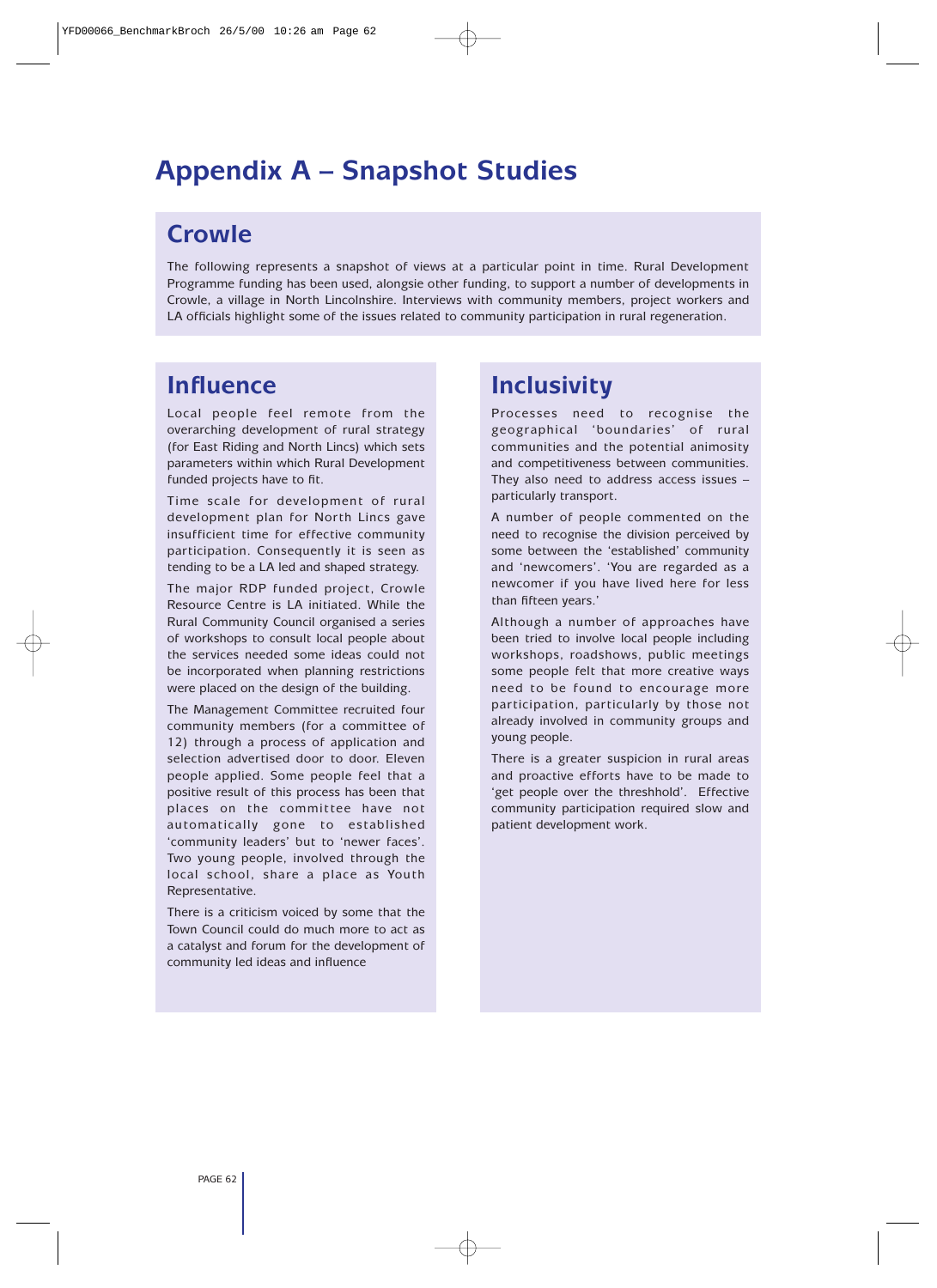### **Capacity**

It is felt that funders have a different attitude to LAs than to the voluntary and community sector as it is assumed that the capacity of the LA does not need to be questioned as much.

Smaller projects wanting very little funding have to go through the same hoops as larger projects.

While some local people are active in a number of community groups and 'wear many hats' there was also a feeling that there need to be more effective formal networks between groups. Division sometimes occurs when groups feel that other groups are in competition with them.

There was some concern expressed that local initiatives in relation to regeneration have been restricted to small scale improvements and that there is need to address the bigger issues.

### **Communication**

Funding procedures are too bureaucratic and complicated. In rural areas, perhaps more that urban areas, projects are often reliant on a range of different funding sources requiring different procedures and accounting systems, e.g. Crowle Resource Centre is funded from RDP, Europe, North Lincs Council and Crowle Council.

It was felt that there is sometimes a lack of feed-back from Yorkshire Forward to those who fail to get funding.

At present the Rural Development programme includes no requirement for evidence of community involvement.

### **Learning points**

Although in some senses the community is very active it appears that meaningful community participation in and influence over any strategic regeneration of the area is limited. Such development is hindered by a number of factors including:

- remoteness of strategic decision making;
- funding procedures being bureaucratic, complex and project based;
- weakness of community networks;
- attitude of some of the more powerful stakeholders.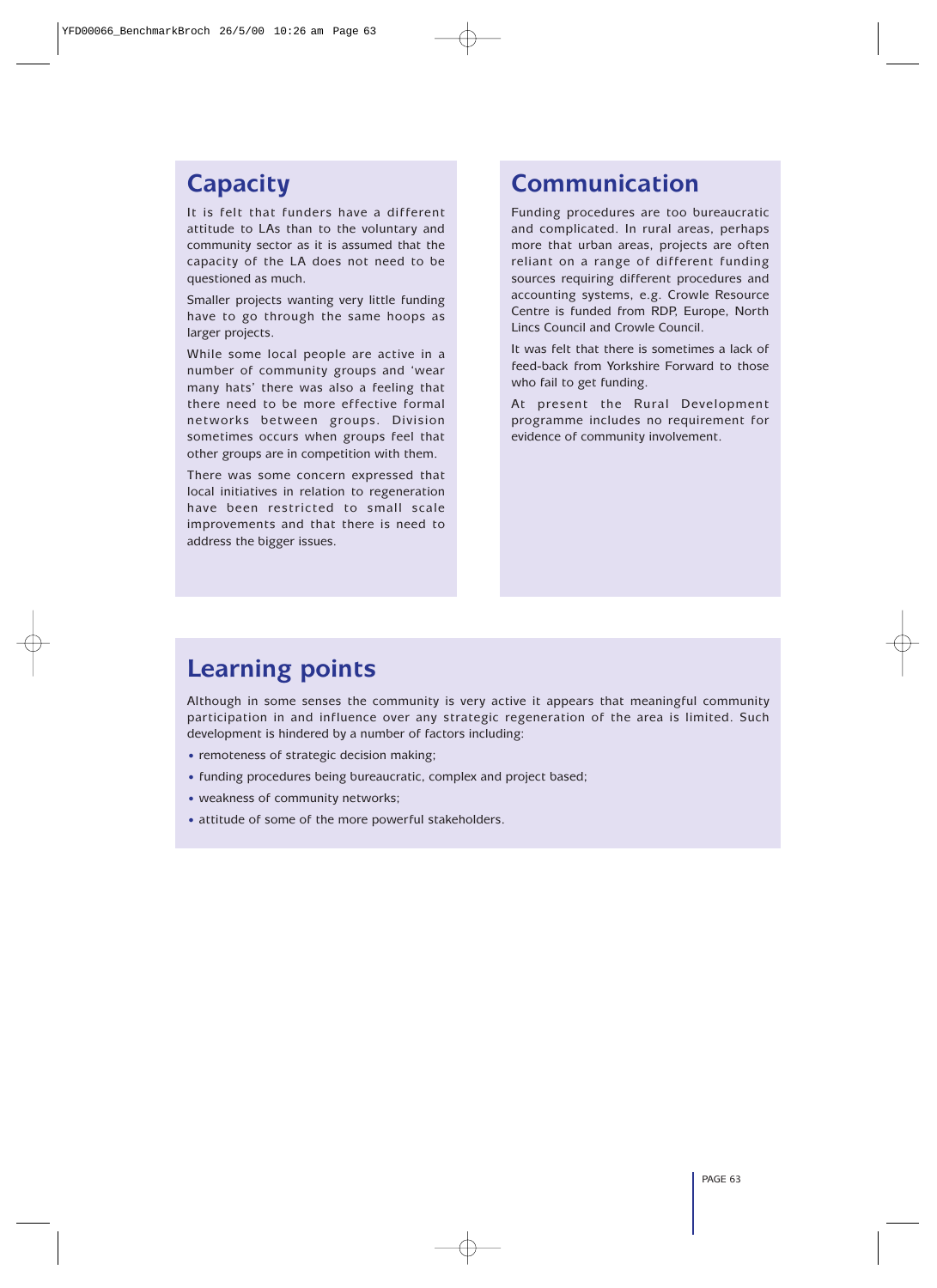### **Appendix B – Summary of literature reviewed**

**Achieving Best Value Through Partnership:** DETR.

**Action Checklists for Capacity Building:** Coventry and Warwickshire Partnerships Ltd. Produced by Adept Community Development Agency Ltd and CDF, 1998.

**Benchmark of the 'Ideal' Local Authority:** Improvement and Development Agency, 1999.

**Best Value and Consultation:** Issue Paper prepared for the LGA/LGMB Working Group on Public Consultation and Political Leadership.

**Bridges to a Sustainable Future:** Towards a Quality of Life for All; Report on Workshop for Black and Minority Ethnic Groups, 1998.

**Bringing Britain Together:** A National Strategy for Neighbourhood Renewal. Report by the Social Exclusion Unit, September 1998.

**Bringing Britain Together:** What Works. Social Exclusion Unit.

**Building Community Strengths:** A Resource Book on Capacity Building. Steve Skinner, Community Development Foundation, 1997.

**Community Involvement in City Challenge:** A Good Practice Guide. Richard MacFarlane, NCVO, 1993.

**Community Involvement in Health:** J. Smithies & G. Webster.

**Community-Based Regeneration Initiatives:** DETR Working Paper, 1998.

**Community Participation and Partnership – A Review of Community Participation in the Liverpool Objective 1 Partnerships:** Paul Kyprianou; Liverpool Community Rights.

**Co-operating for Health:** The Potential Contribution of the Co-operative Movement and Community Well-being Centres to Health of the Nation Activities; Centre for Research in Social Policy, July 1996.

**Developing Effective Community Involvement Strategies**: Guidance for SRB bids; Joseph Rowntree Foundation report for the DETR, 1999.

**Evaluating Consultation – The Corporate View; and Evaluating Individual Consultation Exercises:** Papers prepared for the LGA / LGMB Best Value Working Group on Consultation and Political Leadership.

**An Evaluation Resource for Healthy Living Centres:** Health Education Authority, 1999.

**A Guide to Effective Partnership:** David Wilcox; Partnership, 1994.

**Good Practice Guidelines for Partnership Organisations:** Val Harris; Partnership Health Checks.

**Guidelines to the Community Involvement Aspects of Rural Challenge:** Community Development Foundation, 1995.

**Healthy Living Centres:** Department of Health commissioned study; Centre for Research in Social Policy, December 1998.

**Inclusive Regeneration:** Local Authorities Corporate Strategies for tackling Disadvantage; P. Alcock et al; Commissioned by the DETR, 1998.

**Inclusive Strategies for Race and Gender in Urban Regeneration:** Joseph Rowntree Foundation Findings.

**Involving Communities in Urban and Rural Regeneration:** A Guide for Practitioners; DETR Manual, 2nd edition September 1997.

**Interim Report to the SRB Local Management Board Community Representatives in Sheffield:** Wendy Davies, April 1998.

**Invisible Partners – The Impact of the SRB on Black Communities:** Black Training and Enterprise Group, 1995.

**Joined-up Places? Social Cohesion and Neighbourhood Regeneration:** Ray Forrest & Ade Kearns; Joseph Rowntree Foundation, 1999.

**Local Community Involvement – A Handbook for Good Practice:** European Foundation for the Improvement of Living and Working Conditions, 1999.

**Learning To Make a Difference:** A Preliminary Review of Health Action Zones submitted to the Department of Health, June 1999.

**Measuring the Process:** Guidelines for Evaluating Social Development; INTRAC, 1994.

**Monitoring and Evaluation of Community Development in Northern Ireland:** Voluntary Activity Unit, 1996.

**Making Partnerships Work:** National Regeneration Convention, Brighton, 1999: Notes from Speeches.

**The New Commitment to Regeneration:** Local Government Association, 1998; Paper submitted to Government as a contribution to the review of regeneration policies.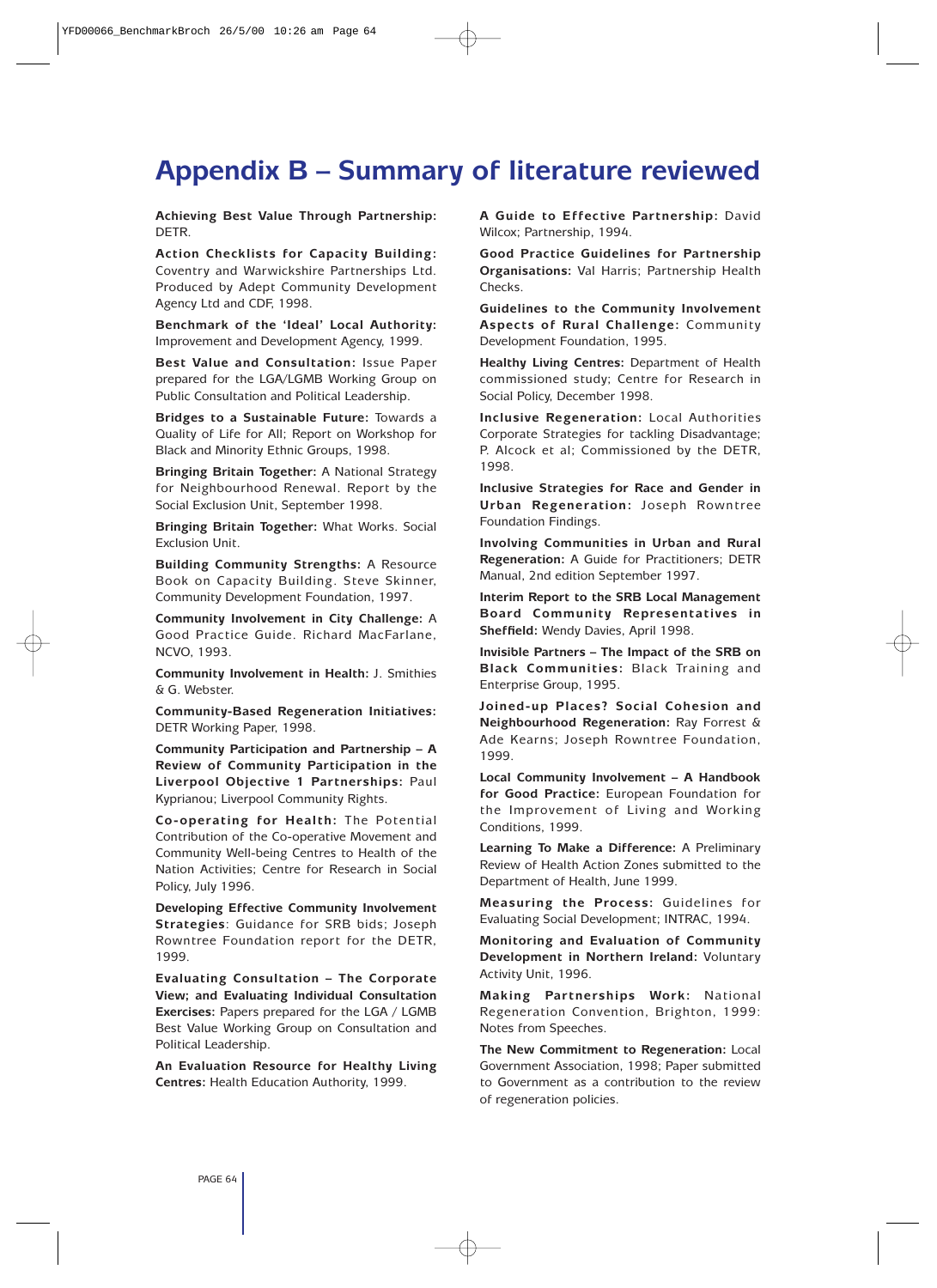**New Deal For Communities:** Phase 1 Proposals; DETR Report, September 1998.

**Partnerships and Networks:** An Evaluation and Development Manual; A. McCabe, V. Lowndes & C. Skelcher, 1997.

**Partnerships: Do They Measure Up?:** M. Smith & M. Beasley, Univ. of Birmingham.

**People and Regeneration:** Measuring the Impact; Briefing Paper by New Economic Foundation, commissioned by Barclays and Groundwork.

**Project Appraisal and Partnership Performance in SRB:** KPMG.

**Regeneration & Sustainable Communities:** Community Development Foundation, 1999.

**Regeneration and the Community:** Guidelines to the Community Involvement Aspect of the SRB Challenge Fund; Community Development Foundation, 1997 edition.

**Regeneration Programmes – The Way Forward:** DETR Discussion Paper, Nov 1997.

**SRB Bidding Guidance – A Guide for Partnerships:** DETR, September 1998 (round 5).

**South Yorkshire Objective One Voluntary and Community Sector Consultation Exercise Reports:** Rose Ardon, The South Yorkshire Forum Policy Unit, 1999.

**Training and Education in Urban Regeneration:** A Framework for Participants; P. Henderson & M. Mayo; JRF and the Policy Press, 1998.

**Two Research Pointers (briefing papers) from the Improvement and Development Agency:** Who Asked You? and, History, Strategy or Lottery?

**Urban Regeneration: Partnerships for Success:** Docklands Forum / Pan London Community Regeneration Consortium.

**Unleashing the Potential – Bringing Residents to the Centre of Regeneration:** Marilyn Taylor; Joseph Rowntree Foundation, December 1995.

**Where Do We Go From Here?:** A review of Community Participation Methods;

Jigso, 1998.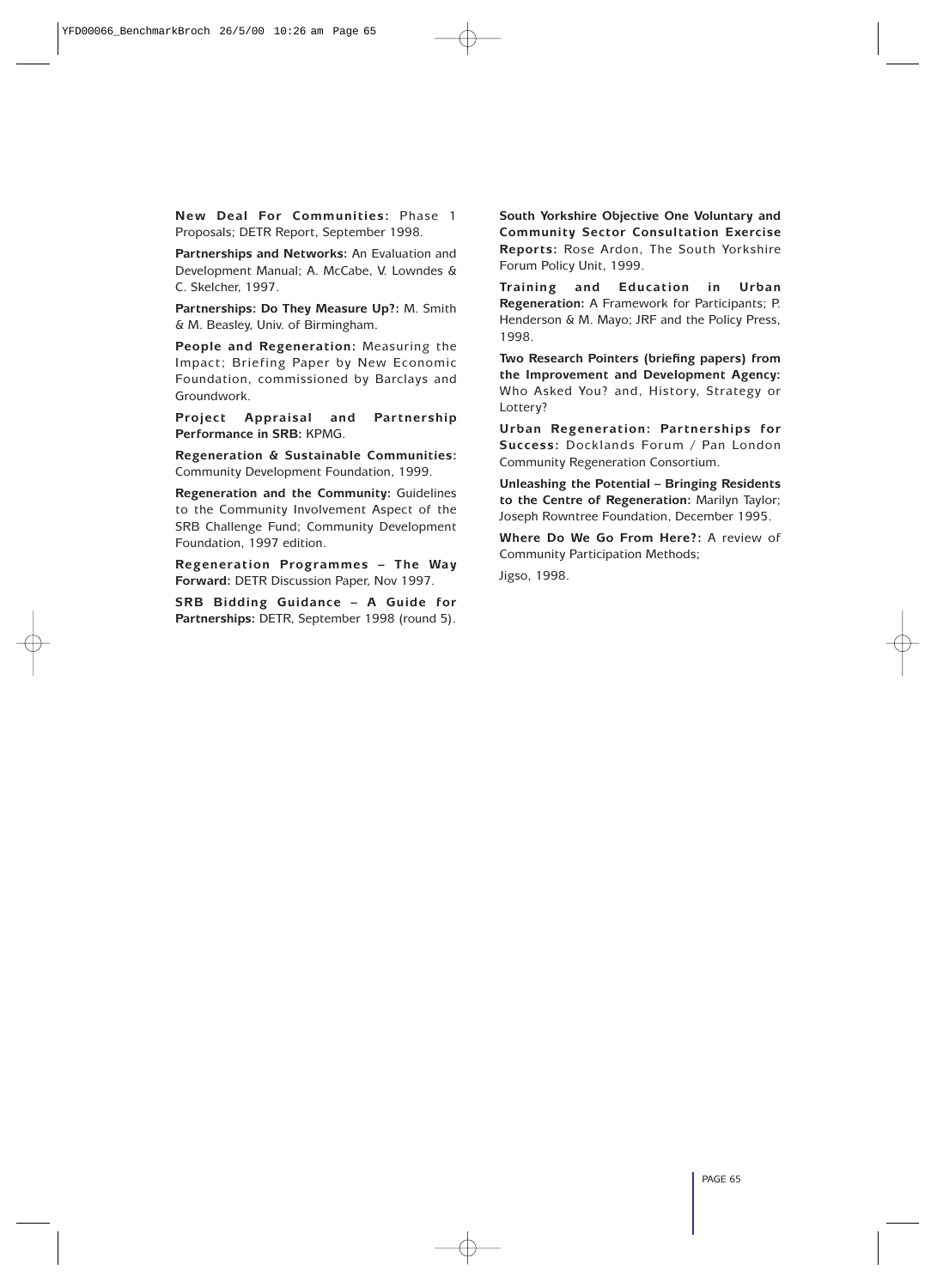### **Appendix C – Contributors**

#### **WORKSHOP PARTICIPANTS**

Ken Ambler Bridlington Barbara Atherton Bridlington Phil Back Bridlington Gina Culling **Bridlington** Hilary Daley **Bridlington** F. De Casparis Bridlington Robert Downing Bridlington J Downing Bridlington Sandra Elliott Bridlington Beryl Gallagher Bridlington Michael Gaunt **Hornsea** T.W. Gillingham Bridlington Joan Harding **Bridlington** William Henderson Scarborough Shirley Hester Bridlington Stan Hodges Bridlington Elizabeth Hodges Bridlington A Holmes Scarborough Christine Holton Bridlington Debbie Jefferson Bridlington Malcolm Johnson York John Kilby Hornsea Jean Newsam Bridlington Frank Newsam Bridlington Maureen Pepworth Bridlington Val Sparkes Hull S Sparkes Hull Alex Thompson Bridlington Colin Tregalass Bridlington Marjorie Wade Bridlington Perrie White **Bridlington** Granville Wilson Scarborough Barry Woodcock Bridlington Jean Wormwell Bridlington Judith Bromfield Catterick Garrison Annette Clark Richmond Andrew D'arcy Richmond Julie D'arcy Richmond Peter Fowler **Catterick Garrison** Robert Langford Richmond Jb Nichols West Burton Wendy Robertson **Catterick Garrison** Betty Robertson Catterick Garrison Ian Sykes Northallerton Richard Weaver **Catterick Garrison** A Ali Sheffield Mohammed Alsahimi Sheffield Mohammam Altaf Sheffield Cathy Angel Sheffield<br>
Rose Ardron Sheffield Rose Ardron Elaine Atkin Sheffield Andrew Atkin Sheffield M Awali Sheffield Amanda Bancroft Sheffield John Barnes Rotherham Mary Blacka Sheffield Joanne Bott Rotherham Melanie Broomhead Sheffield Mike Cameron Sheffield

Ruby Chan Sheffield Tony Clabby Rotherham Jean Cromar Sheffield Ken Curran Sheffield Francis Feeley Sheffield Chris Gardner Sheffield Nurul Haque Sheffield Ray Hearne Rotherham Janet Hilbert Sheffield Saleema Imam Sheffield Mohammed Iqbal Sheffield Sue James Sheffield Christopher Lee Nuttall Rotherham Neil Parry Sheffield Paula Pennock Rotherham Richard Pinder Sheffield Margaret Prescott Rotherham Nusrat Rehman Sheffield Anna Revill Sheffield Mohammed Shaffique Sheffield Di Sheppard Sheffield Eric Singleton Rotherham Chris Sissons Sheffield Charles Smith Rotherham Amina Souleiman Sheffield George Stanton Sheffield Kate Strutt Sheffield Muna Tahar Sheffield Vincent Walsh Sheffield John Wraw Rotherham C. Wray Sheffield Wendy Young Sheffield Alan Allcock Wakefield G Baker Wakefield S Bassett Wakefield Ann Bennett Hemsworth Keith Bottomley **Pontefract** Terry Catton South Hiendley Phyllis Catton South Hiendley J Dodd Pontefract M Fothergill Knottingley Karen Gouley Castleford Stephen Groves Wakefield Terry Hall **Rotherham** Paul Harding Rotherham Christine Hyde Castleford Steven Hyde Castleford Lynn Liddle **Pontefract** Jane Masterman Castleford Liz Matthews Rotherham Rebecca Matthews Wakefield Helen Monks Castleford Helen Mycroft Castleford Mary Roche Wakefield Pat Russell **Rotherham** Jean Thompson Pontefract Steve Wadsworth Wakefield Carol White Wakefield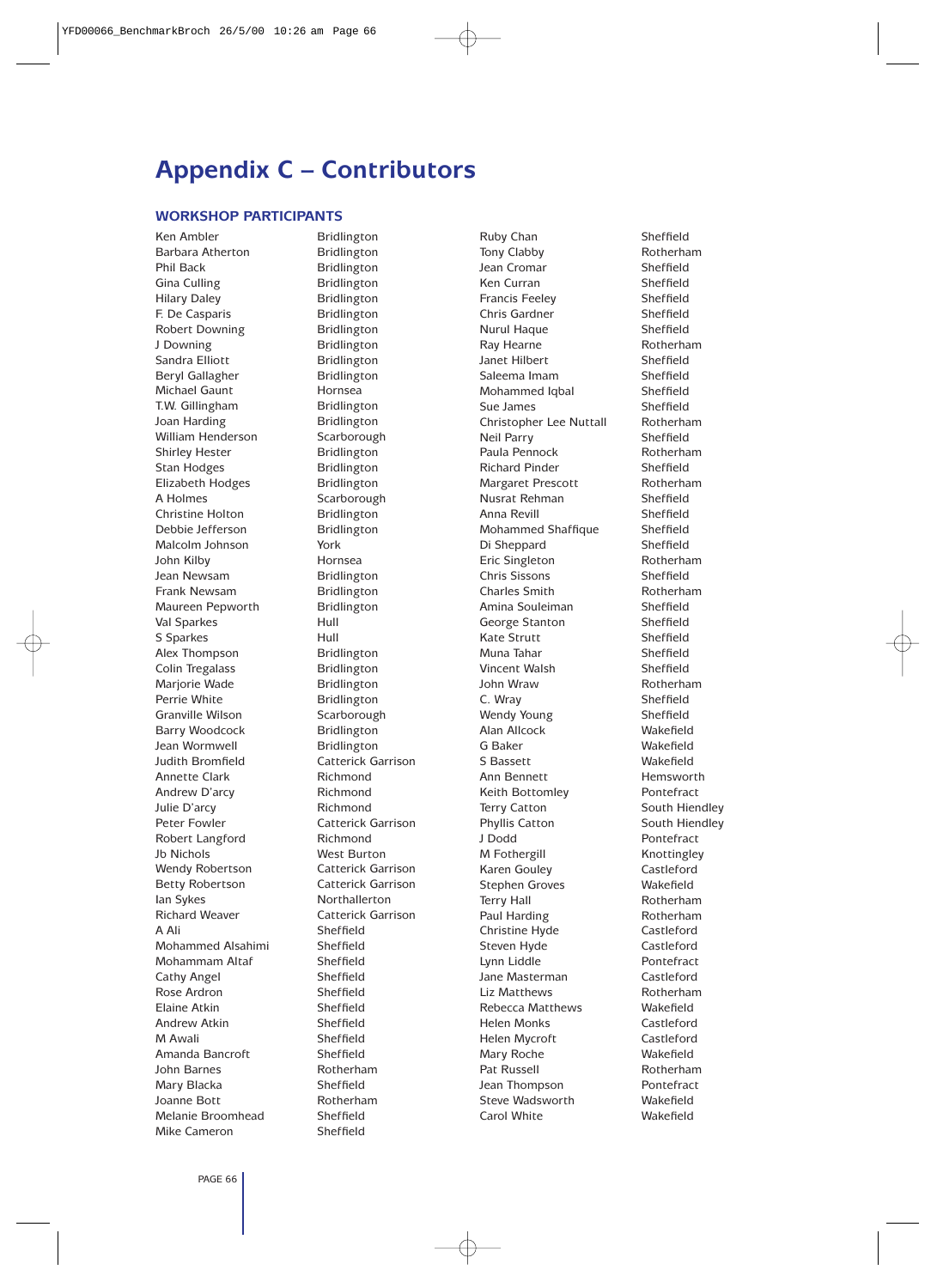#### **SCHEMES / PARTNERSHIPS WHO PARTICIPATED IN PILOTING :**

Bradford: Newlands Partnership Dewsbury Partnership Hull City Vision Kirklees: Routeways to Success Leeds: Investing in the Community North East Lincolnshire: Ports Districts North Lincolnshire: Acorns Partnership Rotherham: Young People Sharing Rotherham's Future Ryedale Regeneration Partnership Sheffield SRB Round 5 West Central Halifax West Yorkshire Community Work Training Company York: North Clifton Regeneration Project

#### **SNAPSHOT STUDIES**

#### **South Leeds Participants:**

Neil Bishop Jane Daguerre Helen Bishop Hanif Malik Caroline Leadsom Laurie Russell John Bracewell

#### **Crowle Participants:**

Jenny Couch Ian Rose Betsy Lutz Steve Pearse Ann Hindley Jackie Wass

#### **Regional Development Agencies who provided information:**

Advantage West Midlands East of England Development Agency East Midlands Development Agency Northwest Development Agency South East England Development Agency.

#### **Partnerships who provided information :**

Barnsley SRB Boothferry Enterprise 2000 Calderdale Communities of the Future Dearne Valley Partnership Dewsbury Partnership Hull City Vision Keighley Regeneration Partnership Association North East Lincolnshire Round 1 North Halifax Partnership Routeways to Success (Huddersfield) Royds Community Association (Bradford) Ryedale Regeneration Partnership Sowerby Bridge Forum South Elmsall, South Kirkby and Upton (SESKU) Regeneration Partnership, West Yorkshire Community Work Training Company YMCA Rural Foyers Partnership

#### **Commentators on draft materials:**

Christine Bainton Lindsay Knott Claire Nash Neil Irving Ian McCollough Jenny Sayer Marjorie Mayo Mike Parry-Jones Steve Kimberley Val Harris Black Training and Enterprise Group

**Thank you also to the very many projects who contacted us.**